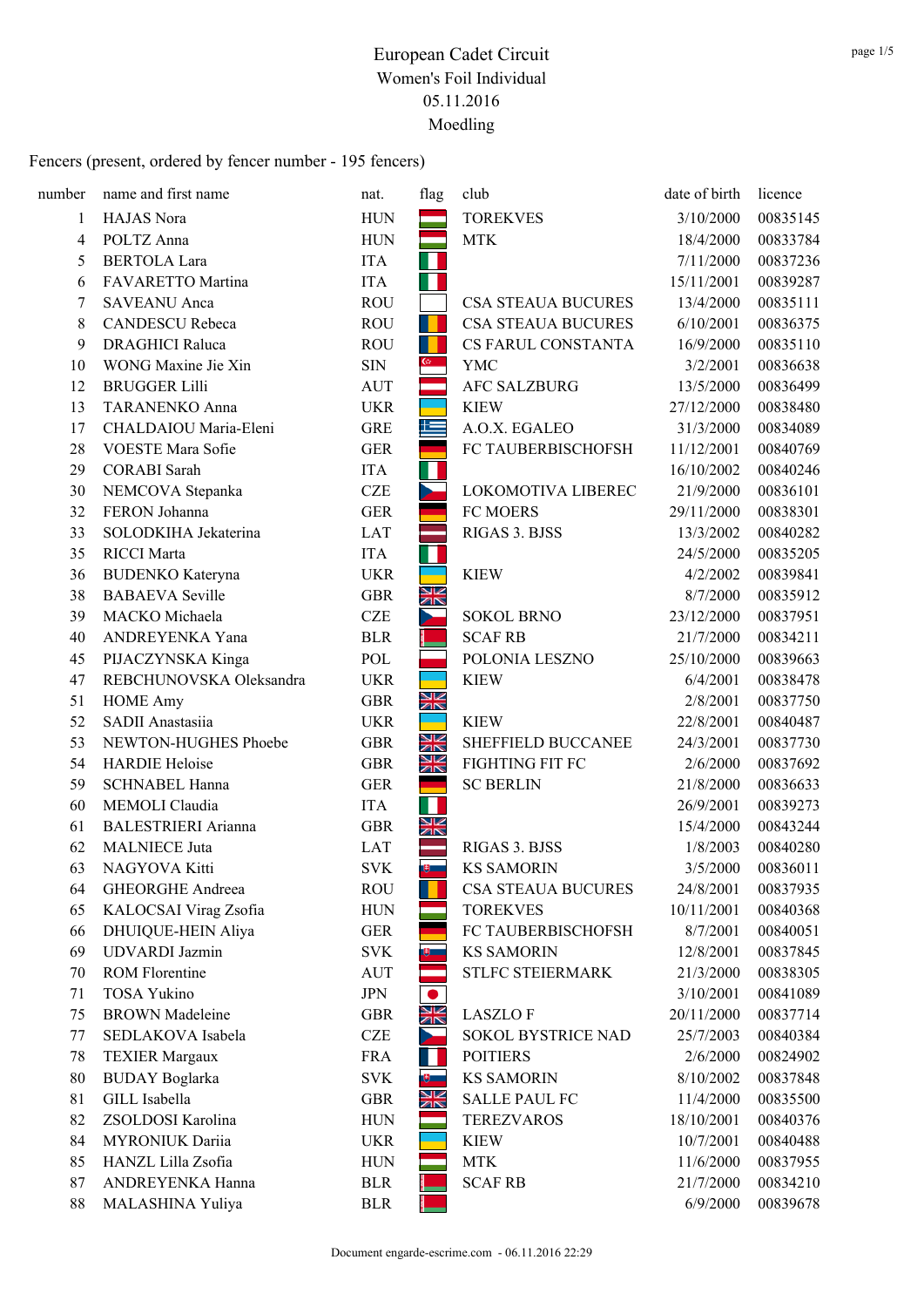| number | name and first name         | nat.       | flag                    | club                       | date of birth | licence  |
|--------|-----------------------------|------------|-------------------------|----------------------------|---------------|----------|
| 89     | <b>BLACK Mirren</b>         | <b>GBR</b> | NK<br>7K                | <b>COBHAM</b>              | 5/11/2001     | 00837728 |
| 90     | <b>BLAZIC</b> Dorja         | <b>CRO</b> | $\bullet$               | MK RAPIR                   | 23/8/2003     | 00840166 |
| 91     | MOMONOVA Sofiia             | <b>UKR</b> |                         |                            | 4/11/2001     | 00837993 |
| 92     | <b>SCHMITZ Karoline</b>     | <b>GER</b> |                         | <b>OFC BONN</b>            | 22/7/2000     | 00700688 |
| 95     | WILLIAMS-STEWART Teagan     | <b>GBR</b> | XK                      | NEWHAM SWORDS              | 23/12/2002    | 00842466 |
| 96     | <b>BODOVA</b> Barbara       | <b>SVK</b> | $\overline{\mathbf{v}}$ | <b>KS SAMORIN</b>          | 2/3/2003      | 00839834 |
| 97     | KRALIKOVA Veronika          | <b>SVK</b> | $\theta$                | <b>SLAVIA STU BRATISLA</b> | 7/11/2001     | 00835242 |
| 99     | <b>MARONET</b> Andrea       | <b>BEL</b> | п                       |                            | 25/10/2000    | 00836032 |
| 100    | <b>GRANVILLE Bronwen</b>    | <b>GBR</b> | NK<br>NK                | <b>BATH SWORD CLUB</b>     | 28/8/2001     | 00838234 |
| 102    | ROSSI Camilla               | <b>ITA</b> | Ш                       |                            | 17/1/2000     | 00834596 |
| 103    | KRYVONOS Mariya             | <b>UKR</b> |                         |                            | 17/5/2001     | 00838475 |
| 105    | SPAZZI Giorgia              | <b>ITA</b> | ш                       |                            | 12/7/2001     | 00842394 |
| 106    | <b>BATTISTONI Matilde</b>   | <b>ITA</b> | Ш                       |                            | 4/12/2000     | 00838966 |
| 109    | MEMOLI Giorgia              | <b>ITA</b> | H                       |                            | 27/7/2000     | 00839274 |
| 111    | SORINI Maria Allegra        | <b>ITA</b> | П                       |                            | 27/4/2001     | 00836700 |
| 115    | <b>ERHARDT</b> Maike        | <b>GER</b> |                         | <b>TSG WEINHEIM</b>        | 26/5/2000     | 00702161 |
| 116    | MCLAUGHLIN Mhairi           | <b>GBR</b> | N<br>Ak                 | <b>SALLE HOLYROOD</b>      | 2/3/2000      | 00837757 |
| 117    | <b>BEARDMORE Emily</b>      | <b>GBR</b> | NK<br>7N                | FIGHTING FIT FC            | 24/8/2002     | 00837928 |
| 118    | <b>GYORGY Eszter</b>        | <b>SVK</b> | ⊕                       | <b>KS SAMORIN</b>          | 18/10/2002    | 00840267 |
| 126    | <b>ADLER</b> Laura          | <b>GER</b> |                         | EINTRACHT DUISBURG         | 14/11/2001    | 00840206 |
| 133    | LEYBROS Camille             | <b>FRA</b> | H.                      | <b>COMBS VILLE</b>         | 11/5/2000     | 00826138 |
| 137    | DIJOUX Mathilde             | <b>FRA</b> | $\blacksquare$          |                            | 27/12/2001    | 00839193 |
| 139    | <b>BRUNETS</b> Sophie Irene | <b>GER</b> |                         | FC TAUBERBISCHOFSH         | 20/5/2001     | 00839111 |
| 141    | LAZAREVA-SKRANZHEVSKAYA     | <b>BLR</b> |                         | <b>SCAF RB</b>             | 12/7/2000     | 00839679 |
| 144    | <b>TOMKA</b> Ivett          | <b>HUN</b> |                         | <b>MTK</b>                 | 2/8/2000      | 00835938 |
| 145    | <b>CSIPAN Reka</b>          | <b>HUN</b> |                         | SZIGETSZENTMIKLOSI         | 29/5/2000     | 00840367 |
| 146    | HORVATH Lilla               | <b>HUN</b> |                         | <b>BHSE</b>                | 17/4/2001     | 00838428 |
| 147    | OKLINSKA Marta              | POL        |                         | UKS ATENA GDANSK           | 2/6/2003      | 00839705 |
| 149    | MEULENAAR Veerle            | <b>NED</b> |                         | <b>SC NOORD NEDERLAN</b>   | 26/2/2002     | 00840562 |
| 153    | MOND Amanda                 | <b>GBR</b> | N<br>Ak                 | NEWHAM SWORDS              | 15/1/2002     | 00837862 |
| 156    | SOPIT Olga                  | <b>UKR</b> |                         | <b>KIEW</b>                | 27/2/2003     | 00841035 |
| 158    | MORGUN Nadiya               | <b>UKR</b> |                         | <b>KIEW</b>                | 4/9/2002      | 00841034 |
| 160    | POLOZIUK Alina              | <b>UKR</b> |                         | <b>NIKOLAEV</b>            | 5/5/2002      | 00843121 |
| 163    | FOURNIGUET Josephine        | <b>FRA</b> | Ш                       | <b>BELFORT ASM</b>         | 23/3/2001     | 00706614 |
| 164    | KOLODZIEJCZYK Malwina       | POL        |                         | UKS ATENA GDANSK           | 8/11/2003     | 00839704 |
| 165    | ZASZKALICZKY Piroska        | <b>HUN</b> |                         | <b>GEAC</b>                | 29/9/2001     | 00840372 |
| 166    | FEKETE Hanga                | <b>HUN</b> |                         | <b>TEREZVAROS</b>          | 8/10/2002     | 00837890 |
| 170    | MORGENROTH Julia            | <b>GER</b> |                         | <b>FSC JENA</b>            | 30/7/2001     | 00701204 |
| 176    | THUERMER Caecilia           | <b>GER</b> |                         | FC TAUBERBISCHOFSH         | 22/8/2000     | 00698135 |
| 177    | <b>OKUMUS</b> Busra         | <b>TUR</b> | $\mathsf{C}^*$          |                            | 12/12/2000    | 00836064 |
| 178    | MARAZZINI Giorgia           | ITA        | П                       |                            | 20/1/2001     | 00839086 |
| 182    | <b>WAUTERS</b> Marjolein    | <b>BEL</b> | . .                     | <b>PARCIVAL</b>            | 24/4/2001     | 00840763 |
| 183    | <b>BARTALOVA Vivien</b>     | <b>SVK</b> | ⊕ ⊥                     | <b>KS SAMORIN</b>          | 3/7/2001      | 00837847 |
| 187    | MALICKOVA Eliska            | <b>CZE</b> | $\geq$                  | SOKOL BYSTRICE NAD         | 2/6/2002      | 00840388 |
| 190    | COSTAGGIU Valentina         | <b>ITA</b> | Ш                       |                            | 7/6/2001      | 00841952 |
| 191    | RAVAGLI Rebecca             | <b>ITA</b> | П                       |                            | 10/1/2000     | 00835176 |
| 201    | CALABRO' Chiara             | <b>ITA</b> |                         |                            | 1/4/2000      | 00837233 |
| 206    | NEKIFOR Erika               | <b>HUN</b> |                         | <b>TOREKVES</b>            | 19/2/2002     | 00843032 |
| 210    | ZSOLDOSI Emilia             | <b>HUN</b> |                         | <b>TEREZVAROS</b>          | 8/9/2003      | 00843034 |
| 212    | SIRENA Lucrezia             | <b>ITA</b> | Ш                       |                            | 31/5/2000     | 00836009 |
| 214    | <b>BECUCCI</b> Sabrina      | <b>ITA</b> | M.                      |                            | 22/6/2002     | 00839290 |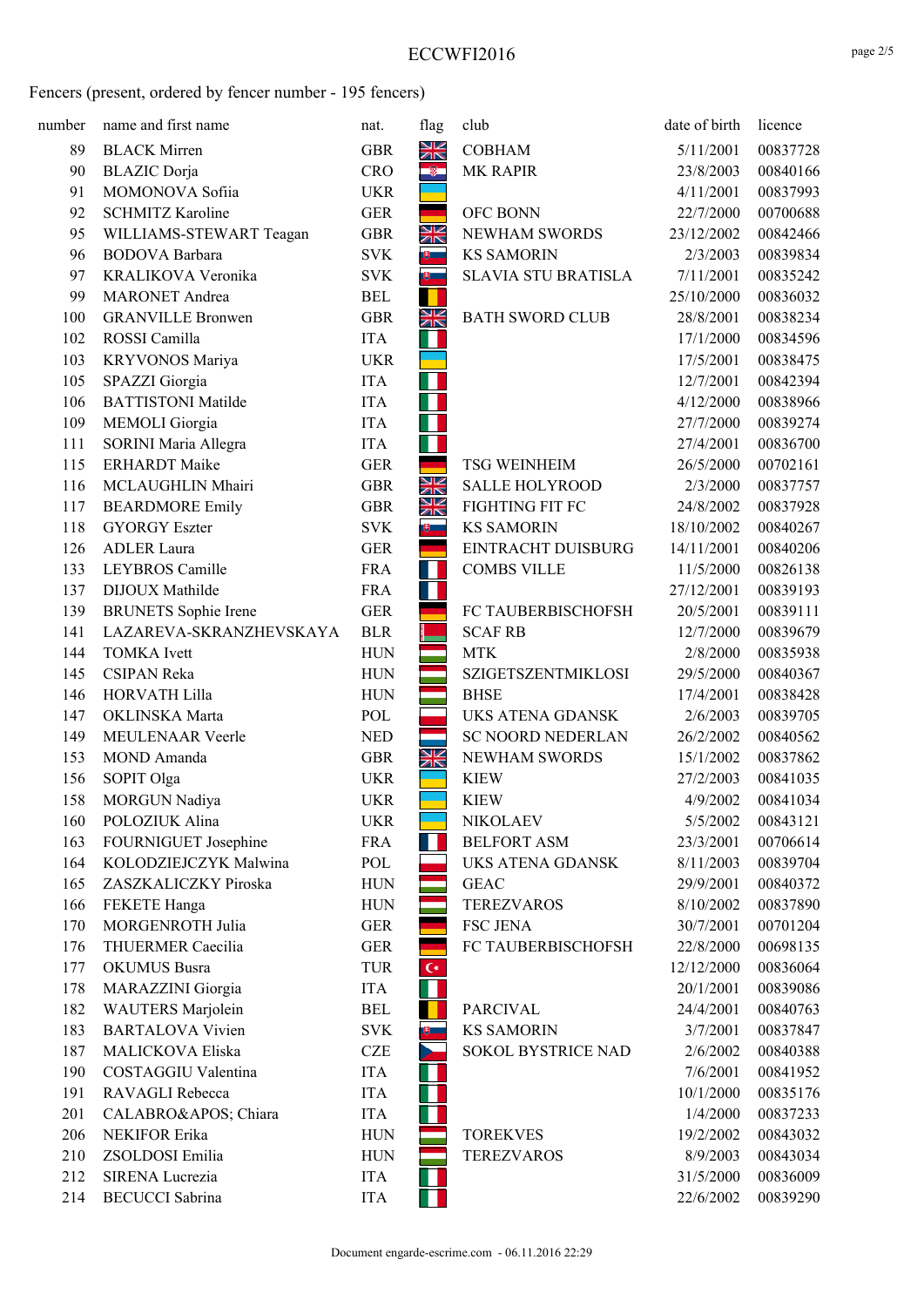| number | name and first name        | nat.       | flag                | club                       | date of birth | licence  |
|--------|----------------------------|------------|---------------------|----------------------------|---------------|----------|
| 215    | <b>JANSEN</b> Greta        | <b>GER</b> |                     | FC MOERS                   | 18/7/2001     | 00838300 |
| 219    | <b>TORTELOTTI Lucia</b>    | <b>ITA</b> | ш                   |                            | 12/11/2002    | 00839259 |
| 221    | MORANDI Carlotta Sophie    | <b>GER</b> |                     | FC BERLIN SUDWEST          | 15/9/2001     | 00839109 |
| 223    | DEBICKA Oliwia             | POL        |                     | <b>UKS ATENA GDANSK</b>    | 5/3/2003      | 00842052 |
| 225    | <b>BORISENKO</b> Anastasia | <b>RUS</b> |                     | NATIONAL TEAM              | 18/4/2000     | 00840286 |
| 226    | MASLOBOJEVA Emilija        | LAT        |                     | <b>FLORETE</b>             | 16/1/2002     | 00841995 |
| 227    | CRAIGHERO Elena            | <b>ITA</b> | ш                   |                            | 4/7/2000      | 00839364 |
| 231    | VOGEL Ainhoa               | <b>GER</b> |                     | FC TAUBERBISCHOFSH         | 1/11/2001     | 00836596 |
| 232    | NEMETH Luca                | <b>HUN</b> |                     | <b>BHSE</b>                | 25/1/2001     | 00840383 |
| 233    | KANO Arisa                 | <b>JPN</b> |                     |                            | 2/6/2000      | 00841092 |
| 235    | <b>BARABAS</b> Dora        | <b>HUN</b> |                     | <b>TOREKVES</b>            | 7/11/2000     | 00840379 |
| 236    | SYZAREVA Mariia            | <b>UKR</b> |                     |                            | 20/3/2002     | 00843122 |
| 238    | <b>EBIGT</b> Leonie        | <b>GER</b> |                     | EINTRACHT DUISBURG         | 13/9/2001     | 00701435 |
| 239    | <b>CURWEN Becci</b>        | <b>GBR</b> | XK                  | MILLFIELD SCHOOL           | 9/6/2001      | 00840530 |
| 240    | <b>JORDENS Heloise</b>     | <b>BEL</b> |                     | CE LES 3 ARMES             | 9/10/2003     | 00842874 |
| 245    | <b>CARIDE</b> Marta        | POR        |                     | <b>SCP</b>                 | 27/7/2001     | 00841059 |
| 248    | LIM Rachel Mary Li-Hsuen   | <b>SIN</b> | $\overline{\omega}$ | <b>Z FENCING</b>           | 29/12/2002    | 00842487 |
| 251    | <b>SWENNEN</b> Annemaine   | <b>BEL</b> |                     | <b>PARCIVAL</b>            | 28/6/2000     | 00840762 |
| 265    | <b>GOROBET</b> Ecaterina   | <b>MDA</b> | $\bullet$           | <b>SCOALA DE SCRIMA</b>    | 3/10/2001     | 00839842 |
| 268    | SARKISIAN Khrystyna        | <b>UKR</b> |                     | <b>KIEW</b>                | 2/1/2003      | 00842111 |
| 269    | MEDELSKA Barbara           | <b>SVK</b> | $\theta$            | <b>SLAVIA STU BRATISLA</b> | 3/5/2000      | 00842159 |
| 272    | <b>IVANCHENKO Yana</b>     | <b>UKR</b> |                     | <b>KIEW</b>                | 8/7/2003      | 00842306 |
| 276    | <b>CZEKMAN</b> Luca        | <b>HUN</b> |                     | <b>SZTE</b>                | 1/10/2002     | 00840378 |
| 293    | STERZIK Linda              | <b>GER</b> |                     | DRESDNER FC                | 16/7/2000     | 00727989 |
| 296    | KALKUTINA Olga             | <b>UKR</b> |                     |                            | 11/4/2003     | 00843123 |
| 298    | <b>GOLIC</b> Teodora       | <b>SRB</b> | ÷.                  | MK OMLADINAC               | 29/4/2001     | 00840263 |
| 299    | KOCOUROVA Adela            | <b>CZE</b> | ь.                  | <b>SOKOL BRNO</b>          | 3/10/2002     | 00840386 |
| 302    | MANZOLI Martina            | <b>ITA</b> | ш                   |                            | 14/5/2000     | 00839369 |
| 302    | QUINTABA Francesca         | <b>ITA</b> | ш                   |                            | 8/7/2001      | 00838909 |
| 307    | FROMMER Julia              | <b>HUN</b> |                     | <b>UTE</b>                 | 11/4/2001     | 00840377 |
| 308    | MARCAILLOU Clemence        | <b>FRA</b> | ш                   | PARIS TA                   | 22/5/2000     | 00721891 |
| 308    | <b>MORICI</b> Francesca    | <b>ITA</b> | ш                   |                            | 12/2/2002     | 00839343 |
| 311    | HABASHITA Kanna            | <b>JPN</b> |                     |                            | 25/6/2001     | 00841090 |
| 314    | <b>BESSMAN</b> Julia       | POL        |                     | UKS DE LA SALLE GDA        | 9/3/2001      | 00841807 |
| 321    | HUBOLD Lena                | <b>GER</b> |                     | <b>FSC JENA</b>            | 10/1/2001     | 00698638 |
| 322    | MUSILKOVA Veronika         | <b>CZE</b> |                     | <b>USK PRAHA</b>           | 11/3/2002     | 00840997 |
| 322    | SCHNEEGANS Anne-Sophie     | <b>GER</b> |                     | <b>VFL PINNEBERG</b>       | 17/5/2000     | 00700988 |
| 324    | <b>KELEMEN Roza</b>        | <b>HUN</b> |                     | <b>SZTE</b>                | 13/5/2001     | 00840373 |
| 326    | <b>IVANOVA</b> Daniella    | LAT        |                     | RIGAS 3. BJSS              | 22/10/2000    | 00840576 |
| 327    | <b>BOEGLE Vivien</b>       | AUT        |                     |                            | 20/12/2001    | 00841155 |
| 332    | <b>FURLAN</b> Sveva        | <b>ITA</b> |                     |                            | 10/5/2000     | 00838538 |
| 336    | <b>GUBA Bibor</b>          | <b>HUN</b> |                     | <b>BHSE</b>                | 5/10/2001     | 00840369 |
| 357    | SOPIT Svitlana             | <b>UKR</b> |                     |                            | 27/2/2003     | 00841036 |
| 362    | KURESOVA Tamara            | <b>CZE</b> |                     | <b>SOKOL BRNO</b>          | 10/10/2001    | 00840387 |
| 363    | <b>VLCKOVA Lucie</b>       | <b>CZE</b> |                     | <b>SOKOL BRNO</b>          | 19/2/2001     | 00840385 |
| 374    | KOLEVA Gabriela            | <b>BUL</b> |                     | <b>SHUMEN</b>              | 17/3/2000     | 00840218 |
| 400    | KISIELEWSKA Alicja         | POL        |                     | UKS ATENA GDANSK           | 17/9/2003     | 00839711 |
| 403    | SZATARSKA Maja             | POL        |                     | UKS ATENA GDANSK           | 28/4/2004     | 00842050 |
| 410    | ZEHNER Evelyn              | <b>GER</b> |                     | FC TAUBERBISCHOFSH         | 22/5/2000     | 00727680 |
| 412    | STEFANOVIC Olivera         | <b>SRB</b> | ÷                   | MK VOJVODINA               | 22/7/2003     | 00842879 |
| 413    | <b>SZMIT</b> Laura         | POL        |                     | UKS ATENA GDANSK           | 27/6/2003     | 00839706 |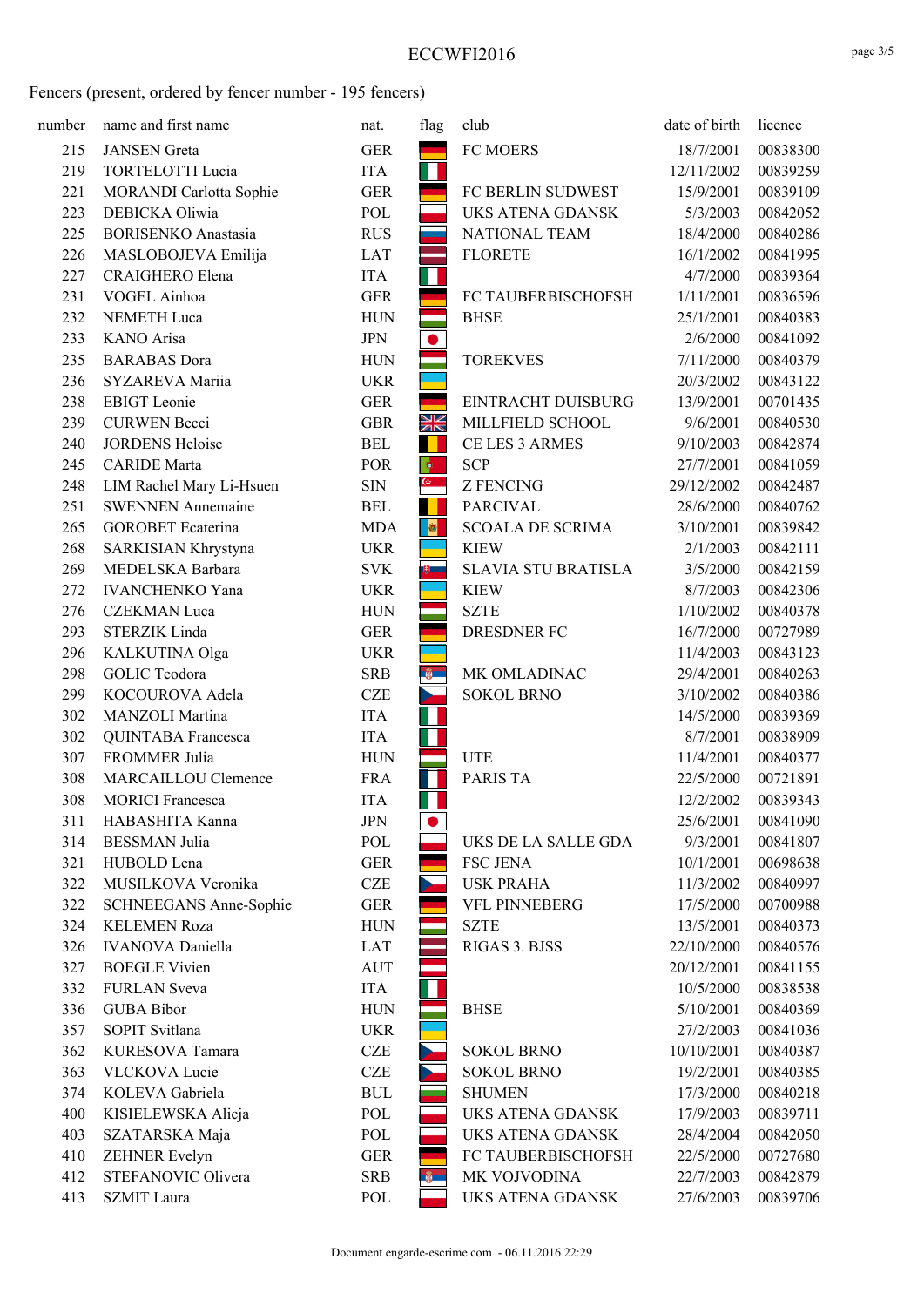| number | name and first name                 | nat.              | flag           | club                              | date of birth          | licence              |
|--------|-------------------------------------|-------------------|----------------|-----------------------------------|------------------------|----------------------|
| 414    | CSEFALVAYOVA Rebeka                 | <b>SVK</b>        | $\theta$       | <b>KS SAMORIN</b>                 | 27/10/2003             | 00842598             |
| 419    | SHIGIHARA Annalena                  | <b>GER</b>        |                | OFC BONN                          | 25/10/2000             | 00700695             |
| 424    | FUKUTSUKA Tokiho                    | <b>JPN</b>        |                |                                   | 8/9/2000               | 00841091             |
| 439    | SZEMPLINSKA Natalia                 | POL               |                | UKS DE LA SALLE GDA               | 15/1/2003              | 00843015             |
| 448    | SHAFAROSTAVA Varvara                | <b>BLR</b>        |                | <b>RGUOR</b>                      | 7/11/2002              | 00842905             |
| 449    | <b>BALLIRANO</b> Benedetta          | <b>ITA</b>        | ш              |                                   | 20/2/2001              | 00839285             |
| 450    | JAKSIC Elena                        | <b>CRO</b>        | Ñ,             | MK KARLOVAC                       | 31/10/2001             | 00841943             |
| 455    | ZACHAREWICZ Ewa                     | POL               |                | UKS DE LA SALLE GDA               | 17/2/2003              | 00842331             |
| 461    | <b>BUTIN BIK Elise</b>              | <b>NED</b>        |                | <b>BEAU GESTE</b>                 | 14/12/2002             | 00840563             |
| 461    | PEDIADITAKI Marina Eleni            | <b>GRE</b>        | 隼              | <b>MESSARA</b>                    | 9/3/2002               | 00840962             |
| 466    | VAIKULE Eva                         | LAT               |                | RIGAS 3. BJSS                     | 23/9/2000              | 00842772             |
| 478    | WIERZCHOWSKA Barbara                | POL               |                | UKS DE LA SALLE GDA               | 8/4/2003               | 00843017             |
| 482    | ULASAVA Darya                       | <b>BLR</b>        |                | <b>RGUOR</b>                      | 15/9/2004              | 00842906             |
| 484    | NAGY Timea                          | <b>HUN</b>        |                | <b>UTE</b>                        | 9/3/2002               | 00840380             |
| 490    | MIHALEVA Viktoriya                  | <b>BUL</b>        |                | <b>SHUMEN</b>                     | 7/7/2001               | 00840219             |
| 508    | SOMMER Johanna                      | <b>AUT</b>        |                |                                   | 12/6/2001              | 00840784             |
| 518    | KEDZIORA Zuzanna                    | POL               |                | UKS ATENA GDANSK                  | 5/4/2005               | 00843009             |
| 524    | MESHKA Galina                       | <b>UKR</b>        |                | <b>KIEW</b>                       | 1/9/2002               | 00843119             |
|        | BLAZHEIEVA Yelyzaveta               | <b>UKR</b>        |                | <b>KIEW</b>                       | 16/2/2002              | 00843802             |
|        | <b>BORODAENKO Alina</b>             | <b>RUS</b>        |                | NATIONAL TEAM                     | 26/11/2004             | 00843154             |
|        | <b>CANTARINI</b> Lucrezia           | <b>ITA</b>        |                |                                   | 13/6/2001              | 00839345             |
|        | DE ZAN Camilla                      | <b>ITA</b>        | ш              |                                   | 27/9/2000              | 00838521             |
|        | EISTERT Julia                       | <b>AUT</b>        |                |                                   | 19/7/2002              | 00843810             |
|        | FABAC Lara                          | <b>CRO</b>        | $\bullet$      | MK KARLOVAC                       | 10/8/2004              | 00843355             |
|        | FEDOROVA Maria                      | <b>RUS</b>        |                | NATIONAL TEAM                     | 17/1/2003              | 00843156             |
|        | FEI Ruoqiu                          | <b>CHN</b>        |                |                                   | 28/1/2002              | 00843870             |
|        | <b>HARIMCI</b> Ekin Su              | <b>TUR</b>        | $\mathsf{C}^*$ | <b>MUGLA FERDI</b>                | 10/10/2000             | 00844017             |
|        | IAKIM Aleksandra                    | <b>RUS</b>        |                | NATIONAL TEAM                     | 12/4/2002              | 00843157             |
|        | KOSTOVA Radostina                   | <b>BUL</b>        |                | <b>OLYMPIC</b>                    | 11/1/2001              | 00843714             |
|        | LEBEDEVA Lada                       | <b>RUS</b>        |                | NATIONAL TEAM                     | 27/4/2001              | 00843155             |
|        | <b>MACCARONE Maria Vittoria</b>     | <b>ITA</b>        | Ш              |                                   | 7/1/2000               | 00837237             |
|        | MOSER Magdalena                     | <b>AUT</b>        |                | <b>FU KREMS</b>                   | 15/7/2002              | 00843813             |
|        | MULAK Julia                         | POL               |                | UKS ATENA GDANSK                  | 22/6/2004              | 00843999             |
|        | NAGANO Natsuko                      | <b>JPN</b>        |                |                                   | 3/6/2000               | 00843727             |
|        | NOGUCHI Julia                       | <b>JPN</b>        |                |                                   | 3/11/2000              | 00843720             |
|        | <b>PARRA Emily</b>                  | <b>FRA</b>        |                | PAYS AIX                          | 29/6/2003              | 00843863             |
|        | PLAKHOTNIUK Olha                    | <b>UKR</b>        |                | <b>KIEW</b>                       | 29/4/2000              | 00844036             |
|        | POPOVA Bilyana                      | <b>BUL</b>        |                | <b>AVTOHOL</b>                    | 29/1/2001              | 00840164             |
|        | <b>SCHMIDT Elsa</b>                 | AUT               |                |                                   | 18/2/2001              | 00843812             |
|        | <b>TAGUCHI Riho</b>                 | <b>JPN</b>        |                |                                   | 18/7/2000              | 00842930             |
|        | TAKAHASHI Sayaka                    | <b>JPN</b>        |                |                                   | 13/8/2002              | 00843716             |
|        | TAKEZAWA Shiori                     | <b>JPN</b>        |                |                                   | 18/10/2002             | 00843726             |
|        | VASILEVICH Maryia                   | <b>BLR</b>        |                | <b>RGUOR</b>                      | 15/6/2001              | 00843976             |
|        |                                     |                   |                |                                   |                        |                      |
|        | VICHOVA Dorota<br>WITKIEWICZ Joanna | <b>CZE</b><br>POL |                | SP. SERM ZLIN<br>UKS ATENA GDANSK | 18/8/2002<br>11/5/2002 | 00843963<br>00843011 |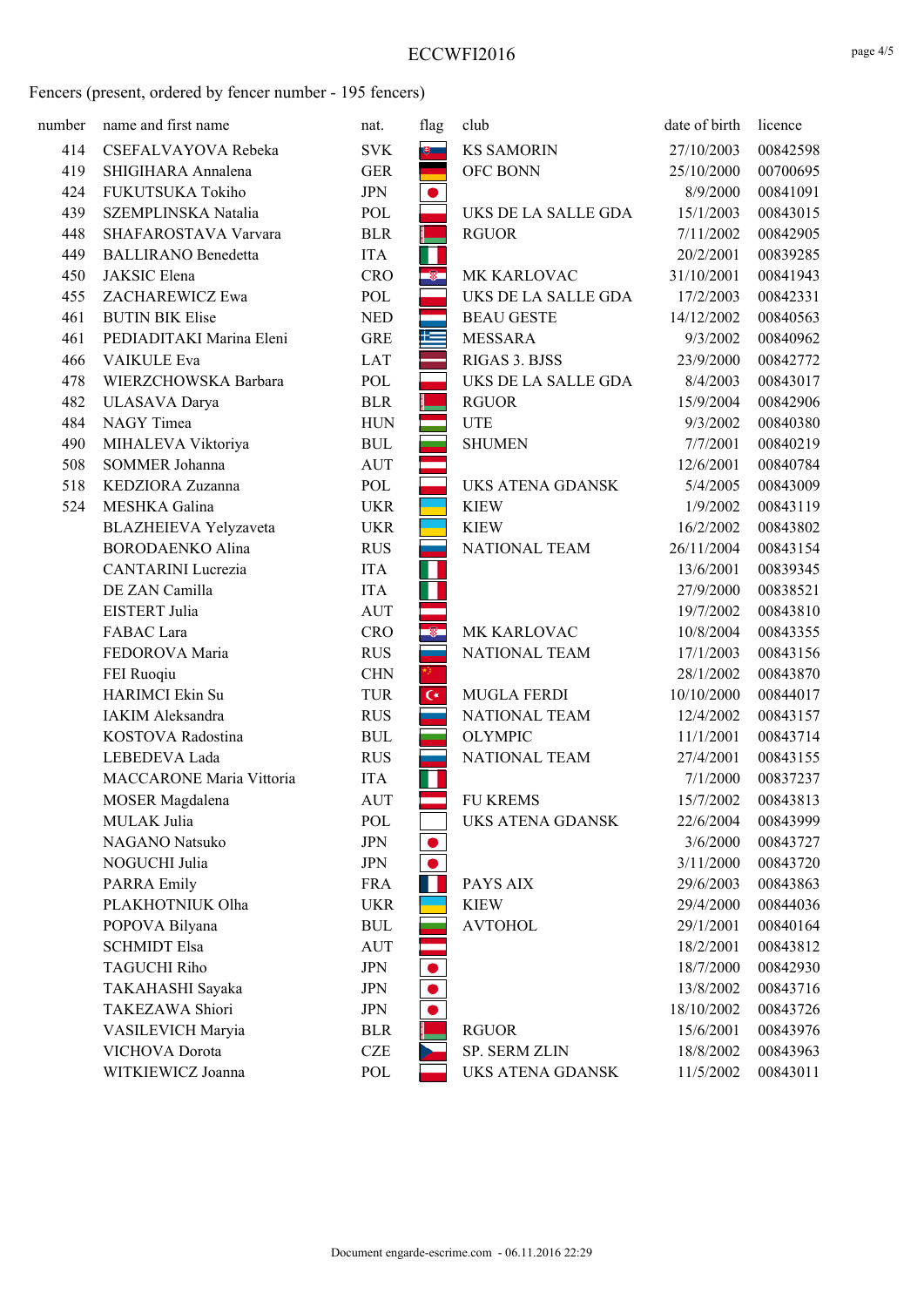number name and first name nat. Ilag club date of birth licence

Document engarde-escrime.com - 06.11.2016 22:29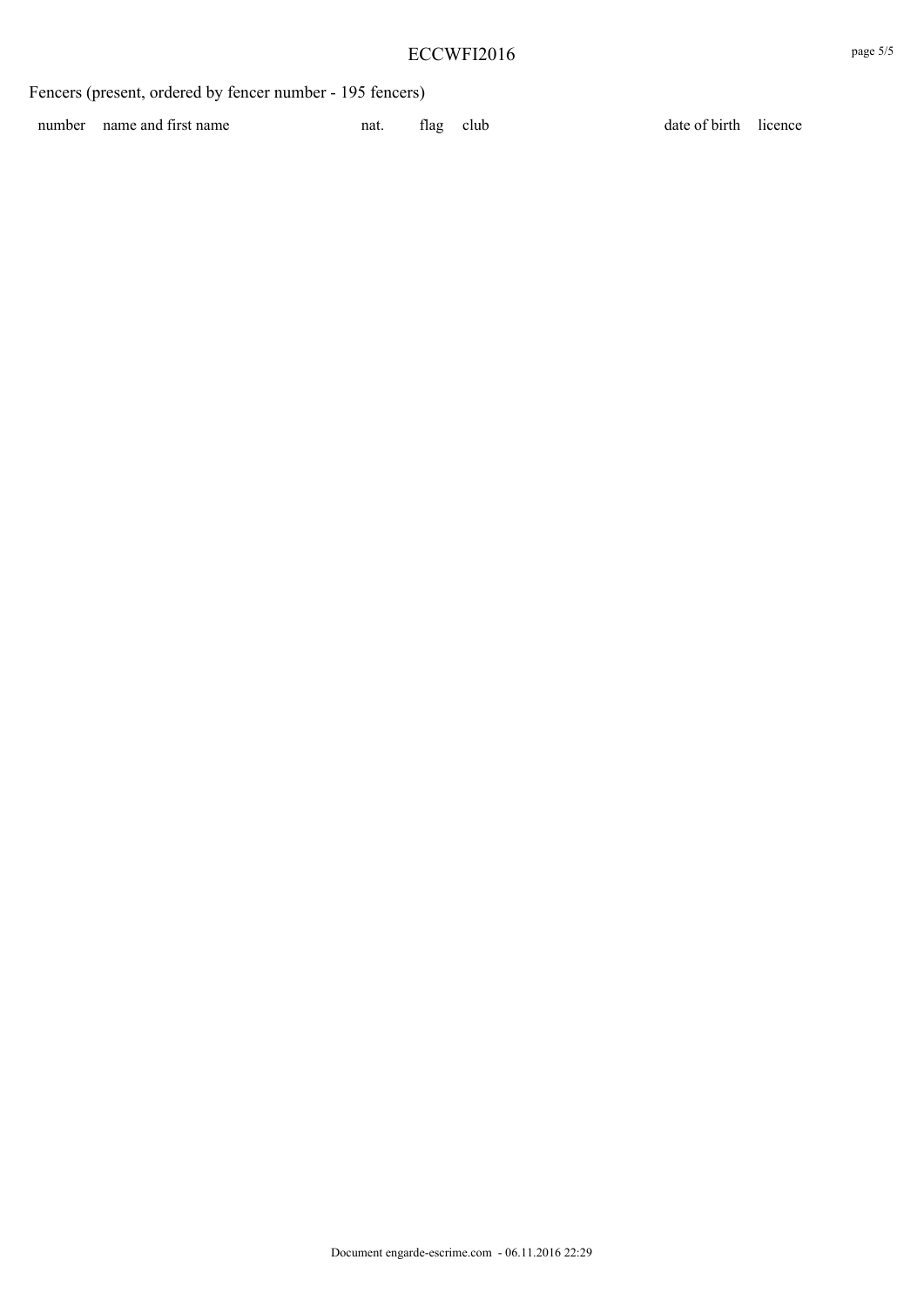Technical directory

Richard MARTIN Julius KRALIK Birgit GRASNEK Johann LOTTSPEICH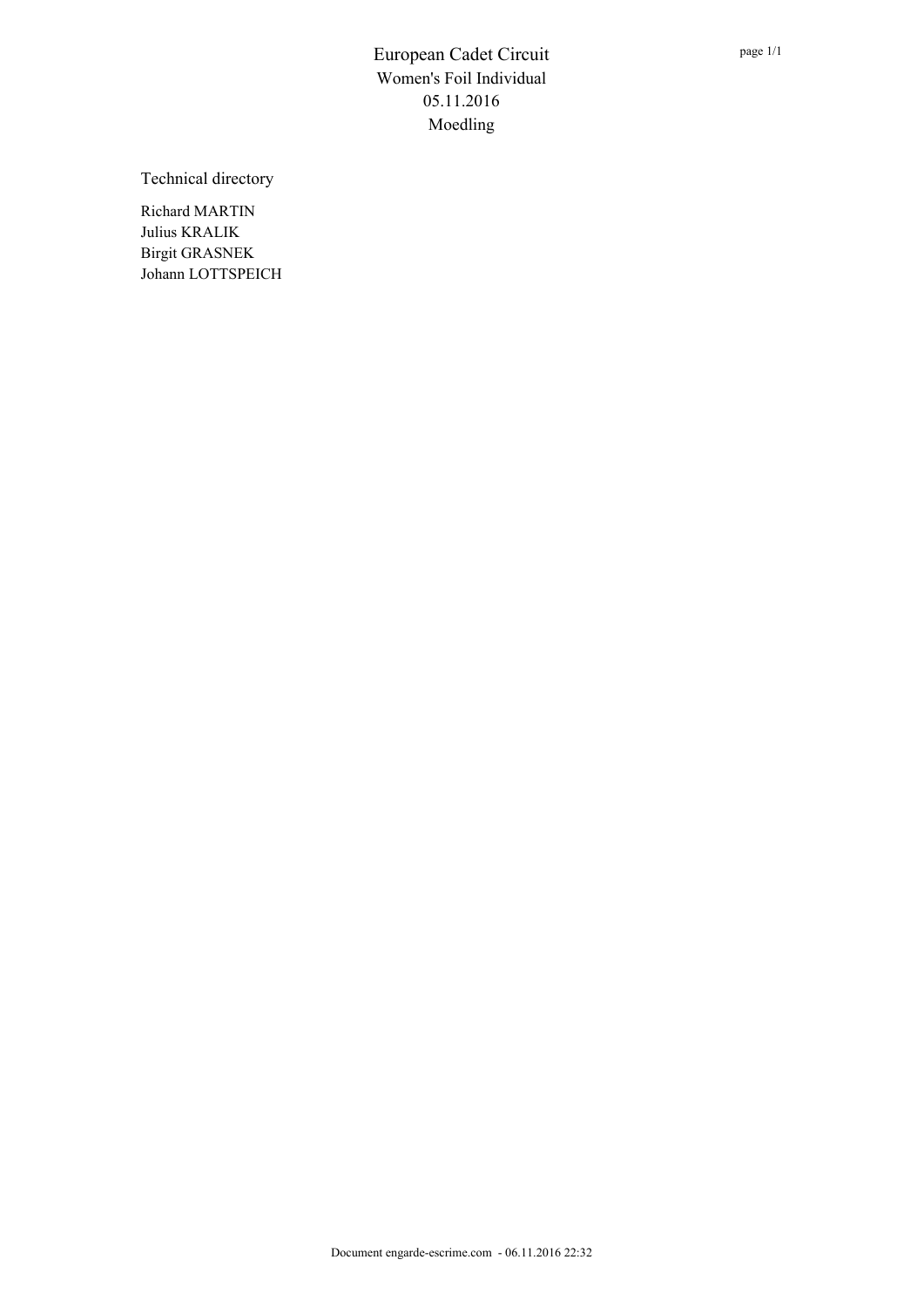#### Formula of the competition

197 fencers

1 poules: round

197 fencers 29 poules (23 poules of 7, 6 poules of 6) Separation by : countries 147 qualifiers

Direct elimination : 147 fencers

Direct elimination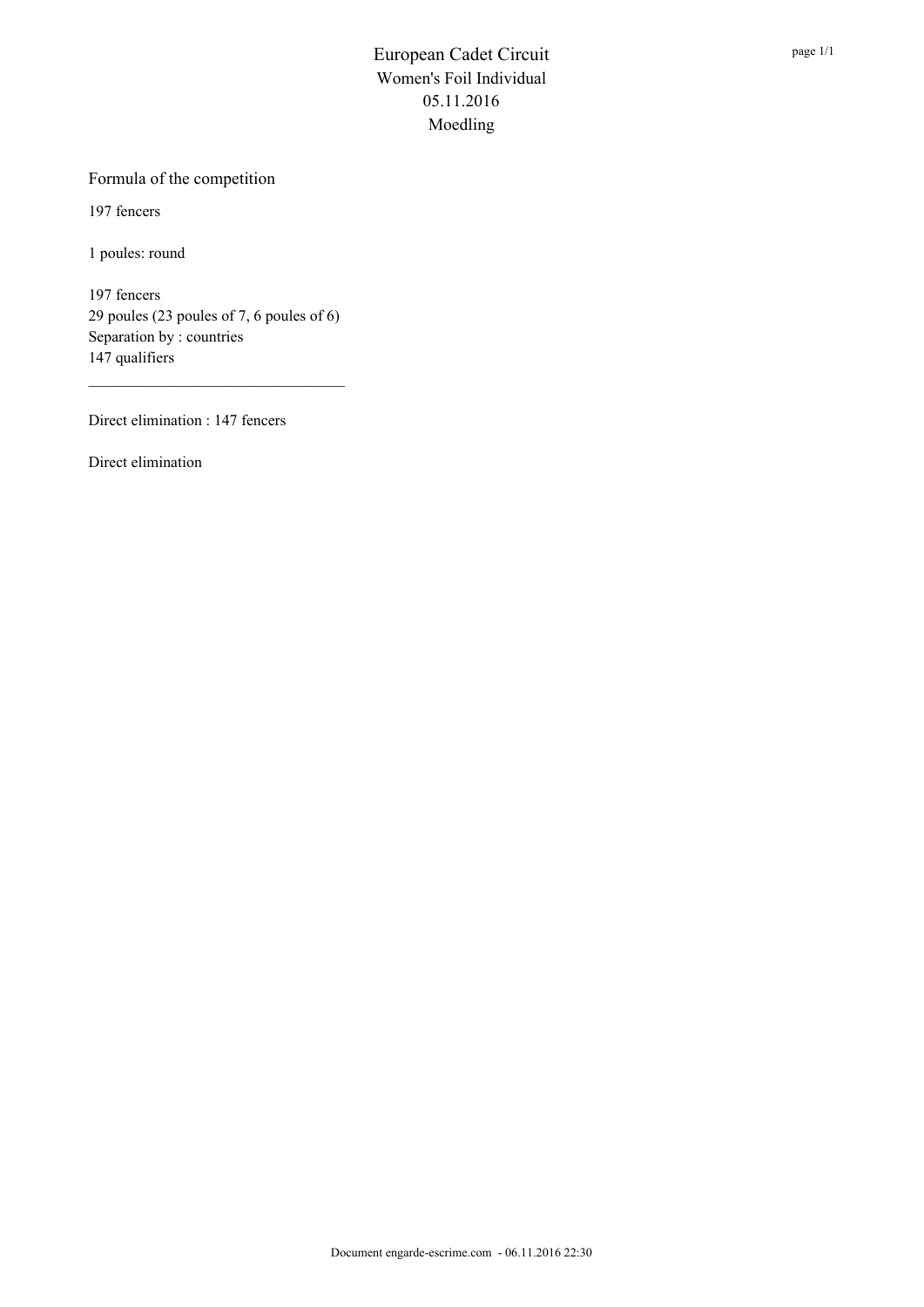Poules, round No 1

Poule No 1 10:00 piste No 11 Referee: DENZER Benjamin GER

|                                 |            |                                                                                                                                                                | V/M   | ind.           | HS        | rank                     |
|---------------------------------|------------|----------------------------------------------------------------------------------------------------------------------------------------------------------------|-------|----------------|-----------|--------------------------|
| TAKEZAWA Shiori                 | <b>JPN</b> | V3<br>$\ensuremath{\mathbf{V}}$<br>$\sqrt{2}$<br>$\mathfrak{Z}$<br>$\mathbf V$<br>n.<br>$\overline{4}$                                                         | 0.500 | $\overline{4}$ | 22        | $\mathfrak{Z}$           |
| HAJAS Nora                      | <b>HUN</b> | $\ensuremath{\mathbf{V}}$<br>$\rm{V}$<br>V4<br>V4<br>$\mathcal{L}^{\text{max}}$<br>$\mathbf V$<br>V                                                            | 1.000 | 16             | 28        | 1                        |
| KRYVONOS Mariya                 | <b>UKR</b> | $\mathbf V$<br>$\mathfrak{Z}$<br>$\ensuremath{\mathbf{V}}$<br><b>Tara</b><br>$\mathbf V$<br>$\ensuremath{\mathbf{V}}$<br>$\mathfrak{Z}$                        | 0.667 | 11             | 26        | $\overline{2}$           |
| ROSSI Camilla                   | <b>ITA</b> | $\overline{V}$<br>$\overline{2}$<br>$\mathfrak{Z}$<br>$\overline{3}$<br>$\overline{\mathbf{V}}$<br><b>Tara</b><br>V4                                           | 0.500 | 3              | 22        | 4                        |
| <b>JORDENS Heloise</b>          | <b>BEL</b> | $\overline{2}$<br>$\overline{4}$<br>$\boldsymbol{0}$<br>V<br>$\mathbf{1}$<br>$\overline{\mathbf{V}}$                                                           | 0.333 | $-10$          | 17        | 6                        |
| LIM Rachel Mary Li-Hsuen        | <b>SIN</b> | $\overline{3}$<br>V3<br>$\mathbf V$<br>$\overline{3}$<br>$\mathbf{1}$<br>$\boldsymbol{0}$<br><b>Tara</b>                                                       | 0.333 | $-6$           | 15        | 5                        |
| MULAK Julia                     | POL        | $\overline{V}$<br>$\mathbf{0}$<br>$\mathbf{0}$<br>$\mathcal{L}(\mathcal{A})$<br>$\mathbf{1}$<br>$\overline{4}$<br>$\theta$                                     | 0.167 | $-18$          | 10        | $\overline{7}$           |
| Poule No 2 10:00 piste No 12    |            |                                                                                                                                                                |       |                |           |                          |
| Referee: BRIGOLA Peter AUT      |            |                                                                                                                                                                |       |                |           |                          |
|                                 |            |                                                                                                                                                                | V/M   | ind.           | HS.       | rank                     |
| FEDOROVA Maria                  | <b>RUS</b> | $\mathfrak{Z}$<br>$\mathbf V$<br>$\overline{V}$<br>$\mathfrak{Z}$<br>$\overline{V}$<br><b>Tara</b><br>$\overline{4}$                                           | 0.500 | $\mathbf{1}$   | 25        | 3                        |
| POLTZ Anna                      | <b>HUN</b> | $\mathbf V$<br>$\ensuremath{\mathbf{V}}$<br>$\ensuremath{\mathbf{V}}$<br>$\overline{\mathbf{V}}$<br>$\overline{\mathbf{V}}$<br>$\mathcal{L}^{\text{max}}$<br>V | 1.000 | 20             | 30        | $\mathbf{1}$             |
| PLAKHOTNIUK Olha                | <b>UKR</b> | $\overline{4}$<br>$\overline{2}$<br>$\overline{4}$<br>$\mathbf{V}$<br>$\mathbf{1}$<br>$\boldsymbol{0}$                                                         | 0.167 | $-13$          | 16        | 6                        |
| <b>EBIGT</b> Leonie             | <b>GER</b> | $\mathbf{V}$<br>$\mathbf{V}$<br>$\mathbf{V}$<br>$\sqrt{2}$<br>$\overline{4}$<br>$\mathbf{1}$<br>in 19                                                          | 0.500 | $-2$           | 22        | 5                        |
| <b>GRANVILLE Bronwen</b>        | <b>GBR</b> | $\overline{3}$<br>$\overline{V}$<br>$\mathbf V$<br>$\ensuremath{\mathbf{V}}$<br>$\overline{3}$<br><b>Tara</b><br>$\overline{2}$                                | 0.500 | $-1$           | 23        | $\overline{\mathcal{L}}$ |
| <b>SWENNEN Annemaine</b>        | <b>BEL</b> | $\overline{4}$<br>$\overline{2}$<br>$\overline{4}$<br>$\overline{2}$<br>$\mathbf{1}$<br>1                                                                      | 0.000 | $-16$          | 14        | $\boldsymbol{7}$         |
| SPAZZI Giorgia                  | <b>ITA</b> | $\overline{\mathbf{V}}$<br>$\overline{V}$<br>$\overline{\mathbf{V}}$<br>$\overline{V}$<br><b>The State</b><br>V<br>$\mathbf{1}$                                | 0.833 | 11             | 26        | $\overline{2}$           |
| Poule No 3 10:00 piste No 13    |            |                                                                                                                                                                |       |                |           |                          |
| Referee: BEREUTER Roman AUT     |            |                                                                                                                                                                |       |                |           |                          |
|                                 |            |                                                                                                                                                                | V/M   | ind.           | <b>HS</b> | rank                     |
| <b>MARONET</b> Andrea           | <b>BEL</b> | $\overline{2}$<br>$\sqrt{2}$<br>$\sqrt{2}$<br>$\overline{V}$<br>$\mathcal{L}^{\mathcal{L}}$<br>$\mathbf{V}$<br>$\mathbf{V}$                                    | 0.500 | $\overline{3}$ | 21        | $\overline{4}$           |
| KOSTOVA Radostina               | <b>BUL</b> | $\overline{2}$<br>$\mathcal{L}^{\text{max}}$<br>$\boldsymbol{0}$<br>$\overline{2}$<br>$\boldsymbol{0}$<br>$\mathbf{1}$<br>$\overline{3}$                       | 0.000 | $-22$          | 8         | $\boldsymbol{7}$         |
| <b>BERTOLA Lara</b>             | <b>ITA</b> | $\mathbf V$<br>$\mathbf V$<br><b>T</b><br>V<br>$\mathbf V$<br>$\mathbf{V}$<br>V                                                                                | 1.000 | 24             | 30        | $\mathbf{1}$             |
| PHILIPP Angelina                | <b>GER</b> | $\mathbf V$<br>$\mathbf V$<br>$\overline{3}$<br>$\overline{V}$<br>$\ensuremath{\mathbf{V}}$<br>$\mathbf{1}$                                                    | 0.667 | 8              | 24        | 3                        |
| <b>CARIDE</b> Marta             | POR        | $\overline{2}$<br>$\overline{V}$<br>$\overline{V}$<br>$\mathbf V$<br>$\mathbf V$<br>$\mathbf V$<br><b>Side</b>                                                 | 0.833 | 15             | 27        | $\overline{2}$           |
| <b>GOROBET</b> Ecaterina        | <b>MDA</b> | $\overline{\mathbf{3}}$<br>$\overline{\mathbf{V}}$<br>$\mathbf V$<br>$\mathfrak{Z}$<br>$\mathbf{1}$<br>$\boldsymbol{0}$                                        | 0.333 | $-5$           | 17        | 5                        |
| MESHKA Galina                   | <b>UKR</b> | $\mathbf V$<br>$\mathbf{0}$<br>$\boldsymbol{0}$<br>$\boldsymbol{0}$<br>$\boldsymbol{0}$<br>$\boldsymbol{0}$<br><b>In the </b>                                  | 0.167 | $-23$          | 5         | 6                        |
| Poule No 4 10:00 piste No 14    |            |                                                                                                                                                                |       |                |           |                          |
| Referee: REUMUELLER Martina AUT |            |                                                                                                                                                                |       |                |           |                          |
|                                 |            |                                                                                                                                                                | V/M   | ind.           | $\rm HS$  | rank                     |
| SARKISIAN Khrystyna             | <b>UKR</b> | $\mathcal{L}^{\mathcal{L}}$<br>$\overline{2}$<br>$\overline{4}$<br>$\overline{2}$<br>$\boldsymbol{0}$<br>$\boldsymbol{0}$<br>$\boldsymbol{0}$                  | 0.000 | $-22$          | 8         | 7                        |
| FEI Ruoqiu                      | <b>CHN</b> | $\mathbf V$<br>$\mathbf V$<br>$\mathbf{V}$<br>$\overline{2}$<br>V3<br>$\mathcal{L}^{\mathcal{L}}$<br>$\overline{4}$                                            | 0.667 | 8              | 24        | $\overline{2}$           |
| <b>ERHARDT</b> Maike            | <b>GER</b> | p.<br>$\sqrt{2}$<br>V4<br>V<br>V<br> V <br>$\mathbf{1}$                                                                                                        | 0.667 | $\overline{2}$ | 22        | $\overline{4}$           |
| <b>CURWEN Becci</b>             | <b>GBR</b> | $\ensuremath{\mathbf{V}}$<br>$\sqrt{2}$<br>$\overline{4}$<br>$\mathfrak{Z}$<br>$\mathbf{1}$<br>$\boldsymbol{0}$                                                | 0.167 | $-14$          | 15        | 6                        |
| <b>TAGUCHI Riho</b>             | <b>JPN</b> | $\ensuremath{\mathbf{V}}$<br>$\mathbf V$<br>$\overline{4}$<br>$\mathbf V$<br><b>Tara</b><br>$\mathbf{V}$<br>$\mathbf{1}$                                       | 0.667 | 5              | 25        | $\mathfrak{Z}$           |
| KRALIKOVA Veronika              | <b>SVK</b> | $\sqrt{2}$<br>$\overline{3}$<br>$\overline{2}$<br>$\mathbf V$<br>$\overline{2}$<br>$\mathbf V$                                                                 | 0.333 | $\overline{2}$ | 19        | 5                        |
| FAVARETTO Martina               | <b>ITA</b> | $\overline{\mathbf{V}}$<br>$\overline{\mathbf{V}}$<br>$\mathbf{V}$<br>$\overline{V}$<br>$\mathbf V$<br>$\mathbf V$<br>$\mathcal{O}(\mathbb{R}^d)$              | 1.000 | 19             | 30        | $\mathbf{1}$             |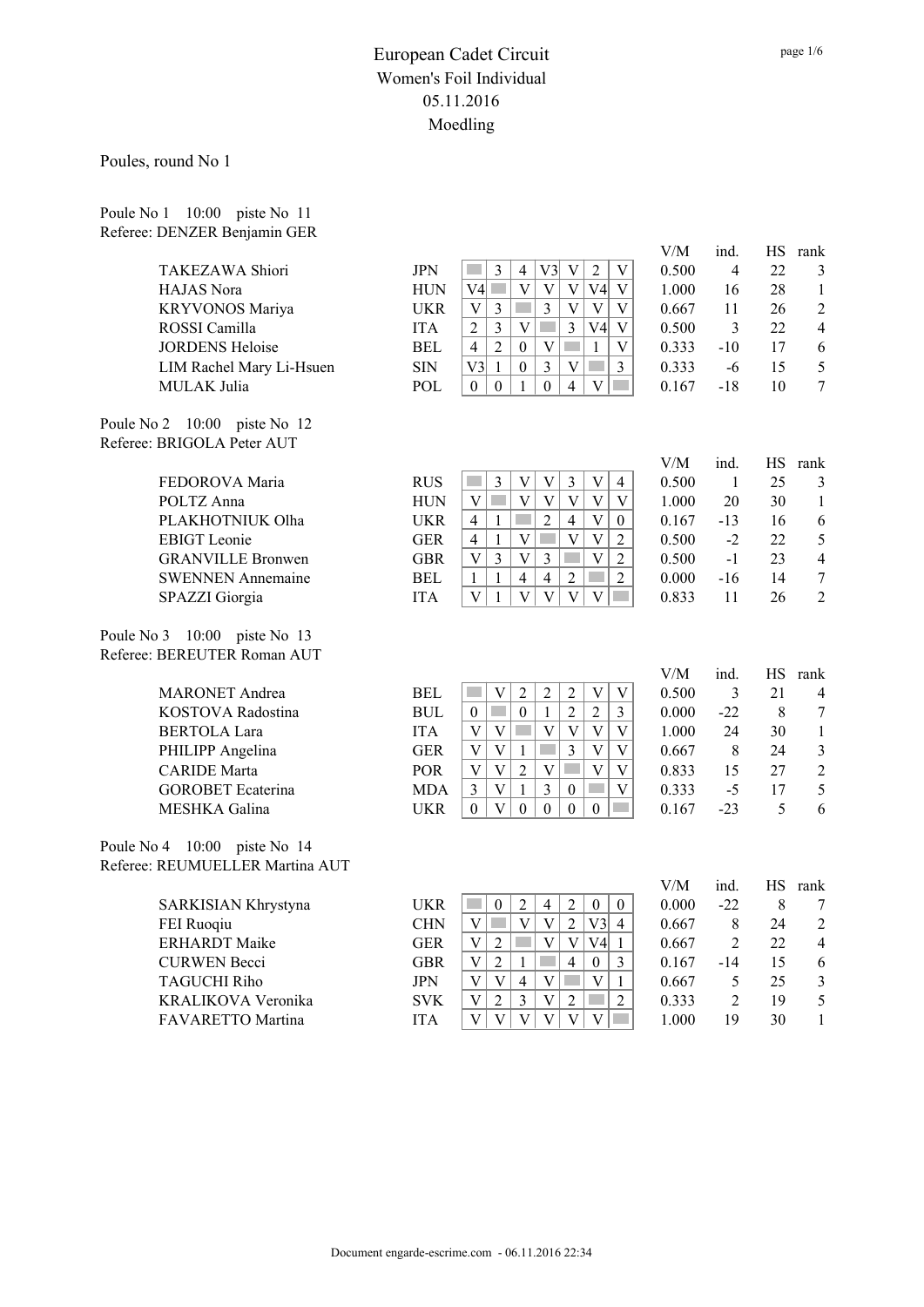#### Poule No 5 10:00 piste No 15 Referee: DUBOISKI Siarhei BLR

|                    |            |   |  |   |   | V/M   | ind.   | HS. | rank           |
|--------------------|------------|---|--|---|---|-------|--------|-----|----------------|
| NOGUCHI Julia      | <b>JPN</b> |   |  | V |   | 0.667 | 12     | 25  | 3              |
| SYZAREVA Mariia    | UKR        |   |  |   | 4 | 0.333 | -6     | 19  | .5             |
| BATTISTONI Matilde | <b>ITA</b> |   |  |   |   | 0.833 | 14     | 26  | $\mathcal{L}$  |
| CZEKMAN Luca       | <b>HUN</b> | 4 |  |   |   | 0.167 | -11    |     | 6              |
| SCHMIDT Elsa       | AUT        |   |  |   |   | 0.000 | $-2.7$ |     |                |
| BODOVA Barbara     | <b>SVK</b> |   |  |   |   | 0.500 | $-3$   | 16  | $\overline{4}$ |
| SAVEANU Anca       | ROU        |   |  |   |   | 1.000 |        | 30  |                |

Poule No 6 10:00 piste No 16 Referee: PUPSHYNOVICH Uladzimir BLR

| <b>CANDESCU Rebeca</b>  | R١ |
|-------------------------|----|
| MEDELSKA Barbara        | S, |
| NAGANO Natsuko          | JF |
| <b>BARABAS</b> Dora     | H  |
| <b>MEMOLI</b> Giorgia   | Ш  |
| KEDZIORA Zuzanna        | P( |
| WILLIAMS-STEWART Teagan | G  |

Poule No 7 10:00 piste No 17 Referee: LEHNER Nico Cedric AUT

> FABAC Lara C KANO Arisa JPN V V V V V V3 1.000 21 28 1 IVANCHENKO Yana U SORINI Maria Allegra ITA V 0 V V V V 0.833 8 25 2 NAGY Timea H SCHMITZ Karoline GER V 2 3 2 V V 0.500 4 22 3 DRAGHICI Raluca R

Poule No 8 10:00 piste No 18 Referee: SIMEJNOVIC SVK

| <b>STERZIK Linda</b> |  |
|----------------------|--|
| MOMONOVA Sofija      |  |
| <b>NEMETH</b> Luca   |  |
| SOMMER Johanna       |  |
| MCLAUGHLIN Mhairi    |  |
| WONG Maxine Jie Xin  |  |
| DE ZAN Camilla       |  |

Poule No 9 10:00 piste No 19 Referee: SHEVCHENKO Svitlana UKR

> VOGEL Ainhoa GER V 1.000 15 26 1.000 15 26 1.000 15 26 1.000 15 26 1.000 15 26 1.000 15 26 1.000 15 25 1.000 15 25 1.000 15 26 1.000 15 26 1.000 15 26 1.000 15 26 1.000 15 26 1.000 15 26 1.000 15 26 1.000 15 26 1.000 15 26 BEARDMORE Emily G. BRUGGER Lilli A ZSOLNAI Luca H MIHALEVA Viktoriya Bl BLAZIC Dorja C VICHOVA Dorota CZ

|                         |            |  |  |          |          | V/M   | ind.   | HS. | rank           |
|-------------------------|------------|--|--|----------|----------|-------|--------|-----|----------------|
| CANDESCU Rebeca         | ROU        |  |  |          |          | 0.833 | 12     | 26  | 2              |
| MEDELSKA Barbara        | <b>SVK</b> |  |  | $\Omega$ | $\theta$ | 0.000 | $-2.4$ |     |                |
| NAGANO Natsuko          | <b>JPN</b> |  |  |          | 4        | 0.333 | $-2$   |     | 5              |
| <b>BARABAS Dora</b>     | HUN        |  |  | າ        |          | 0.500 |        | 23  | $\overline{4}$ |
| <b>MEMOLI</b> Giorgia   | <b>ITA</b> |  |  |          |          | 1.000 | 25     | 30  |                |
| KEDZIORA Zuzanna        | POL        |  |  | $\theta$ |          | 0.167 | $-22.$ |     | 6              |
| WILLIAMS-STEWART Teagan | GBR        |  |  |          |          | 0.667 | h      |     |                |
|                         |            |  |  |          |          |       |        |     |                |

|     |   |   |   |  |   | V/M   | ind.  | <b>HS</b> | rank                     |
|-----|---|---|---|--|---|-------|-------|-----------|--------------------------|
| CRO |   |   |   |  |   | 0.167 | $-16$ | 9         | 7                        |
| PN  |   |   |   |  |   | 1.000 | 21    | 28        |                          |
| JKR | 0 | 0 |   |  | 4 | 0.333 | -11   | 16        | 5                        |
| TA  | V | 0 |   |  |   | 0.833 | 8     | 25        | $\overline{2}$           |
| łUΝ |   |   | 4 |  |   | 0.167 | $-7$  | 18        | 6                        |
| fer | V | 2 |   |  |   | 0.500 | 4     | 22        | 3                        |
| १०U |   |   |   |  |   | 0.500 |       | 20        | $\overline{\mathcal{A}}$ |
|     |   |   |   |  |   |       |       |           |                          |

|                     |            |   |  |  |          |    | V/M   | ind. |    | HS rank        |
|---------------------|------------|---|--|--|----------|----|-------|------|----|----------------|
| STERZIK Linda       | GER        |   |  |  |          | V  | 0.667 |      | 26 | 2              |
| MOMONOVA Sofiia     | <b>UKR</b> |   |  |  |          | 4  | 0.333 | -9   | 15 | 5              |
| NEMETH Luca         | HUN        | 4 |  |  |          |    | 0.167 | -11  | 16 | 6              |
| SOMMER Johanna      | AUT        |   |  |  | $\theta$ | 2  | 0.167 | -18  | 10 | 7              |
| MCLAUGHLIN Mhairi   | GBR        |   |  |  |          | V4 | 0.667 | 6    | 26 | 3              |
| WONG Maxine Jie Xin | <b>SIN</b> |   |  |  |          | V  | 1.000 | 20   | 30 |                |
| DE ZAN Camilla      | <b>ITA</b> |   |  |  |          |    | 0.500 |      | フフ | $\overline{4}$ |
|                     |            |   |  |  |          |    |       |      |    |                |

|    |                |   |   |   |   |   | V/M     | ind.  | НS | rank |
|----|----------------|---|---|---|---|---|---------|-------|----|------|
| ER |                |   |   |   |   | V | 1.000   | 15    | 25 |      |
| BR | 0              |   | 0 |   | 2 | V | 0.200   | $-13$ | 9  | 5    |
| UT | 2              |   |   |   |   | V | 0.800   | 12    | 22 | 2    |
| UN | S              | S | S | S | S | S | forfait |       |    | 7    |
| UL | 4              |   | 0 |   | 2 | V | 0.400   | $-5$  | 16 | 4    |
| RO | 2              | V | 3 |   |   | V | 0.600   | 5     | 20 | 3    |
| ZE | $\mathfrak{D}$ |   | 2 |   |   |   | 0.000   | -14   |    | 6    |
|    |                |   |   |   |   |   |         |       |    |      |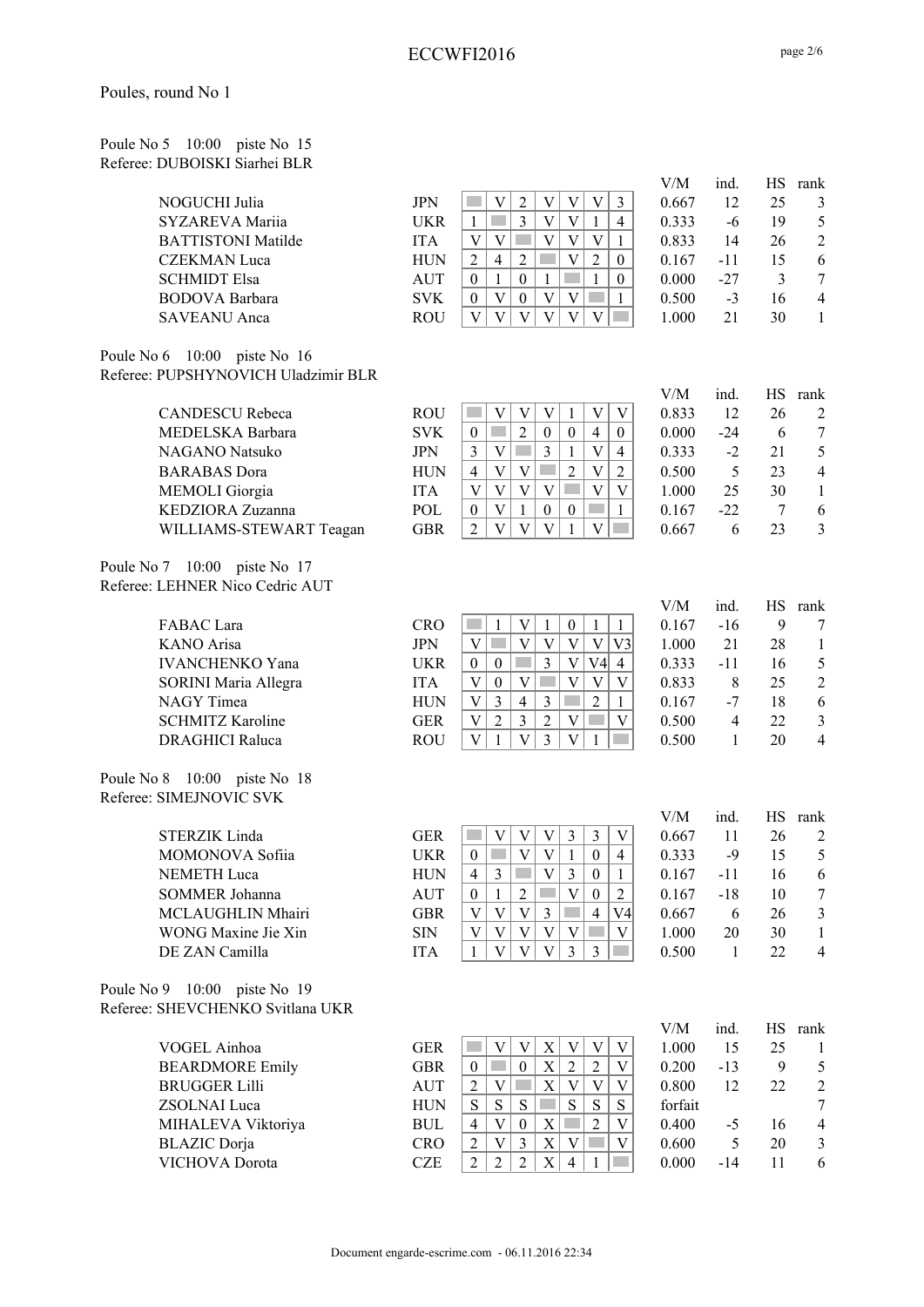| Poule No 10 10:00 piste No 20 |  |  |
|-------------------------------|--|--|
| Referee: BARDENHAGEN Jan GER  |  |  |

| <b>BLACK Mirren</b>  |
|----------------------|
| GOLIC Teodora        |
| TARANENKO Anna       |
| ULASAVA Darya        |
| <b>GYORGY Eszter</b> |
| CRAIGHERO Elena      |
| MOSER Magdalena      |

Poule No 11 10:00 piste No 21 Referee: SOMOSKEOY Peter HUN

| WIERZCHOWSKA Barbara  |
|-----------------------|
| <b>ADLER</b> Laura    |
| CHALDAIOU Maria-Eleni |
| MASLOBOJEVA Emilija   |
| MALASHINA Yuliya      |
| KALKUTINA Olga        |
| <b>PARRA Emily</b>    |

Poule No 12 10:00 piste No 22 Referee: HAZELWOOD Daniel GBR

| Poule No 13 10:00 piste No 23 |  |  |
|-------------------------------|--|--|
| Referee: DEAMER Luke GBR      |  |  |

Poule No 14 10:00 piste No 24 Referee: CELLER Pavol SVK

|                             |             |                |   |                |                |                |                |                | V/M   | ind.           | HS     | rank           |
|-----------------------------|-------------|----------------|---|----------------|----------------|----------------|----------------|----------------|-------|----------------|--------|----------------|
| <b>BLACK Mirren</b>         | <b>GBR</b>  |                | V | $\overline{2}$ | V              | V              | 3              | V              | 0.667 | 10             | 25     | 3              |
| <b>GOLIC</b> Teodora        | <b>SRB</b>  | 1              |   | $\Omega$       | $\overline{2}$ | $\overline{2}$ | 3              | V              | 0.167 | $-15$          | 13     | 6              |
| <b>TARANENKO Anna</b>       | <b>UKR</b>  | V              | V |                | V              | $\mathbf{V}$   | 3              | V              | 0.833 | 20             | 28     | $\overline{2}$ |
| ULASAVA Darya               | <b>BLR</b>  | 1              | V | $\theta$       |                | V              | $\theta$       | V              | 0.500 | -6             | 16     | $\overline{4}$ |
| <b>GYORGY Eszter</b>        | <b>SVK</b>  | 3              | V | $\theta$       | 3              |                |                | V              | 0.333 | -8             | 17     | 5              |
| CRAIGHERO Elena             | <b>ITA</b>  | V              | V | V              | V              | V              |                | V              | 1.000 | 20             | 30     | $\mathbf{1}$   |
| MOSER Magdalena             | <b>AUT</b>  | $\theta$       | 3 |                | $\overline{2}$ | 3              | $\theta$       |                | 0.000 | $-21$          | 9      | 7              |
| 10:00 piste No 21<br>, 11   |             |                |   |                |                |                |                |                |       |                |        |                |
| <b>SOMOSKEOY Peter HUN</b>  |             |                |   |                |                |                |                |                |       |                |        |                |
|                             |             |                |   |                |                |                |                |                | V/M   | ind.           | HS     | rank           |
| WIERZCHOWSKA Barbara        | POL         |                |   | 3              | 4              | V              | $\overline{4}$ |                | 0.167 | -6             | 18     | 7              |
| <b>ADLER</b> Laura          | <b>GER</b>  | V2             |   | 4              | V              | $\overline{4}$ | 3              | 3              | 0.333 | $-1$           | 21     | 6              |
| CHALDAIOU Maria-Eleni       | <b>GRE</b>  | V              | V |                | V              | V              | V              | V              | 1.000 | 16             | 30     | $\mathbf{1}$   |
| MASLOBOJEVA Emilija         | <b>LAT</b>  | V              | 1 | 1              |                | V              | V              | 2              | 0.500 | $-4$           | 19     | $\overline{4}$ |
| MALASHINA Yuliya            | <b>BLR</b>  | $\overline{2}$ | V | 3              | 3              |                | V              | V              | 0.500 | 3              | 23     | $\overline{2}$ |
| KALKUTINA Olga              | <b>UKR</b>  | V              | V | $\overline{2}$ | 1              | 1              |                | V              | 0.500 | -6             | 19     | 5              |
| <b>PARRA Emily</b>          | <b>FRA</b>  | V              | V |                | V              | $\Omega$       | 3              |                | 0.500 | $-2$           | 19     | 3              |
| 12 10:00 piste No 22        |             |                |   |                |                |                |                |                |       |                |        |                |
| HAZELWOOD Daniel GBR        |             |                |   |                |                |                |                |                |       |                |        |                |
|                             |             |                |   |                |                |                |                |                | V/M   | ind.           | HS     | rank           |
| <b>BORISENKO</b> Anastasia  | <b>RUS</b>  |                | V | V              | V              | 1              | 3              | $\overline{2}$ | 0.500 | $\overline{c}$ | 21     | $\overline{4}$ |
| T N I T A T I A C T T I C I | <b>TDAT</b> | $\sim$         |   | $\mathbf{v}$   | $\mathbf{v}$   | $\sim$         | $\sim$         | T              | 0.500 | $\blacksquare$ | $\sim$ |                |

| BORISENKO Anastasia        | <b>RUS</b> |  |  |     |                | 0.500 |       |    | $\overline{4}$ |
|----------------------------|------------|--|--|-----|----------------|-------|-------|----|----------------|
| TAKAHASHI Sayaka           | JPN        |  |  |     |                | 0.500 | -1    | フフ |                |
| ANDREYENKA Hanna           | <b>BLR</b> |  |  |     | $\overline{4}$ | 0.333 |       | 23 | 6              |
| KOCOUROVA Adela            | <b>CZE</b> |  |  |     |                | 0.000 | $-21$ |    |                |
| LEYBROS Camille            | <b>FRA</b> |  |  | V4I |                | 0.667 |       | 21 |                |
| <b>VOESTE Mara Sofie</b>   | GER        |  |  |     |                | 0.833 |       | 28 |                |
| <b>BALLIRANO</b> Benedetta | <b>ITA</b> |  |  |     |                | 0.667 |       |    |                |

|                                |            |   |          |   |   |   |   | V/M   | ind.     | НS | rank           |
|--------------------------------|------------|---|----------|---|---|---|---|-------|----------|----|----------------|
| <b>MORANDI</b> Carlotta Sophie | GER        |   |          |   |   | V |   | 0.667 |          | 23 | $\mathfrak{D}$ |
| HABASHITA Kanna                | JPN        |   |          |   |   |   | V | 0.833 | 16       | 27 |                |
| DIJOUX Mathilde                | <b>FRA</b> |   |          | 4 |   |   |   | 0.333 | $-7$     | 18 | 7              |
| <b>VAIKULE</b> Eva             | <b>LAT</b> | 4 | V        |   | 4 |   |   | 0.500 | $\theta$ | 24 | 3              |
| <b>IAKIM Aleksandra</b>        | <b>RUS</b> |   |          |   |   |   | V | 0.333 | -6       | 19 | 6              |
| <b>CORABI</b> Sarah            | <b>ITA</b> | 4 | $\theta$ |   |   |   |   | 0.333 | -4       |    | 5              |
| HANZL Lilla Zsofia             | HUN        |   |          |   |   |   |   | 0.500 | $-2$     | 19 | $\overline{4}$ |

| UELLEK PAVOI S V K          |            |   |     |                             |   |   |       |       |    |         |
|-----------------------------|------------|---|-----|-----------------------------|---|---|-------|-------|----|---------|
|                             |            |   |     |                             |   |   | V/M   | ind.  |    | HS rank |
| <b>MYRONIUK Dariia</b>      | UKR        |   | V4I | 3                           |   | 4 | 0.500 |       | 23 | 4       |
| PEDIADITAKI Marina Eleni    | <b>GRE</b> |   |     | 4                           |   |   | 0.167 | -9    | 18 | 6       |
| DEBICKA Oliwia              | <b>POL</b> |   | 4   | 3                           |   |   | 0.167 | $-12$ |    |         |
| <b>BRUNETS</b> Sophie Irene | GER        | V |     | $\mathcal{D}_{\mathcal{L}}$ |   |   | 0.333 | $-3$  | 21 | 5       |
| NEMCOVA Stepanka            | <b>CZE</b> |   |     |                             | 4 |   | 0.667 |       | 27 | 3       |
| <b>MANZOLI</b> Martina      | <b>ITA</b> | V |     |                             |   | V | 0.833 | 11    | 29 |         |
| <b>BORODAENKO Alina</b>     | RUS        |   |     |                             |   |   | 0.833 |       |    |         |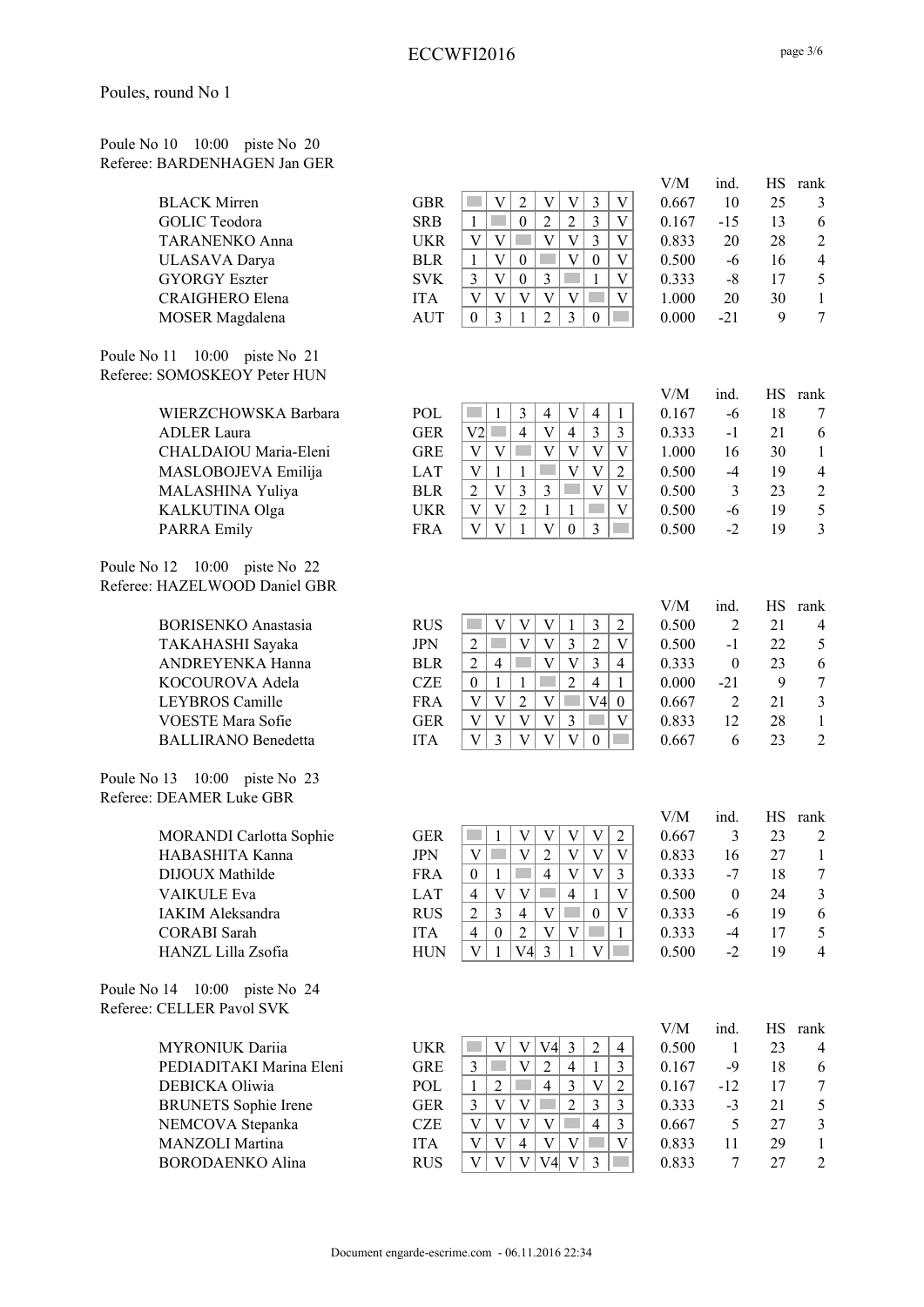| Poule No 15 10:00 piste No 25 |  |  |
|-------------------------------|--|--|
| Referee: GASPER Christian GER |  |  |

| FERON Johanna                                              | <b>GER</b> | $\mathbf V$<br>$\mathbf V$<br>$\ensuremath{\mathbf{V}}$<br>$\ensuremath{\mathbf{V}}$<br>$\ensuremath{\mathbf{V}}$<br>$\ensuremath{\mathbf{V}}$ | V/M<br>1.000 | ind.<br>18       | HS<br>30       | rank<br>1        |
|------------------------------------------------------------|------------|------------------------------------------------------------------------------------------------------------------------------------------------|--------------|------------------|----------------|------------------|
| LAZAREVA-SKRANZHEVSKAY                                     | <b>BLR</b> | $\mathfrak{Z}$<br>$\mathbf V$<br>$\overline{4}$<br>$\boldsymbol{0}$<br>$\mathbf V$<br>$\overline{4}$                                           | 0.333        | $-2$             | 21             | $\sqrt{5}$       |
| <b>TORTELOTTI Lucia</b>                                    | <b>ITA</b> | $\overline{\mathbf{V}}$<br>$\ensuremath{\mathbf{V}}$<br>$\overline{3}$<br>$\overline{2}$<br>$\ensuremath{\text{V}}$<br>$\mathbf V$             | 0.667        | 7                | 25             | $\mathfrak z$    |
| ZSOLDOSI Karolina                                          | <b>HUN</b> | $\mathfrak{Z}$<br>$\ensuremath{\mathbf{V}}$<br>$\mathbf V$<br>$\ensuremath{\text{V}}$<br>$\mathbf V$<br>V                                      | 0.833        | 15               | 28             | $\sqrt{2}$       |
| BLAZHEIEVA Yelyzaveta                                      | <b>UKR</b> | $\overline{4}$<br>$\boldsymbol{0}$<br>$\mathbf{1}$<br>$\boldsymbol{0}$<br>$\boldsymbol{0}$<br>$\boldsymbol{0}$                                 | 0.000        | $-25$            | 5              | $\boldsymbol{7}$ |
| ZACHAREWICZ Ewa                                            | POL        | $\overline{2}$<br>$\overline{2}$<br>$\overline{2}$<br>$\overline{3}$<br>$\mathbf V$<br>$\mathcal{L}^{\text{max}}$<br>$\mathbf{1}$              | 0.167        | $-14$            | 15             | 6                |
| MARCAILLOU Clemence                                        | <b>FRA</b> | $\bar{V}$<br>$\overline{3}$<br>$\mathbf{1}$<br>$\overline{4}$<br>$\overline{V}$<br>$\overline{V}$                                              | 0.500        | 1                | 23             | $\overline{4}$   |
| Poule No 16 10:00 piste No 26<br>Referee: SCHARF Willi GER |            |                                                                                                                                                |              |                  |                |                  |
|                                                            |            |                                                                                                                                                | V/M          | ind.             | <b>HS</b>      | rank             |
| <b>BECUCCI</b> Sabrina                                     | <b>ITA</b> | $\boldsymbol{\mathrm{V}}$<br>$\mathbf V$<br>$\ensuremath{\text{V}}$<br>$\ensuremath{\mathbf{V}}$<br>$\boldsymbol{2}$<br>$\boldsymbol{0}$       | 0.667        | 7                | 22             | 3                |
| <b>TOMKA</b> Ivett                                         | <b>HUN</b> | $\overline{\mathbf{V}}$<br>$\overline{V}$<br>$\boldsymbol{2}$<br>$\mathfrak{Z}$<br>$\overline{4}$<br>$\mathbf{1}$                              | 0.333        | $-4$             | 20             | $\mathfrak s$    |
| <b>BESSMAN</b> Julia                                       | POL        | $\overline{\mathbf{V}}$<br>$\overline{c}$<br>$\sqrt{2}$<br>$\overline{4}$<br>$\boldsymbol{0}$<br>$\mathbf{1}$                                  | 0.167        | $-14$            | 14             | 6                |
| SOLODKIHA Jekaterina                                       | LAT        | $\overline{\mathbf{V}}$<br>$\mathbf V$<br>$\mathbf V$<br>$\mathbf V$<br>V<br>V                                                                 | 1.000        | 18               | 30             | $\mathbf{1}$     |
| <b>BUTIN BIK Elise</b>                                     | <b>NED</b> | $\overline{V}$<br>$\ensuremath{\mathbf{V}}$<br>$\overline{V}$<br>$\mathfrak{Z}$<br>$\boldsymbol{0}$<br>$\boldsymbol{0}$                        | 0.500        | $-2$             | 18             | $\overline{4}$   |
| VASILEVICH Maryia                                          | <b>BLR</b> | $\mathfrak{Z}$<br>$\overline{4}$<br>$\mathbf{1}$<br>$\boldsymbol{0}$<br>$\boldsymbol{0}$<br>$\boldsymbol{0}$                                   | 0.000        | $-22$            | 8              | $\boldsymbol{7}$ |
| GILL Isabella                                              | <b>GBR</b> | $\bar{V}$<br>$\mathbf V$<br>$\overline{3}$<br>$\mathbf V$<br>$\mathbf V$<br>V                                                                  | 0.833        | 17               | 28             | $\overline{2}$   |
| Poule No 17 10:00 piste No 27<br>Referee: RASCU Mihai GBR  |            |                                                                                                                                                |              |                  |                |                  |
|                                                            |            |                                                                                                                                                | V/M          | ind.             |                | HS rank          |
| <b>BUDAY</b> Boglarka                                      | <b>SVK</b> | $\ensuremath{\mathbf{V}}$<br>$\overline{2}$<br>$\ensuremath{\mathbf{V}}$<br>$\boldsymbol{0}$<br>$\overline{4}$<br>$\overline{4}$               | 0.333        | $-4$             | 20             | 5                |
| <b>JANSEN</b> Greta                                        | <b>GER</b> | $\mathbf{1}$<br>$\mathbf V$<br>$\sqrt{2}$<br>$\mathbf{V}$<br>V <sub>4</sub><br>$\mathcal{L}^{\mathcal{A}}$<br>$\overline{4}$                   | 0.500        | $-3$             | 21             | $\overline{4}$   |
| <b>RICCI</b> Marta                                         | <b>ITA</b> | $\ensuremath{\mathbf{V}}$<br>$\mathbf V$<br>$\ensuremath{\mathbf{V}}$<br>$\mathbf V$<br>V <sub>3</sub><br>$\ensuremath{\mathbf{V}}$            | 1.000        | 19               | 28             | $\mathbf{1}$     |
| MUSILKOVA Veronika                                         | CZE        | $\sqrt{2}$<br>$\overline{2}$<br>$\mathbf V$<br>$\mathfrak{Z}$<br>$\overline{2}$<br>$\sqrt{2}$<br>$\mathcal{O}(\mathbb{R}^d)$                   | 0.167        | $-11$            | 16             | $\boldsymbol{7}$ |
| JAKSIC Elena                                               | <b>CRO</b> | $\overline{3}$<br>$\overline{\mathbf{V}}$<br>$\sqrt{2}$<br>$\mathbf{1}$<br>$\overline{\mathbf{3}}$<br>$\ensuremath{\text{V}}$                  | 0.333        | $-7$             | 19             | $\sqrt{6}$       |
| <b>CSIPAN Reka</b>                                         | <b>HUN</b> | $\mathbf V$<br>$\overline{2}$<br>V<br>$\mathbf{1}$<br>$\mathbf V$<br>$\mathcal{L}^{\text{max}}$<br>V                                           | 0.667        | $\overline{7}$   | 23             | $\sqrt{2}$       |
| LEBEDEVA Lada                                              | <b>RUS</b> | $\bar{V}$<br>$\overline{V}$<br>$\overline{2}$<br>$\overline{4}$<br>$\ensuremath{\mathbf{V}}$<br>3                                              | 0.500        | $-1$             | 24             | $\overline{3}$   |
| Poule No 18 10:00 piste No 28                              |            |                                                                                                                                                |              |                  |                |                  |
| Referee: KRALIK Andrej SVK                                 |            |                                                                                                                                                |              |                  |                |                  |
|                                                            |            |                                                                                                                                                | V/M          | ind.             | HS             | rank             |
| <b>HORVATH Lilla</b>                                       | <b>HUN</b> | $\mathfrak{Z}$<br>$\sqrt{2}$<br>V<br>V<br>$\boldsymbol{\mathrm{V}}$<br>V                                                                       | 0.667        | 4                | 25             | 4                |
| <b>HARIMCI</b> Ekin Su                                     | <b>TUR</b> | $\mathbf{1}$<br>$\boldsymbol{0}$<br>$\boldsymbol{0}$<br>$\mathbf{1}$<br>1<br>$\mathbf{1}$                                                      | 0.000        | $-26$            | $\overline{4}$ | 7                |
| SZEMPLINSKA Natalia                                        | POL        | $\overline{4}$<br>V<br>$\boldsymbol{0}$<br>3<br>$\overline{c}$<br>1                                                                            | 0.167        | $-11$            | 15             | 6                |
| SIRENA Lucrezia                                            | <b>ITA</b> | $\ensuremath{\mathbf{V}}$<br>$\mathbf V$<br>$\mathbf V$<br>$\mathbf V$<br>$\overline{3}$<br>$\sim$<br>$\mathfrak{Z}$                           | 0.667        | 11               | 26             | $\overline{c}$   |
| <b>TEXIER Margaux</b>                                      | <b>FRA</b> | $\mathbf V$<br>$\mathbf V$<br>$\mathfrak{Z}$<br><b>Tara</b><br>$\boldsymbol{0}$<br>$\overline{4}$<br>V                                         | 0.500        | $\boldsymbol{0}$ | 22             | $\mathfrak{S}$   |
| <b>BUDENKO</b> Kateryna                                    | <b>UKR</b> | $\mathbf V$<br>V<br>$\ensuremath{\mathbf{V}}$<br>$\ensuremath{\mathbf{V}}$<br>V<br>$\overline{4}$                                              | 0.833        | 17               | 29             | $\mathbf{1}$     |
| HUBOLD Lena                                                | <b>GER</b> | $\overline{3}$<br>$\mathbf{V}$<br>$V4 \vert 3$<br>$\mathbf V$<br>$\mathbf V$                                                                   | 0.667        | 5                | 25             | $\mathfrak{Z}$   |
| Poule No 19 10:00 piste No 29                              |            |                                                                                                                                                |              |                  |                |                  |
| Referee: SCHULZ Marcus GER                                 |            |                                                                                                                                                |              |                  |                |                  |
|                                                            |            |                                                                                                                                                | V/M          | ind.             | <b>HS</b>      | rank             |
| SEDLAKOVA Isabela                                          | <b>CZE</b> | $\ensuremath{\mathbf{V}}$<br>$\ensuremath{\mathbf{V}}$<br>$\ensuremath{\mathbf{V}}$<br>$\overline{4}$<br>V<br>$\overline{4}$                   | 0.667        | 9                | 28             | $\overline{2}$   |
| <b>BABAEVA</b> Seville                                     | <b>GBR</b> | $\bar{V}$<br>$\overline{2}$<br>$\mathbf{V}$<br>$\sqrt{2}$<br>$\mathcal{L}^{\text{max}}$<br>V<br>V                                              | 0.667        | 5                | 24             | $\mathfrak{Z}$   |
| SHAFAROSTAVA Varvara                                       | <b>BLR</b> | $\mathbf V$<br>$\ensuremath{\mathbf{V}}$<br>$\overline{3}$<br>$\mathfrak{Z}$<br>$\mathbf{1}$<br>$\mathbf{1}$                                   | 0.333        | $-9$             | 18             | $\sqrt{6}$       |
| QUINTABA Francesca                                         | <b>ITA</b> | $\mathbf V$<br>$\mathbf V$<br>$\ensuremath{\mathbf{V}}$<br>V<br>$\mathbf V$<br>$\overline{4}$                                                  | 0.833        | 7                | 29             | $\mathbf{1}$     |
| EISTERT Julia                                              | <b>AUT</b> | $\overline{3}$<br>$\mathbf{V}$<br>$\ensuremath{\mathbf{V}}$<br>$\mathfrak{Z}$<br>3<br>$\overline{4}$                                           | 0.333        |                  | 23             | $\mathfrak{S}$   |
|                                                            |            | V<br>$\overline{3}$<br>$\mathfrak{Z}$                                                                                                          |              | $-3$             |                |                  |
| ZSOLDOSI Emilia                                            | <b>HUN</b> | $\overline{4}$<br>1<br>1<br>$\mathbf V$                                                                                                        | 0.167        | $-11$            | 17             | $\boldsymbol{7}$ |
| OKLINSKA Marta                                             | POL        | $\ensuremath{\mathbf{V}}$<br>$\overline{4}$<br>V<br>$\overline{4}$<br>$\mathbf{1}$                                                             | 0.500        | $\overline{2}$   | 24             | $\overline{4}$   |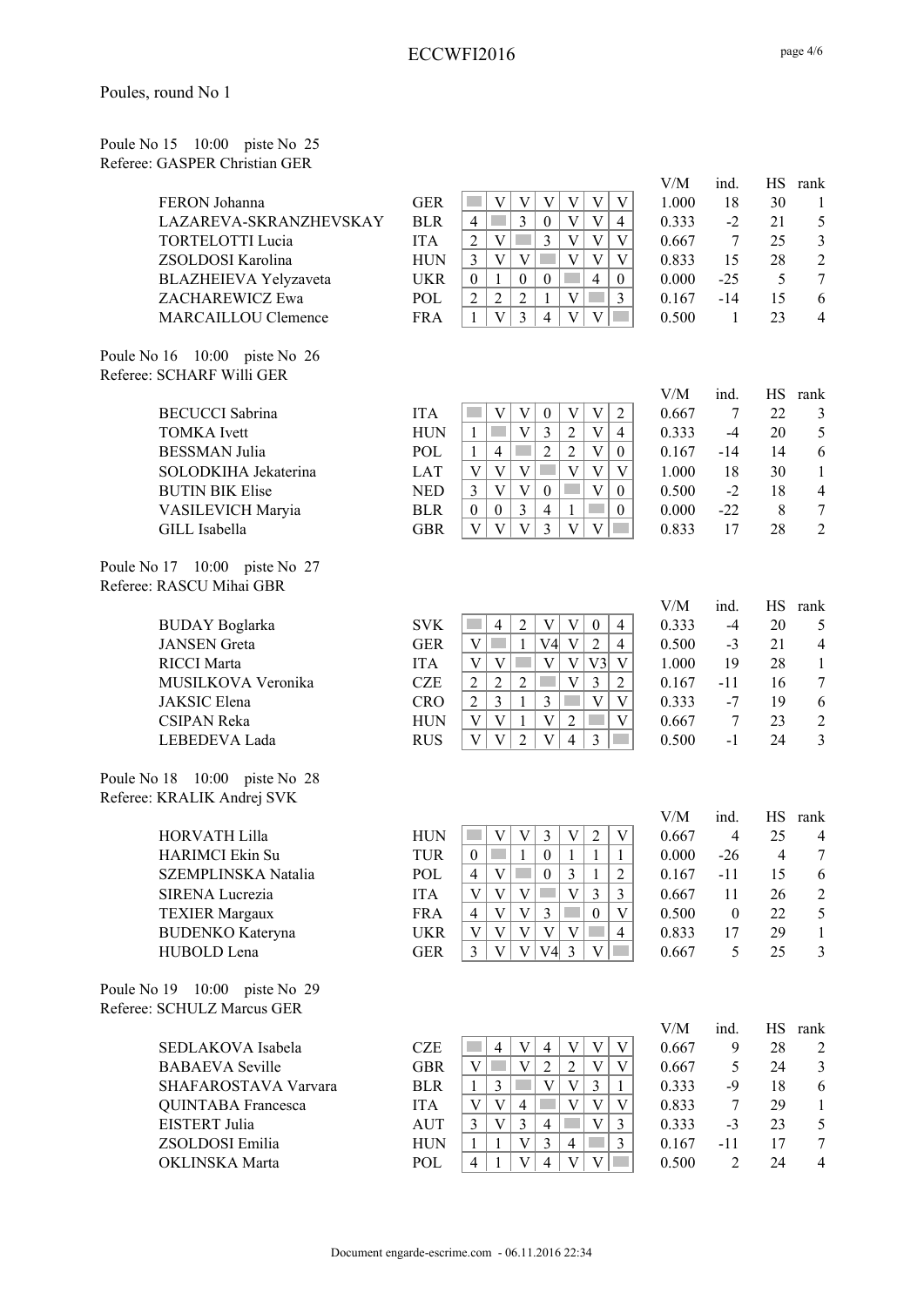| Poule No 20 11:30 piste No 1    |  |  |
|---------------------------------|--|--|
| Referee: SALKOVA Kathariana LAT |  |  |

| <b>MORICI</b> Francesca |
|-------------------------|
| WITKIEWICZ Joanna       |
| MACKO Michaela          |
| <b>MEULENAAR</b> Veerle |
| FUKUTSUKA Tokiho        |
| <b>NEKIFOR Erika</b>    |
| <b>BROWN</b> Madeleine  |

Poule No 21 11:30 piste No 3 Referee: BRAUN Lara GER

| ANDREYENKA Yana      |
|----------------------|
| <b>TOSA Yukino</b>   |
| <b>FROMMER Julia</b> |
| SHIGIHARA Annalena   |
| POPOVA Bilyana       |
| CALABRO' Chiara      |
| MOND Amanda          |
|                      |

Poule No 22 11:30 piste No 8 Referee: KUNDER Vaclav CZE

| PIJACZYNSKA Kinga      |
|------------------------|
| RAVAGLI Rebecca        |
| <b>ROM Florentine</b>  |
| SOPIT Olga             |
| SCHNEEGANS Anne-Sophie |
| CSEFALVAYOVA Rebeka    |
|                        |

Poule No 23 11:30 piste No 10 Referee: SANTANDREA Julien FRA

Poule No 24 11:30 piste No 9 Referee: BEARDMORE Alex GBR

IVANOVA Daniella  $LAT$  | 1 | 3 | V | V | 2 | 1 | 0.333 -8 17 6

| SALKOVA Kathariana LAT    |            |                                                                                                                                          |              |                  |                |                        |
|---------------------------|------------|------------------------------------------------------------------------------------------------------------------------------------------|--------------|------------------|----------------|------------------------|
|                           |            |                                                                                                                                          | V/M          | ind.             | <b>HS</b>      | rank                   |
| <b>MORICI</b> Francesca   | <b>ITA</b> | $\mathbf{V}$<br>$\boldsymbol{0}$<br>$\overline{\mathsf{V}}$<br>$\overline{4}$<br>1<br>$\boldsymbol{0}$                                   | 0.333        | $-13$            | 15             | 6                      |
| WITKIEWICZ Joanna         | POL        | $\overline{c}$<br>$\mathbf V$<br>$\overline{2}$<br>$\boldsymbol{0}$<br>$\boldsymbol{0}$<br>$\mathbf{0}$                                  | 0.167        | $-20$            | 9              | $\tau$                 |
| MACKO Michaela            | <b>CZE</b> | $\mathcal{L}_{\mathcal{A}}$<br>$\overline{4}$<br>$\overline{4}$<br>$\mathbf V$<br>V<br>$\mathbf{1}$<br>$\mathbf{1}$                      | 0.333        | $-5$             | 20             | $\mathfrak s$          |
| <b>MEULENAAR Veerle</b>   | <b>NED</b> | $\overline{V}$<br>V<br>$\overline{4}$<br>V<br>V<br>V                                                                                     | 0.833        | 11               | 29             | $\boldsymbol{2}$       |
| FUKUTSUKA Tokiho          | <b>JPN</b> | $\overline{3}$<br>$\overline{V}$<br>V<br>V<br>V<br>V                                                                                     | 0.833        | 15               | 28             | $\mathbf{1}$           |
| <b>NEKIFOR Erika</b>      | <b>HUN</b> | $\overline{V}$<br>$\overline{2}$<br>$\mathbf V$<br>$\overline{4}$<br>$\overline{4}$<br>1                                                 | 0.333        | $\boldsymbol{0}$ | 21             | $\overline{4}$         |
| <b>BROWN</b> Madeleine    | <b>GBR</b> | $\overline{\mathbf{V}}$<br>$\overline{2}$<br>$\overline{2}$<br>$\mathbf V$<br>$\overline{\mathsf{V}}$<br>V                               | 0.667        | 12               | 24             | $\mathfrak{Z}$         |
| 11:30 piste No 3<br>21    |            |                                                                                                                                          |              |                  |                |                        |
| <b>BRAUN Lara GER</b>     |            |                                                                                                                                          |              |                  |                |                        |
| ANDREYENKA Yana           | <b>BLR</b> | <b>College</b><br>V<br>V<br>V<br>V<br>V<br>V                                                                                             | V/M<br>1.000 | ind.<br>20       | 30             | HS rank<br>1           |
| <b>TOSA Yukino</b>        | <b>JPN</b> | $\mathbf{V}$<br>$\mathbf V$<br>V<br>$\boldsymbol{0}$<br>V<br>V                                                                           | 0.833        | 14               | 25             | $\overline{2}$         |
| FROMMER Julia             | <b>HUN</b> | $\overline{2}$<br>$\mathbf V$<br>$\overline{4}$<br>1<br>$\mathbf{1}$<br><b>Side</b><br>V                                                 | 0.333        | $-5$             | 18             | 5                      |
| SHIGIHARA Annalena        | <b>GER</b> | $\overline{V}$<br>3<br>3<br>$\boldsymbol{0}$<br>V<br>$\mathbf V$                                                                         | 0.500        | $-1$             | 21             | $\overline{4}$         |
| POPOVA Bilyana            | <b>BUL</b> | <b>Tara</b><br>$\mathbf{1}$<br>$\boldsymbol{0}$<br>$\mathbf{1}$<br>$\boldsymbol{0}$<br>1<br>1                                            | 0.000        | $-26$            | $\overline{4}$ | $\boldsymbol{7}$       |
| CALABRO' Chiara           | <b>ITA</b> | $\overline{2}$<br>$\mathbf{V}$<br>3<br>V<br>V<br>V                                                                                       | 0.667        | 6                | 25             | $\mathfrak{Z}$         |
| <b>MOND</b> Amanda        | <b>GBR</b> | $\overline{2}$<br>$\overline{2}$<br>3<br>$\overline{4}$<br>$\mathbf{V}$<br>$\overline{2}$<br>m.                                          | 0.167        | $-8$             | 18             | 6                      |
| 22 11:30 piste No 8       |            |                                                                                                                                          |              |                  |                |                        |
| <b>KUNDER Vaclav CZE</b>  |            |                                                                                                                                          |              |                  |                |                        |
|                           |            |                                                                                                                                          | V/M          | ind.             | HS             | rank                   |
| PIJACZYNSKA Kinga         | POL        | V<br>V<br>V<br>V<br>V                                                                                                                    | 1.000        | 16               | 25             | $\mathbf{1}$           |
| RAVAGLI Rebecca           | <b>ITA</b> | $\mathfrak{Z}$<br>V<br>V<br>V<br>V                                                                                                       | 0.800        | 11               | 23             | $\overline{c}$         |
| <b>ROM Florentine</b>     | <b>AUT</b> | 1<br>$\overline{2}$<br>$\mathbf{1}$<br>3<br>V                                                                                            | 0.200        | $-10$            | 12             | $\mathfrak s$          |
| SOPIT Olga                | <b>UKR</b> | 3<br>$\mathbf V$<br>3<br>V<br>V                                                                                                          | 0.600        | 5                | 21             | $\mathfrak{Z}$         |
| SCHNEEGANS Anne-Sophie    | <b>GER</b> | $\mathbf{1}$<br>1<br>V<br>V<br>1                                                                                                         | 0.400        | $-5$             | 13             | $\overline{4}$         |
| CSEFALVAYOVA Rebeka       | <b>SVK</b> | $\overline{2}$<br>4<br>1<br>1<br>$\theta$                                                                                                | 0.000        | $-17$            | 8              | 6                      |
| 23<br>11:30 piste No $10$ |            |                                                                                                                                          |              |                  |                |                        |
| SANTANDREA Julien FRA     |            |                                                                                                                                          |              |                  |                |                        |
| <b>KELEMEN Roza</b>       | <b>HUN</b> | 3<br>V<br>$\overline{4}$<br>V<br>$\overline{4}$                                                                                          | V/M<br>0.400 | ind.<br>1        | HS.<br>21      | rank<br>$\overline{4}$ |
| FOURNIGUET Josephine      | <b>FRA</b> | V<br>$\ensuremath{\mathbf{V}}$<br>$\mathbf V$<br>V<br>3                                                                                  | 0.800        | 8                | 23             | $\mathbf{1}$           |
| COSTAGGIU Valentina       | <b>ITA</b> | $\blacksquare$ $\blacksquare$ $\blacksquare$ $\blacksquare$ $\blacksquare$ $\blacksquare$<br>$\mathbf V$<br>$\frac{1}{4}$<br>$\mathbf V$ | 0.600        | $\overline{2}$   | 19             | $\mathfrak{Z}$         |
| REBCHUNOVSKA Oleksandra   | <b>UKR</b> | V<br>$\overline{4}$<br>V<br>V<br>1                                                                                                       | 0.600        | $\boldsymbol{2}$ | 20             | $\overline{c}$         |
| <b>UDVARDI</b> Jazmin     | <b>SVK</b> | $\overline{c}$<br>$\boldsymbol{0}$<br>V<br>3<br>V                                                                                        | 0.400        | $-3$             | 15             | 5                      |
| <b>SZMIT</b> Laura        | POL        | $\mathbf V$<br>$\overline{2}$<br>3<br>2<br>1                                                                                             | 0.200        | $-10$            | 13             | 6                      |
| 24 11:30 piste No 9       |            |                                                                                                                                          |              |                  |                |                        |
| <b>BEARDMORE Alex GBR</b> |            |                                                                                                                                          |              |                  |                |                        |
| <b>MORGUN Nadiya</b>      | <b>UKR</b> | 2<br>V<br>2<br>V<br>4<br>V                                                                                                               | V/M<br>0.500 | ind.<br>3        | HS<br>23       | rank<br>3              |
| MACCARONE Maria Vittoria  | <b>ITA</b> | $\mathfrak{D}$<br>$\overline{V}$<br>$\overline{V}$<br>$\mathbf{c}$<br>V                                                                  | 0.500        |                  | 21             | 4                      |
|                           |            |                                                                                                                                          |              |                  |                |                        |

MACCARONE Maria Vittoria ITA 3 V V 1 2 V 0.500 1 21 4 MALICKOVA Eliska CZE V 2 V 0 V 1 0.500 -7 18 5 STEFANOVIC Olivera SRB  $1 \ 0 \ 4 \ 1 \ 0 \ 4 \ 0.000 -20$  10 DHUIQUE-HEIN Aliya GER  $V | V | V | V | = 3 | V$  0.833 15 28 2 HOME Amy GBR  $V | V | 4 | V | V | = 0.833 \t 16 \t 29 \t 1$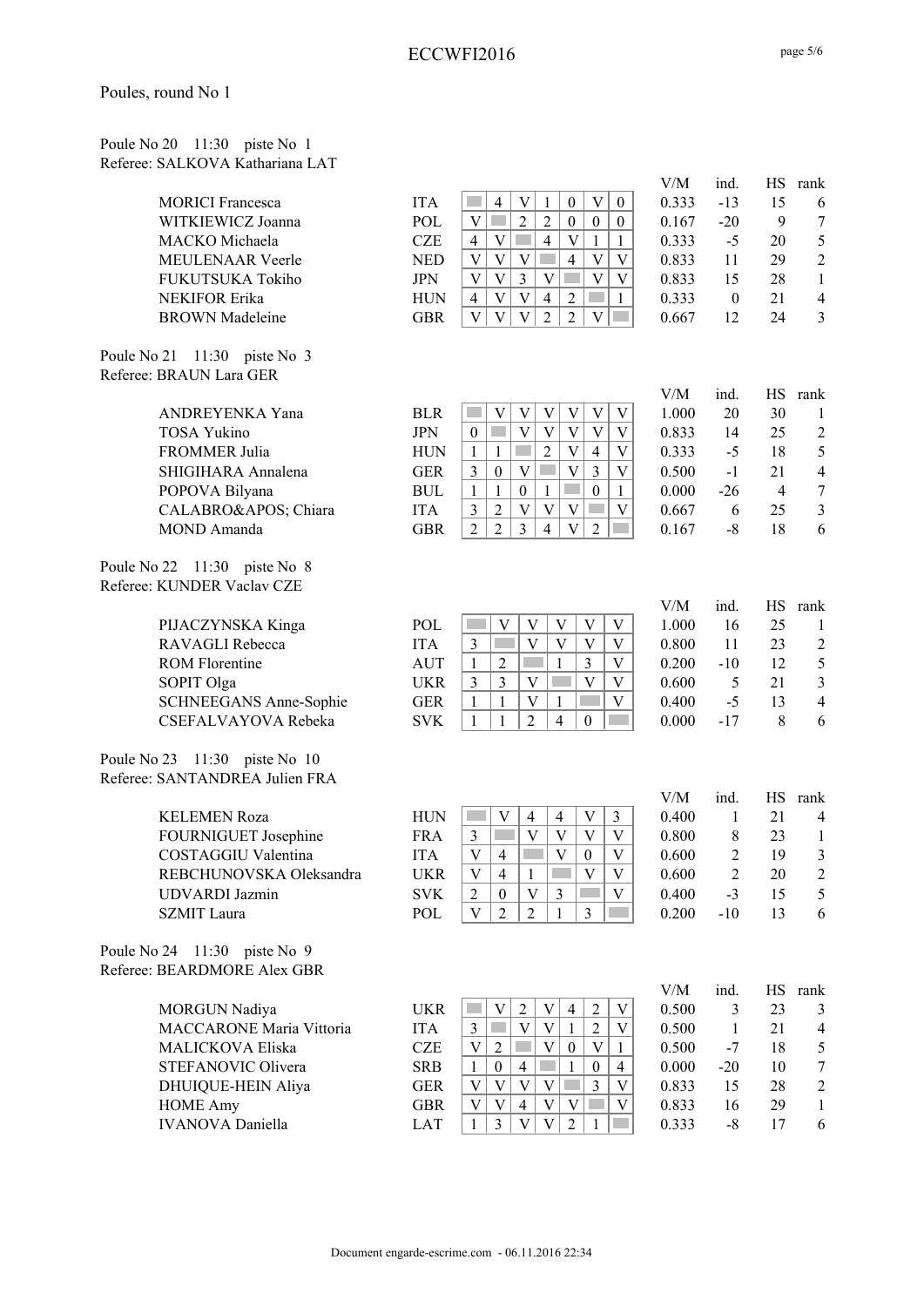| Poules, round No 1 |  |  |  |
|--------------------|--|--|--|
|--------------------|--|--|--|

| Poule No 25 11:30 piste No 6 |  |  |
|------------------------------|--|--|
| Referee: TOTH Janka HUN      |  |  |

|                                                          |            |                                                                                                                   | V/M   | ind.             | HS             | rank                    |
|----------------------------------------------------------|------------|-------------------------------------------------------------------------------------------------------------------|-------|------------------|----------------|-------------------------|
| KOLODZIEJCZYK Malwina                                    | POL        | $\mathfrak{Z}$<br>$\sqrt{2}$<br>$\sqrt{2}$<br>$\ensuremath{\mathbf{V}}$<br>V<br>V4                                | 0.500 | $-2$             | 21             | 5                       |
| <b>BOEGLE Vivien</b>                                     | <b>AUT</b> | $\boldsymbol{0}$<br>$\mathbf{1}$<br>$\sim$<br>1<br>$\boldsymbol{0}$<br>$\mathbf{1}$<br>$\overline{0}$             | 0.000 | $-27$            | $\mathfrak{Z}$ | $\boldsymbol{7}$        |
| KALOCSAI Virag Zsofia                                    | <b>HUN</b> | $\mathbf V$<br>$\ensuremath{\mathbf{V}}$<br>$\mathbf V$<br>$\mathbf V$<br>V<br>V                                  | 1.000 | 22               | 30             | $\,1$                   |
| <b>BARTALOVA Vivien</b>                                  | <b>SVK</b> | $\ensuremath{\mathbf{V}}$<br>$\sqrt{2}$<br>V <sub>4</sub><br>V<br>$\overline{2}$<br>$\mathbf{1}$                  | 0.500 | $\boldsymbol{0}$ | 19             | $\overline{4}$          |
| <b>CANTARINI</b> Lucrezia                                | <b>ITA</b> | $\overline{2}$<br>$\bar{V}$<br>$\mathbf{V}$<br>$\bar{V}$<br>$\mathbf V$<br>V <sub>4</sub>                         | 0.833 | 14               | 26             | $\boldsymbol{2}$        |
| ZEHNER Evelyn                                            | <b>GER</b> | $\bar{V}$<br>$\overline{3}$<br>$\mathcal{L}^{\mathcal{L}}$<br>$\overline{4}$<br>$\mathbf{1}$<br>$\mathbf{1}$<br>1 | 0.167 | $-10$            | 15             | 6                       |
| SADII Anastasiia                                         | <b>UKR</b> | $\overline{3}$<br>$\bar{V}$<br>V3<br>$\overline{3}$<br>$\boldsymbol{0}$<br>$\mathbf{V}$                           | 0.500 | 3                | 19             | $\overline{3}$          |
|                                                          |            |                                                                                                                   |       |                  |                |                         |
| Poule No 26 11:30 piste No 4                             |            |                                                                                                                   |       |                  |                |                         |
| Referee: BALOGH Boldizsar HUN                            |            |                                                                                                                   |       |                  |                |                         |
|                                                          |            |                                                                                                                   | V/M   | ind.             | HS             | rank                    |
| <b>FURLAN</b> Sveva                                      | <b>ITA</b> | 3<br>V<br>$\overline{4}$<br>V<br>V                                                                                | 0.600 | 6                | 22             | $\overline{2}$          |
| POLOZIUK Alina                                           | <b>UKR</b> | $\overline{V}$<br>$\overline{V}$<br>$\overline{\mathbf{V}}$<br>$\overline{\mathbf{V}}$<br>V<br>F                  | 1.000 | 16               | 25             | $\mathbf{1}$            |
| <b>GHEORGHE Andreea</b>                                  | <b>ROU</b> | $\overline{\mathbf{V}}$<br>$\ensuremath{\mathbf{V}}$<br>V<br>$\overline{4}$<br>1                                  | 0.600 | 3                | 20             | $\overline{4}$          |
| WAUTERS Marjolein                                        | <b>BEL</b> | $\overline{3}$<br>$\overline{c}$<br>$\sqrt{2}$<br>$\mathbf{1}$<br>$\overline{4}$                                  | 0.000 | $-13$            | 12             | 6                       |
| NEWTON-HUGHES Phoebe                                     | <b>GBR</b> | $\overline{c}$<br>$\overline{4}$<br>V<br>V<br>V                                                                   | 0.600 | 3                | 21             | $\overline{\mathbf{3}}$ |
| SZATARSKA Maja                                           | POL        | $\overline{2}$<br>$\boldsymbol{0}$<br>$\overline{V}$<br>$\mathbf{1}$<br>$\mathbf{1}$                              | 0.200 | $-15$            | 9              | 5                       |
|                                                          |            |                                                                                                                   |       |                  |                |                         |
| Poule No 27 11:30 piste No 2                             |            |                                                                                                                   |       |                  |                |                         |
| Referee: CELLEROVA Michala SVK                           |            |                                                                                                                   |       |                  |                |                         |
|                                                          |            |                                                                                                                   | V/M   | ind.             | <b>HS</b>      | rank                    |
| <b>THUERMER Caecilia</b>                                 | <b>GER</b> | <b>Tara</b><br>V<br>V<br>$\overline{2}$<br>V<br>1                                                                 | 0.600 | 9                | 18             | 3                       |
| <b>SOPIT Svitlana</b>                                    | <b>UKR</b> | 3<br>$\overline{3}$<br>p.<br>$\mathfrak{Z}$<br>$\ensuremath{\mathbf{V}}$<br>$\boldsymbol{0}$                      | 0.200 | $-8$             | 14             | $\mathfrak s$           |
| <b>HARDIE Heloise</b>                                    | <b>GBR</b> | $\overline{3}$<br>$\mathbf{V}$<br>V <sub>2</sub><br>$\mathbf V$<br>V                                              | 0.800 | 9                | 20             | $\mathbf{1}$            |
| KISIELEWSKA Alicja                                       | POL        | $\overline{V}$<br>V<br>$\mathbf V$<br>$\mathbf V$<br>$\boldsymbol{0}$                                             | 0.800 | $\tau$           | 20             | $\boldsymbol{2}$        |
| ZASZKALICZKY Piroska                                     | <b>HUN</b> | $\overline{2}$<br>$\mathfrak{Z}$<br>V <sub>3</sub><br>$\mathbf V$<br>$\mathbf{1}$                                 | 0.400 | $-2$             | 14             | $\overline{4}$          |
| NAGYOVA Kitti                                            | <b>SVK</b> | $\overline{2}$<br>$\mathbf{1}$<br>V <sub>4</sub><br>$\boldsymbol{0}$<br>1                                         | 0.200 | $-15$            | 8              | 6                       |
|                                                          |            |                                                                                                                   |       |                  |                |                         |
| Poule No 28 11:30 piste No 5<br>Referee: BALOGH Reka HUN |            |                                                                                                                   |       |                  |                |                         |
|                                                          |            |                                                                                                                   | V/M   | ind.             | <b>HS</b>      |                         |
| <b>MALNIECE</b> Juta                                     | <b>LAT</b> | r.<br>V<br>V<br>$\mathbf{1}$<br>$\mathbf V$<br>V                                                                  | 0.800 | 8                | 21             | rank                    |
|                                                          |            | V<br>V<br>V                                                                                                       |       |                  |                | $\overline{2}$          |
| MARAZZINI Giorgia                                        | <b>ITA</b> | $\overline{2}$<br>V3                                                                                              | 0.800 | 10               | 20             | $\mathbf{1}$            |
| <b>SCHNABEL Hanna</b>                                    | <b>GER</b> | $\mathfrak{Z}$<br>$\overline{c}$<br>$\boldsymbol{\mathrm{V}}$<br>$\mathbf V$<br>V                                 | 0.600 | 2                | 20             | $\overline{4}$          |
| FEKETE Hanga                                             | <b>HUN</b> | $\bar{V}$<br>$\mathbf V$<br>$\mathbf{1}$<br>3<br>V                                                                | 0.600 | 3                | 19             | 3                       |
| KOLEVA Gabriela                                          | <b>BUL</b> | $\overline{c}$<br>$\overline{4}$<br>$\overline{4}$<br>v                                                           | 0.200 | $-4$             | 16             | 5                       |
| KURESOVA Tamara                                          | <b>CZE</b> | $\overline{3}$<br>$\mathbf{1}$<br>1<br>1<br>$\theta$                                                              | 0.000 | $-19$            | 6              | 6                       |
| Poule No 29 11:30 piste No 7                             |            |                                                                                                                   |       |                  |                |                         |
| Referee: BAKUM Andrii UKR                                |            |                                                                                                                   |       |                  |                |                         |
|                                                          |            |                                                                                                                   | V/M   | ind.             |                | HS rank                 |
| MORGENROTH Julia                                         | <b>GER</b> | V<br>V<br>1<br>1<br>1                                                                                             | 0.400 | $-4$             | 13             | 5                       |
| <b>VLCKOVA Lucie</b>                                     | <b>CZE</b> | $\overline{2}$<br>$\boldsymbol{0}$<br>$\mathbf{1}$<br>$\boldsymbol{0}$<br>$\boldsymbol{0}$                        | 0.000 | $-22$            | $\overline{3}$ | 6                       |
| <b>BALESTRIERI</b> Arianna                               | <b>GBR</b> | $\overline{3}$<br>$\overline{4}$<br>V<br>V<br>V                                                                   | 0.600 | 8                | 22             | 3                       |
| <b>OKUMUS Busra</b>                                      | <b>TUR</b> | $\overline{2}$<br>V<br>V<br>$\overline{4}$<br>3                                                                   | 0.400 | $-1$             | 19             | $\overline{4}$          |
| MEMOLI Claudia                                           | <b>ITA</b> | V<br>V<br>V<br>V<br>1                                                                                             | 0.800 | 9                | 21             | $\overline{2}$          |
| <b>GUBA Bibor</b>                                        | <b>HUN</b> | V <sub>3</sub><br>$\mathbf V$<br>$\mathfrak{Z}$<br>V<br>$\ensuremath{\mathbf{V}}$                                 | 0.800 | 10               | 21             | $\mathbf{1}$            |
|                                                          |            |                                                                                                                   |       |                  |                |                         |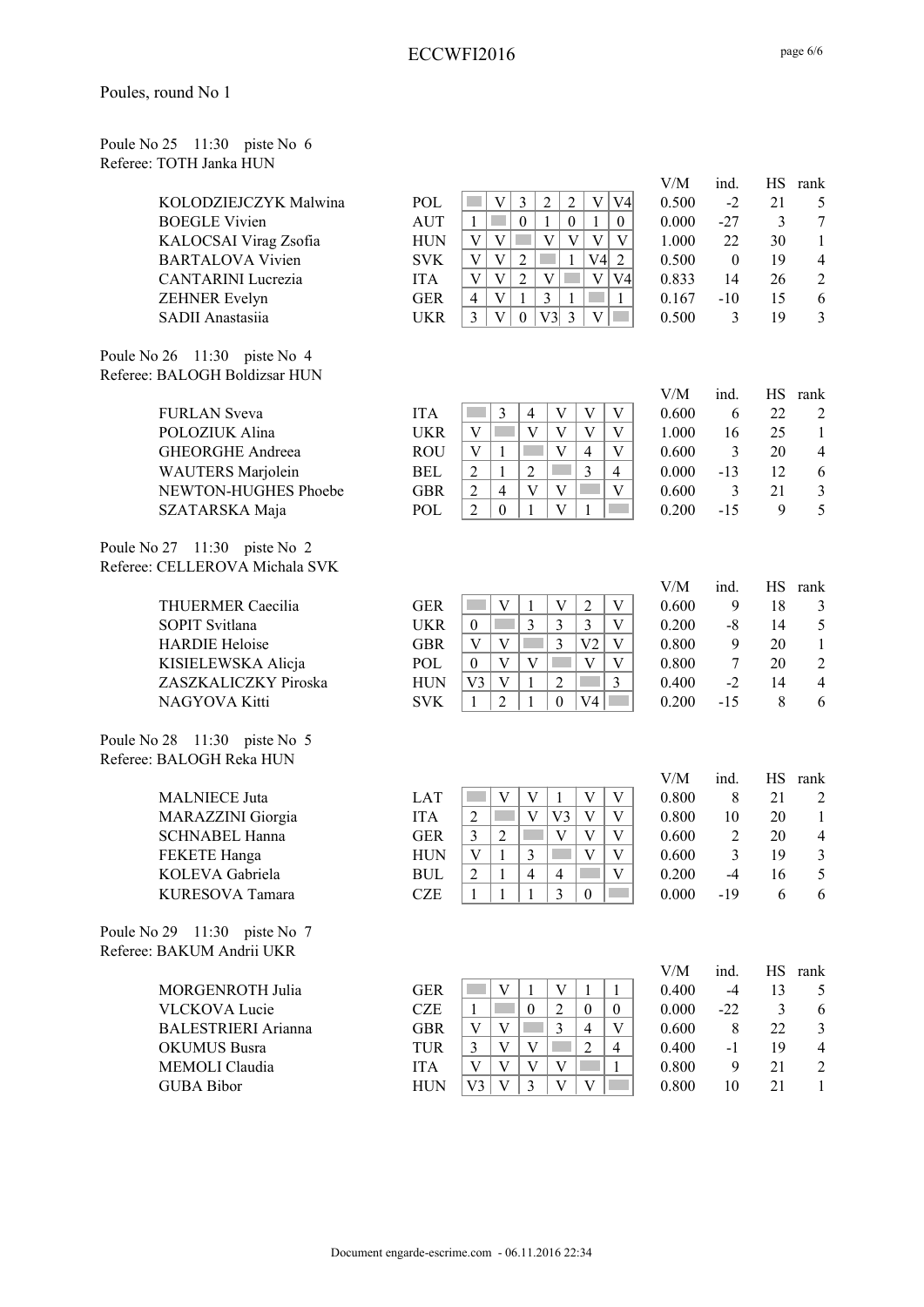| ranking        | name and first name       | country     | V/M   | ind.             | HS | group     |
|----------------|---------------------------|-------------|-------|------------------|----|-----------|
| $\mathbf{1}$   | MEMOLI Giorgia            | <b>ITA</b>  | 1.000 | 25               | 30 | qualifier |
| $\overline{2}$ | <b>BERTOLA Lara</b>       | <b>ITA</b>  | 1.000 | 24               | 30 | qualifier |
| 3              | KALOCSAI Virag Zsofia     | <b>HUN</b>  | 1.000 | 22               | 30 | qualifier |
| $\overline{4}$ | <b>SAVEANU</b> Anca       | ROU         | 1.000 | 21               | 30 | qualifier |
| 5              | <b>KANO</b> Arisa         | <b>JPN</b>  | 1.000 | 21               | 28 | qualifier |
| 6              | ANDREYENKA Yana           | <b>BLR</b>  | 1.000 | 20               | 30 | qualifier |
| 6              | CRAIGHERO Elena           | <b>ITA</b>  | 1.000 | 20               | 30 | qualifier |
| 6              | POLTZ Anna                | <b>HUN</b>  | 1.000 | 20               | 30 | qualifier |
| 6              | WONG Maxine Jie Xin       | <b>SIN</b>  | 1.000 | 20               | 30 | qualifier |
| 10             | FAVARETTO Martina         | <b>ITA</b>  | 1.000 | 19               | 30 | qualifier |
| 11             | <b>RICCI</b> Marta        | <b>ITA</b>  | 1.000 | 19               | 28 | qualifier |
| 12             | FERON Johanna             | <b>GER</b>  | 1.000 | 18               | 30 | qualifier |
| 12             | SOLODKIHA Jekaterina      | LAT         | 1.000 | 18               | 30 | qualifier |
| 14             | CHALDAIOU Maria-Eleni     | <b>GRE</b>  | 1.000 | 16               | 30 | qualifier |
| 15             | HAJAS Nora                | <b>HUN</b>  | 1.000 | 16               | 28 | qualifier |
| 16             | PIJACZYNSKA Kinga         | POL         | 1.000 | 16               | 25 | qualifier |
| 16             | POLOZIUK Alina            | <b>UKR</b>  | 1.000 | 16               | 25 | qualifier |
| 18             | VOGEL Ainhoa              | <b>GER</b>  | 1.000 | 15               | 25 | qualifier |
| 19             | TARANENKO Anna            | <b>UKR</b>  | 0.833 | 20               | 28 | qualifier |
| 20             | <b>BUDENKO</b> Kateryna   | <b>UKR</b>  | 0.833 | 17               | 29 | qualifier |
| 21             | GILL Isabella             | <b>GBR</b>  | 0.833 | 17               | 28 | qualifier |
| 22             | <b>HOME</b> Amy           | <b>GBR</b>  | 0.833 | 16               | 29 | qualifier |
| 23             | HABASHITA Kanna           | <b>JPN</b>  | 0.833 | 16               | 27 | qualifier |
| 24             | DHUIQUE-HEIN Aliya        | <b>GER</b>  | 0.833 | 15               | 28 | qualifier |
| 24             | FUKUTSUKA Tokiho          | JPN         | 0.833 | 15               | 28 | qualifier |
| 24             | ZSOLDOSI Karolina         | <b>HUN</b>  | 0.833 | 15               | 28 | qualifier |
| 27             | <b>CARIDE</b> Marta       | POR         | 0.833 | 15               | 27 | qualifier |
| 28             | <b>BATTISTONI Matilde</b> | <b>ITA</b>  | 0.833 | 14               | 26 | qualifier |
| 28             | <b>CANTARINI</b> Lucrezia | <b>ITA</b>  | 0.833 | 14               | 26 | qualifier |
| 30             | <b>TOSA Yukino</b>        | <b>JPN</b>  | 0.833 | 14               | 25 | qualifier |
| 31             | VOESTE Mara Sofie         | <b>GER</b>  | 0.833 | 12               | 28 | qualifier |
| 32             | <b>CANDESCU Rebeca</b>    | <b>ROU</b>  | 0.833 | 12               | 26 | qualifier |
| 33             | MANZOLI Martina           | ITA         | 0.833 | 11               | 29 | qualifier |
| 33             | MEULENAAR Veerle          | <b>NED</b>  | 0.833 | 11               | 29 | qualifier |
| 35             | SPAZZI Giorgia            | <b>ITA</b>  | 0.833 | 11               | 26 | qualifier |
| 36             | SORINI Maria Allegra      | <b>ITA</b>  | 0.833 | $8\,$            | 25 | qualifier |
| 37             | QUINTABA Francesca        | ITA         | 0.833 | 7                | 29 | qualifier |
| 38             | <b>BORODAENKO Alina</b>   | <b>RUS</b>  | 0.833 | $\boldsymbol{7}$ | 27 | qualifier |
| 39             | <b>BRUGGER Lilli</b>      | <b>AUT</b>  | 0.800 | 12               | 22 | qualifier |
| 40             | RAVAGLI Rebecca           | <b>ITA</b>  | 0.800 | 11               | 23 | qualifier |
| 41             | <b>GUBA Bibor</b>         | ${\rm HUN}$ | 0.800 | 10               | 21 | qualifier |
| 42             | MARAZZINI Giorgia         | <b>ITA</b>  | 0.800 | 10               | 20 | qualifier |
| 43             | MEMOLI Claudia            | <b>ITA</b>  | 0.800 | 9                | 21 | qualifier |
| 44             | <b>HARDIE Heloise</b>     | <b>GBR</b>  | 0.800 | 9                | 20 | qualifier |
| 45             | FOURNIGUET Josephine      | <b>FRA</b>  | 0.800 | $\,8\,$          | 23 | qualifier |
| 46             | <b>MALNIECE Juta</b>      | LAT         | 0.800 | $8\,$            | 21 | qualifier |
| 47             | KISIELEWSKA Alicja        | POL         | 0.800 | 7                | 20 | qualifier |
| 48             | NOGUCHI Julia             | <b>JPN</b>  | 0.667 | 12               | 25 | qualifier |
|                |                           |             |       |                  |    |           |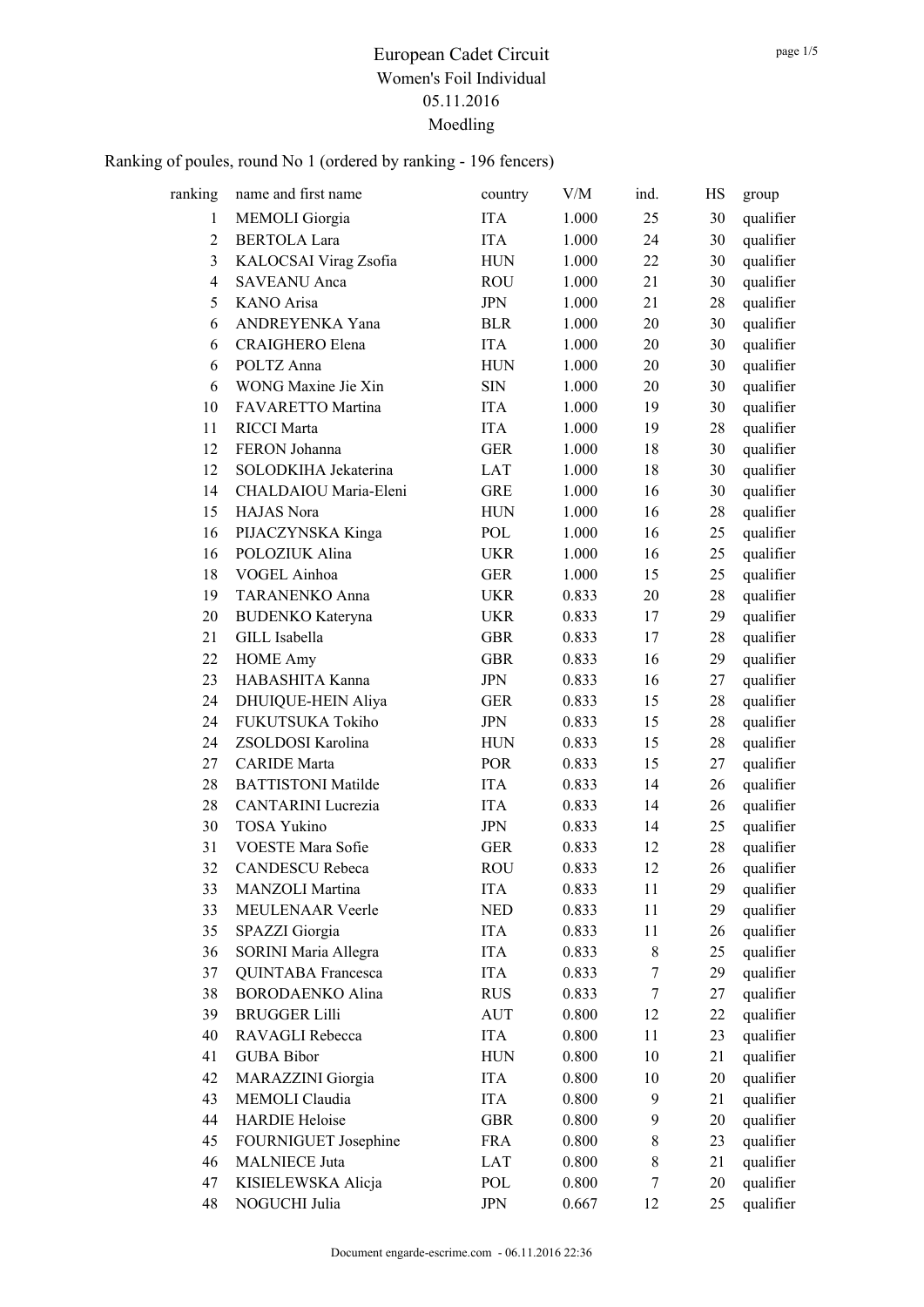#### ECCWFI2016

| ranking | name and first name        | country           | V/M   | ind.                     | HS | group                  |
|---------|----------------------------|-------------------|-------|--------------------------|----|------------------------|
| 49      | <b>BROWN</b> Madeleine     | <b>GBR</b>        | 0.667 | 12                       | 24 | qualifier              |
| 50      | <b>KRYVONOS Mariya</b>     | <b>UKR</b>        | 0.667 | 11                       | 26 | qualifier              |
| 50      | SIRENA Lucrezia            | <b>ITA</b>        | 0.667 | 11                       | 26 | qualifier              |
| 50      | <b>STERZIK Linda</b>       | <b>GER</b>        | 0.667 | 11                       | 26 | qualifier              |
| 53      | <b>BLACK Mirren</b>        | <b>GBR</b>        | 0.667 | 10                       | 25 | qualifier              |
| 54      | SEDLAKOVA Isabela          | <b>CZE</b>        | 0.667 | 9                        | 28 | qualifier              |
| 55      | FEI Ruoqiu                 | <b>CHN</b>        | 0.667 | $8\,$                    | 24 | qualifier              |
| 55      | PHILIPP Angelina           | <b>GER</b>        | 0.667 | $8\,$                    | 24 | qualifier              |
| 57      | <b>TORTELOTTI Lucia</b>    | <b>ITA</b>        | 0.667 | $\tau$                   | 25 | qualifier              |
| 58      | <b>CSIPAN Reka</b>         | <b>HUN</b>        | 0.667 | $\overline{7}$           | 23 | qualifier              |
| 59      | <b>BECUCCI</b> Sabrina     | <b>ITA</b>        | 0.667 | $\overline{7}$           | 22 | qualifier              |
| 60      | MCLAUGHLIN Mhairi          | <b>GBR</b>        | 0.667 | 6                        | 26 | qualifier              |
| 61      | CALABRO' Chiara            | <b>ITA</b>        | 0.667 | 6                        | 25 | qualifier              |
| 62      | <b>BALLIRANO</b> Benedetta | <b>ITA</b>        | 0.667 | 6                        | 23 | qualifier              |
| 62      | WILLIAMS-STEWART Teagan    | <b>GBR</b>        | 0.667 | 6                        | 23 | qualifier              |
| 64      | NEMCOVA Stepanka           | <b>CZE</b>        | 0.667 | 5                        | 27 | qualifier              |
| 65      | HUBOLD Lena                | <b>GER</b>        | 0.667 | 5                        | 25 | qualifier              |
| 65      | <b>TAGUCHI Riho</b>        | <b>JPN</b>        | 0.667 | 5                        | 25 | qualifier              |
| 67      | <b>BABAEVA</b> Seville     | <b>GBR</b>        | 0.667 | 5                        | 24 | qualifier              |
| 68      | HORVATH Lilla              | <b>HUN</b>        | 0.667 | $\overline{\mathcal{L}}$ | 25 | qualifier              |
| 69      | MORANDI Carlotta Sophie    | <b>GER</b>        | 0.667 | 3                        | 23 | qualifier              |
| 70      | <b>ERHARDT</b> Maike       | <b>GER</b>        | 0.667 | $\overline{c}$           | 22 | qualifier              |
| 71      | LEYBROS Camille            | <b>FRA</b>        | 0.667 | $\overline{2}$           | 21 | qualifier              |
| 72      | THUERMER Caecilia          | <b>GER</b>        | 0.600 | 9                        | 18 | qualifier              |
| 73      | <b>BALESTRIERI</b> Arianna | <b>GBR</b>        | 0.600 | $8\,$                    | 22 | qualifier              |
| 74      | <b>FURLAN</b> Sveva        | <b>ITA</b>        | 0.600 | 6                        | 22 | qualifier              |
| 75      | SOPIT Olga                 | <b>UKR</b>        | 0.600 | 5                        | 21 | qualifier              |
| 76      | <b>BLAZIC</b> Dorja        | <b>CRO</b>        | 0.600 | 5                        | 20 | qualifier              |
| 77      | NEWTON-HUGHES Phoebe       | <b>GBR</b>        | 0.600 | 3                        | 21 | qualifier              |
| 78      | GHEORGHE Andreea           | <b>ROU</b>        | 0.600 | $\mathfrak{Z}$           | 20 | qualifier              |
| 79      | FEKETE Hanga               | <b>HUN</b>        | 0.600 | 3                        | 19 | qualifier              |
| 80      | REBCHUNOVSKA Oleksandra    | <b>UKR</b>        | 0.600 | $\overline{2}$           | 20 | qualifier              |
| 80      | <b>SCHNABEL Hanna</b>      | <b>GER</b>        | 0.600 | $\overline{c}$           | 20 | qualifier              |
| 82      | COSTAGGIU Valentina        | <b>ITA</b>        | 0.600 | $\overline{2}$           | 19 | qualifier              |
| 83      | <b>BARABAS</b> Dora        | <b>HUN</b>        | 0.500 | 5                        | 23 | qualifier              |
| 84      | <b>SCHMITZ Karoline</b>    | <b>GER</b>        | 0.500 | $\overline{\mathcal{A}}$ | 22 | qualifier              |
| 84      | TAKEZAWA Shiori            | <b>JPN</b>        | 0.500 | $\overline{\mathcal{A}}$ | 22 | qualifier              |
| 86      | MALASHINA Yuliya           | <b>BLR</b>        | 0.500 | 3                        | 23 |                        |
| 86      | MORGUN Nadiya              | <b>UKR</b>        | 0.500 | $\mathfrak{Z}$           | 23 | qualifier<br>qualifier |
| 88      | ROSSI Camilla              | <b>ITA</b>        | 0.500 | $\mathfrak{Z}$           | 22 |                        |
| 89      | <b>MARONET</b> Andrea      | <b>BEL</b>        | 0.500 | $\mathfrak{Z}$           | 21 | qualifier<br>qualifier |
| 90      | SADII Anastasiia           |                   | 0.500 | $\mathfrak{Z}$           | 19 |                        |
| 91      | OKLINSKA Marta             | <b>UKR</b>        |       | $\overline{2}$           |    | qualifier              |
| 92      | <b>BORISENKO</b> Anastasia | POL<br><b>RUS</b> | 0.500 | $\overline{2}$           | 24 | qualifier              |
|         |                            |                   | 0.500 |                          | 21 | qualifier              |
| 93      | FEDOROVA Maria             | <b>RUS</b>        | 0.500 | 1                        | 25 | qualifier              |
| 94      | MARCAILLOU Clemence        | <b>FRA</b>        | 0.500 | $\mathbf{1}$             | 23 | qualifier              |
| 94      | MYRONIUK Dariia            | <b>UKR</b>        | 0.500 | $\mathbf{1}$             | 23 | qualifier              |
| 96      | DE ZAN Camilla             | <b>ITA</b>        | 0.500 | $\mathbf{1}$             | 22 | qualifier              |
| 97      | MACCARONE Maria Vittoria   | <b>ITA</b>        | 0.500 | 1                        | 21 | qualifier              |
| 98      | <b>DRAGHICI Raluca</b>     | <b>ROU</b>        | 0.500 | $\mathbf{1}$             | 20 | qualifier              |
| 99      | VAIKULE Eva                | LAT               | 0.500 | $\boldsymbol{0}$         | 24 | qualifier              |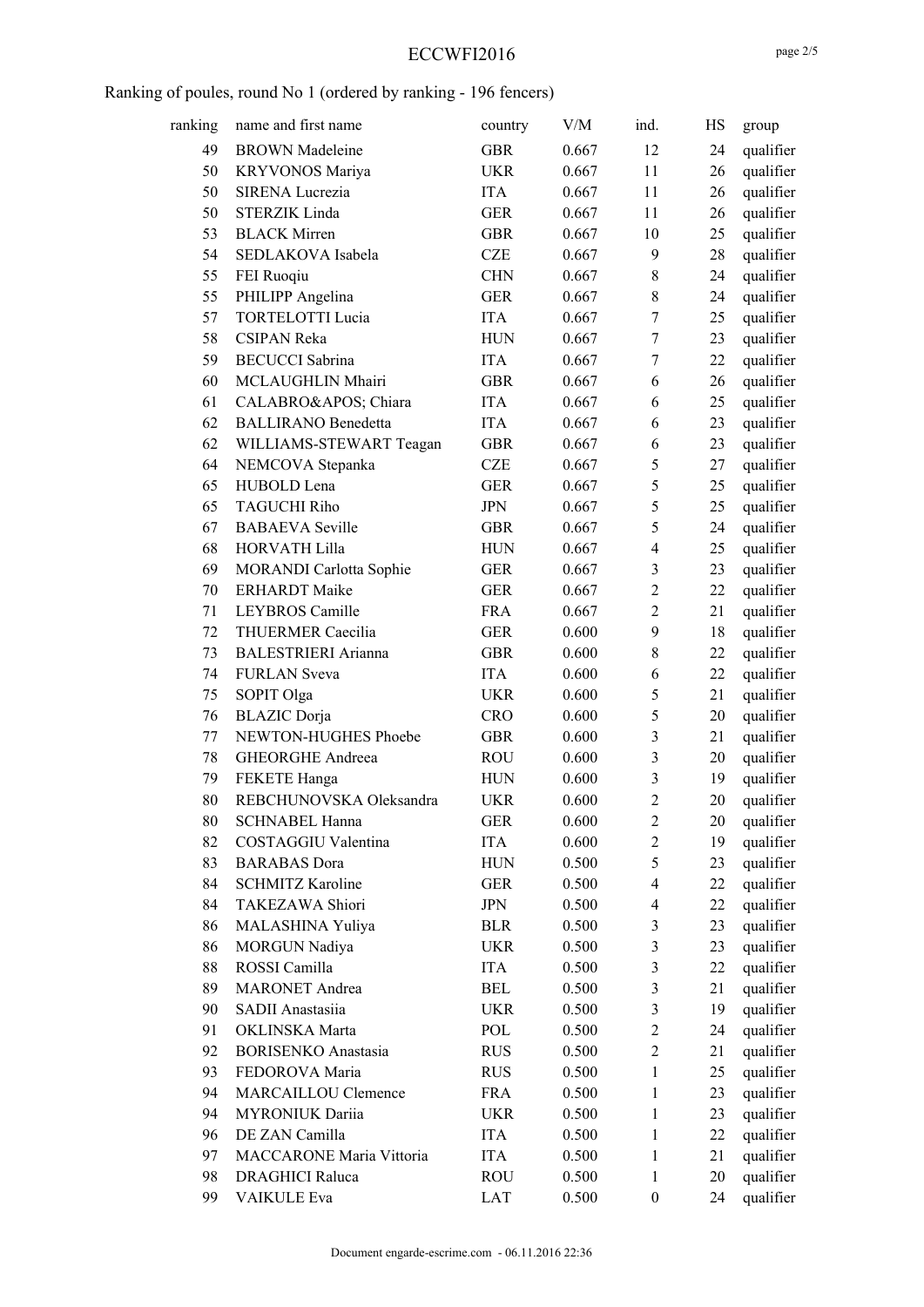## ECCWFI2016

| ranking | name and first name         | country    | V/M   | ind.             | HS | group      |
|---------|-----------------------------|------------|-------|------------------|----|------------|
| 100     | <b>TEXIER Margaux</b>       | <b>FRA</b> | 0.500 | $\boldsymbol{0}$ | 22 | qualifier  |
| 101     | <b>BARTALOVA Vivien</b>     | <b>SVK</b> | 0.500 | $\boldsymbol{0}$ | 19 | qualifier  |
| 102     | LEBEDEVA Lada               | <b>RUS</b> | 0.500 | $-1$             | 24 | qualifier  |
| 103     | <b>GRANVILLE Bronwen</b>    | <b>GBR</b> | 0.500 | $-1$             | 23 | qualifier  |
| 104     | TAKAHASHI Sayaka            | <b>JPN</b> | 0.500 | $-1$             | 22 | qualifier  |
| 105     | SHIGIHARA Annalena          | <b>GER</b> | 0.500 | $-1$             | 21 | qualifier  |
| 106     | <b>EBIGT</b> Leonie         | <b>GER</b> | 0.500 | $-2$             | 22 | qualifier  |
| 107     | KOLODZIEJCZYK Malwina       | POL        | 0.500 | $-2$             | 21 | qualifier  |
| 108     | HANZL Lilla Zsofia          | <b>HUN</b> | 0.500 | $-2$             | 19 | qualifier  |
| 108     | <b>PARRA Emily</b>          | <b>FRA</b> | 0.500 | $-2$             | 19 | qualifier  |
| 110     | <b>BUTIN BIK Elise</b>      | $\rm{NED}$ | 0.500 | $-2$             | 18 | qualifier  |
| 111     | <b>JANSEN</b> Greta         | <b>GER</b> | 0.500 | $-3$             | 21 | qualifier  |
| 112     | <b>BODOVA</b> Barbara       | <b>SVK</b> | 0.500 | $-3$             | 16 | qualifier  |
| 113     | MASLOBOJEVA Emilija         | LAT        | 0.500 | $-4$             | 19 | qualifier  |
| 114     | KALKUTINA Olga              | <b>UKR</b> | 0.500 | $-6$             | 19 | qualifier  |
| 115     | ULASAVA Darya               | <b>BLR</b> | 0.500 | $-6$             | 16 | qualifier  |
| 116     | MALICKOVA Eliska            | <b>CZE</b> | 0.500 | $-7$             | 18 | qualifier  |
| 117     | <b>KELEMEN Roza</b>         | <b>HUN</b> | 0.400 | $\mathbf{1}$     | 21 | qualifier  |
| 118     | <b>OKUMUS</b> Busra         | TUR        | 0.400 | $-1$             | 19 | qualifier  |
| 119     | ZASZKALICZKY Piroska        | <b>HUN</b> | 0.400 | $-2$             | 14 | qualifier  |
| 120     | <b>UDVARDI</b> Jazmin       | <b>SVK</b> | 0.400 | $-3$             | 15 | qualifier  |
| 121     | MORGENROTH Julia            | <b>GER</b> | 0.400 | $-4$             | 13 | qualifier  |
| 122     | MIHALEVA Viktoriya          | <b>BUL</b> | 0.400 | $-5$             | 16 | qualifier  |
| 123     | SCHNEEGANS Anne-Sophie      | <b>GER</b> | 0.400 | $-5$             | 13 | qualifier  |
| 124     | KRALIKOVA Veronika          | <b>SVK</b> | 0.333 | $\overline{2}$   | 19 | qualifier  |
| 125     | ANDREYENKA Hanna            | <b>BLR</b> | 0.333 | $\boldsymbol{0}$ | 23 | qualifier  |
| 126     | <b>NEKIFOR Erika</b>        | <b>HUN</b> | 0.333 | $\boldsymbol{0}$ | 21 | qualifier  |
| 127     | <b>ADLER</b> Laura          | <b>GER</b> | 0.333 | $-1$             | 21 | qualifier  |
| 128     | LAZAREVA-SKRANZHEVSKAY      | <b>BLR</b> | 0.333 | $-2$             | 21 | qualifier  |
| 128     | NAGANO Natsuko              | <b>JPN</b> | 0.333 | $-2$             | 21 | qualifier  |
| 130     | EISTERT Julia               | AUT        | 0.333 | $-3$             | 23 | qualifier  |
| 131     | <b>BRUNETS</b> Sophie Irene | <b>GER</b> | 0.333 | $-3$             | 21 | qualifier  |
| 132     | <b>BUDAY</b> Boglarka       | <b>SVK</b> | 0.333 | $-4$             | 20 | qualifier  |
| 132     | <b>TOMKA</b> Ivett          | <b>HUN</b> | 0.333 | $-4$             | 20 | qualifier  |
| 134     | <b>CORABI</b> Sarah         | <b>ITA</b> | 0.333 | $-4$             | 17 | qualifier  |
| 135     | MACKO Michaela              | <b>CZE</b> | 0.333 | $-5$             | 20 | qualifier  |
| 136     | FROMMER Julia               | <b>HUN</b> | 0.333 | $-5$             | 18 | qualifier  |
| 137     | <b>GOROBET</b> Ecaterina    | <b>MDA</b> | 0.333 | $-5$             | 17 | qualifier  |
| 138     | IAKIM Aleksandra            | <b>RUS</b> | 0.333 | $-6$             | 19 | qualifier  |
| 138     | SYZAREVA Mariia             | <b>UKR</b> | 0.333 | $-6$             | 19 | qualifier  |
| 140     | LIM Rachel Mary Li-Hsuen    | SIN        | 0.333 | $-6$             | 15 | qualifier  |
| 141     | JAKSIC Elena                | <b>CRO</b> | 0.333 | $-7$             | 19 | qualifier  |
| 142     | DIJOUX Mathilde             | <b>FRA</b> | 0.333 | $-7$             | 18 | qualifier  |
| 143     | <b>GYORGY Eszter</b>        | <b>SVK</b> | 0.333 | $-8$             | 17 | qualifier  |
| 143     | <b>IVANOVA</b> Daniella     | LAT        | 0.333 | $-8$             | 17 | qualifier  |
| 145     | SHAFAROSTAVA Varvara        | <b>BLR</b> | 0.333 | $-9$             | 18 | qualifier  |
| 146     | MOMONOVA Sofiia             | <b>UKR</b> | 0.333 | $-9$             | 15 | qualifier  |
| 147     | <b>JORDENS Heloise</b>      | BEL        | 0.333 | $-10$            | 17 | qualifier  |
| 148     | <b>IVANCHENKO Yana</b>      | <b>UKR</b> | 0.333 | $-11$            | 16 | eliminated |
| 149     | <b>MORICI Francesca</b>     | ITA        | 0.333 | $-13$            | 15 | eliminated |
| 150     | KOLEVA Gabriela             | <b>BUL</b> | 0.200 | $-4$             | 16 | eliminated |
|         |                             |            |       |                  |    |            |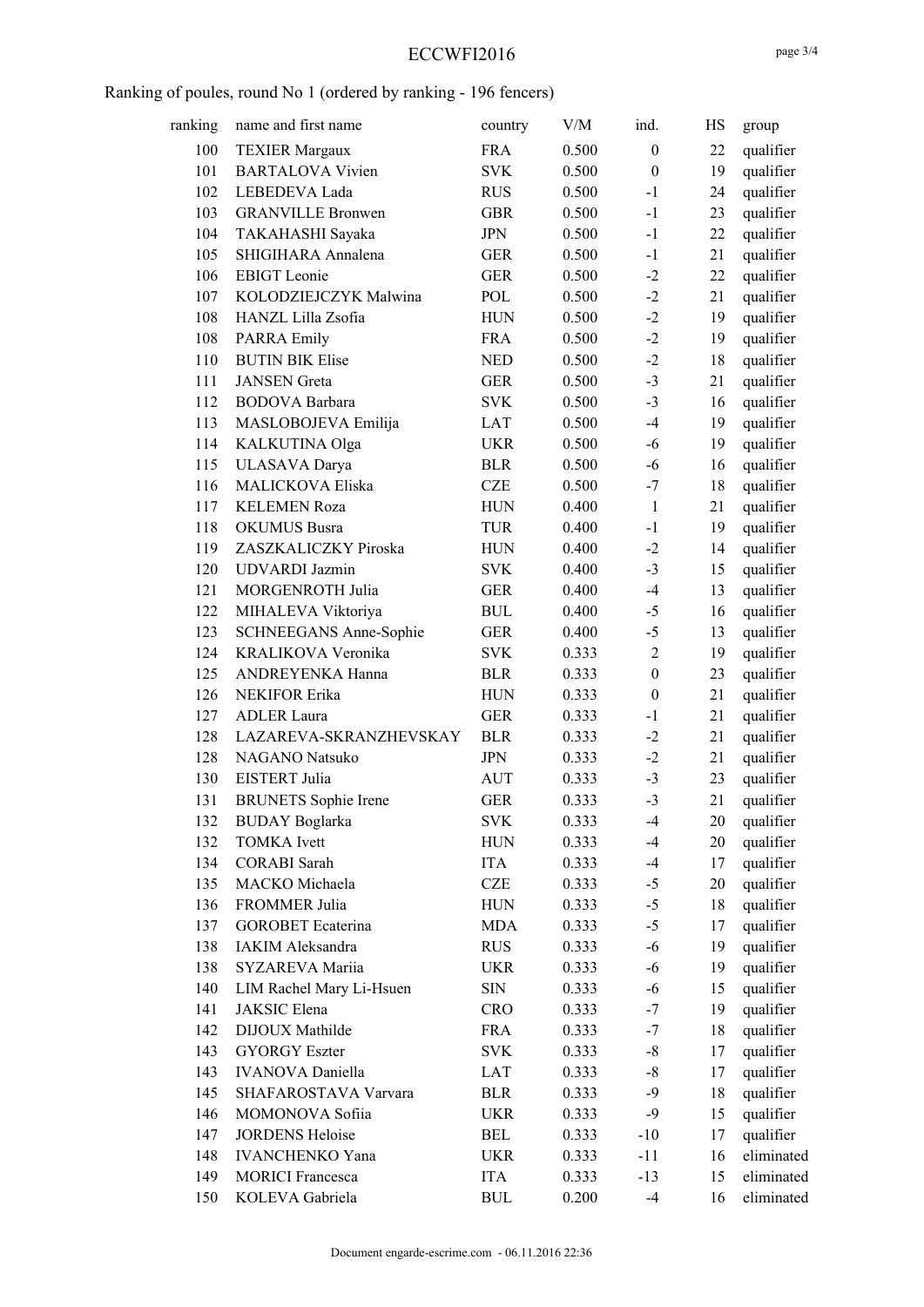## ECCWFI2016

| ranking | name and first name      | country    | V/M   | ind.  | HS             | group      |
|---------|--------------------------|------------|-------|-------|----------------|------------|
| 151     | SOPIT Svitlana           | <b>UKR</b> | 0.200 | $-8$  | 14             | eliminated |
| 152     | <b>SZMIT</b> Laura       | POL        | 0.200 | $-10$ | 13             | eliminated |
| 153     | <b>ROM Florentine</b>    | <b>AUT</b> | 0.200 | $-10$ | 12             | eliminated |
| 154     | <b>BEARDMORE Emily</b>   | <b>GBR</b> | 0.200 | $-13$ | 9              | eliminated |
| 155     | SZATARSKA Maja           | POL        | 0.200 | $-15$ | 9              | eliminated |
| 156     | NAGYOVA Kitti            | <b>SVK</b> | 0.200 | $-15$ | $\,$ 8 $\,$    | eliminated |
| 157     | WIERZCHOWSKA Barbara     | POL        | 0.167 | $-6$  | 18             | eliminated |
| 158     | NAGY Timea               | <b>HUN</b> | 0.167 | $-7$  | 18             | eliminated |
| 159     | MOND Amanda              | <b>GBR</b> | 0.167 | $-8$  | 18             | eliminated |
| 160     | PEDIADITAKI Marina Eleni | <b>GRE</b> | 0.167 | $-9$  | 18             | eliminated |
| 161     | <b>ZEHNER Evelyn</b>     | <b>GER</b> | 0.167 | $-10$ | 15             | eliminated |
| 162     | ZSOLDOSI Emilia          | <b>HUN</b> | 0.167 | $-11$ | 17             | eliminated |
| 163     | MUSILKOVA Veronika       | CZE        | 0.167 | $-11$ | 16             | eliminated |
| 163     | <b>NEMETH Luca</b>       | <b>HUN</b> | 0.167 | $-11$ | 16             | eliminated |
| 165     | <b>CZEKMAN</b> Luca      | <b>HUN</b> | 0.167 | $-11$ | 15             | eliminated |
| 165     | SZEMPLINSKA Natalia      | POL        | 0.167 | $-11$ | 15             | eliminated |
| 167     | DEBICKA Oliwia           | POL        | 0.167 | $-12$ | 17             | eliminated |
| 168     | PLAKHOTNIUK Olha         | <b>UKR</b> | 0.167 | $-13$ | 16             | eliminated |
| 169     | <b>CURWEN</b> Becci      | <b>GBR</b> | 0.167 | $-14$ | 15             | eliminated |
| 169     | ZACHAREWICZ Ewa          | POL        | 0.167 | $-14$ | 15             | eliminated |
| 171     | <b>BESSMAN</b> Julia     | POL        | 0.167 | $-14$ | 14             | eliminated |
| 172     | GOLIC Teodora            | <b>SRB</b> | 0.167 | $-15$ | 13             | eliminated |
| 173     | FABAC Lara               | <b>CRO</b> | 0.167 | $-16$ | 9              | eliminated |
| 174     | MULAK Julia              | POL        | 0.167 | $-18$ | 10             | eliminated |
| 174     | SOMMER Johanna           | <b>AUT</b> | 0.167 | $-18$ | 10             | eliminated |
| 176     | WITKIEWICZ Joanna        | POL        | 0.167 | $-20$ | 9              | eliminated |
| 177     | KEDZIORA Zuzanna         | POL        | 0.167 | $-22$ | 7              | eliminated |
| 178     | MESHKA Galina            | <b>UKR</b> | 0.167 | $-23$ | 5              | eliminated |
| 179     | <b>WAUTERS</b> Marjolein | <b>BEL</b> | 0.000 | $-13$ | 12             | eliminated |
| 180     | VICHOVA Dorota           | CZE        | 0.000 | $-14$ | 11             | eliminated |
| 181     | <b>SWENNEN Annemaine</b> | <b>BEL</b> | 0.000 | $-16$ | 14             | eliminated |
| 182     | CSEFALVAYOVA Rebeka      | <b>SVK</b> | 0.000 | $-17$ | 8              | eliminated |
| 183     | KURESOVA Tamara          | <b>CZE</b> | 0.000 | $-19$ | 6              | eliminated |
| 184     | STEFANOVIC Olivera       | <b>SRB</b> | 0.000 | $-20$ | 10             | eliminated |
| 185     | KOCOUROVA Adela          | CZE        | 0.000 | $-21$ | 9              | eliminated |
| 185     | MOSER Magdalena          | <b>AUT</b> | 0.000 | $-21$ | 9              | eliminated |
| 187     | KOSTOVA Radostina        | <b>BUL</b> | 0.000 | $-22$ | 8              | eliminated |
| 187     | SARKISIAN Khrystyna      | <b>UKR</b> | 0.000 | $-22$ | $\,$ 8 $\,$    | eliminated |
| 187     | VASILEVICH Maryia        | <b>BLR</b> | 0.000 | $-22$ | $\,$ 8 $\,$    | eliminated |
| 190     | VLCKOVA Lucie            | <b>CZE</b> | 0.000 | $-22$ | 3              | eliminated |
| 191     | MEDELSKA Barbara         | <b>SVK</b> | 0.000 | $-24$ | 6              | eliminated |
| 192     | BLAZHEIEVA Yelyzaveta    | UKR        | 0.000 | $-25$ | 5              | eliminated |
| 193     | HARIMCI Ekin Su          | TUR        | 0.000 | $-26$ | $\overline{4}$ | eliminated |
| 193     | POPOVA Bilyana           | <b>BUL</b> | 0.000 | $-26$ | 4              | eliminated |
| 195     | <b>BOEGLE Vivien</b>     | AUT        | 0.000 | $-27$ | 3              | eliminated |
| 195     | <b>SCHMIDT Elsa</b>      | AUT        | 0.000 | $-27$ | 3              | eliminated |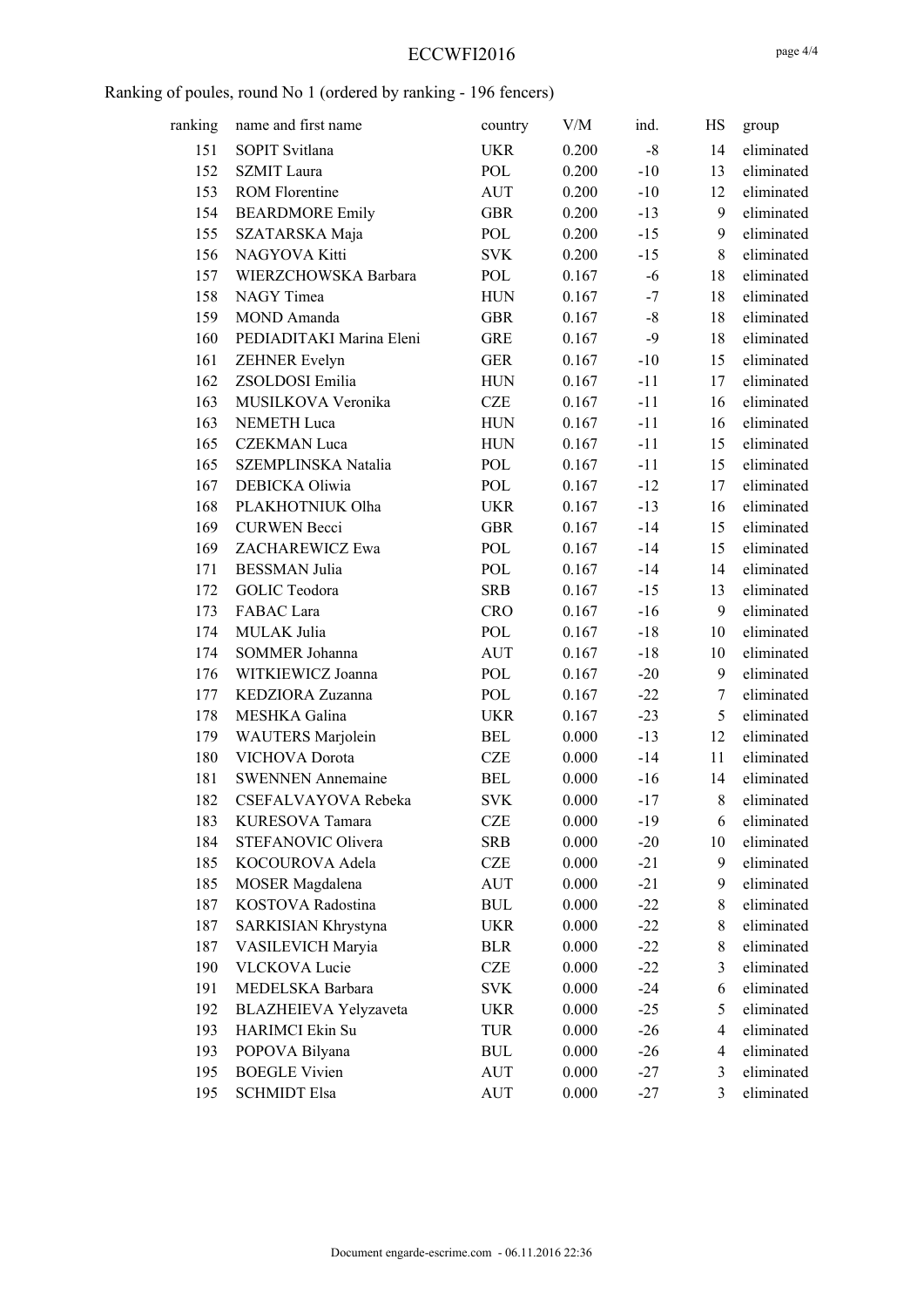| ranking        | name and first name       | country     | V/M   | ind.             | HS | group     |
|----------------|---------------------------|-------------|-------|------------------|----|-----------|
| 1              | <b>MEMOLI</b> Giorgia     | <b>ITA</b>  | 1.000 | 25               | 30 | qualifier |
| 2              | <b>BERTOLA Lara</b>       | <b>ITA</b>  | 1.000 | 24               | 30 | qualifier |
| 3              | KALOCSAI Virag Zsofia     | ${\rm HUN}$ | 1.000 | 22               | 30 | qualifier |
| $\overline{4}$ | <b>SAVEANU</b> Anca       | ROU         | 1.000 | 21               | 30 | qualifier |
| 5              | KANO Arisa                | <b>JPN</b>  | 1.000 | 21               | 28 | qualifier |
| 6              | ANDREYENKA Yana           | <b>BLR</b>  | 1.000 | 20               | 30 | qualifier |
| 6              | CRAIGHERO Elena           | <b>ITA</b>  | 1.000 | 20               | 30 | qualifier |
| 6              | POLTZ Anna                | ${\rm HUN}$ | 1.000 | 20               | 30 | qualifier |
| 6              | WONG Maxine Jie Xin       | <b>SIN</b>  | 1.000 | 20               | 30 | qualifier |
| 10             | FAVARETTO Martina         | <b>ITA</b>  | 1.000 | 19               | 30 | qualifier |
| 11             | <b>RICCI</b> Marta        | <b>ITA</b>  | 1.000 | 19               | 28 | qualifier |
| 12             | FERON Johanna             | <b>GER</b>  | 1.000 | 18               | 30 | qualifier |
| 12             | SOLODKIHA Jekaterina      | <b>LAT</b>  | 1.000 | 18               | 30 | qualifier |
| 14             | CHALDAIOU Maria-Eleni     | <b>GRE</b>  | 1.000 | 16               | 30 | qualifier |
| 15             | HAJAS Nora                | <b>HUN</b>  | 1.000 | 16               | 28 | qualifier |
| 16             | PIJACZYNSKA Kinga         | POL         | 1.000 | 16               | 25 | qualifier |
| 16             | POLOZIUK Alina            | <b>UKR</b>  | 1.000 | 16               | 25 | qualifier |
| 18             | VOGEL Ainhoa              | <b>GER</b>  | 1.000 | 15               | 25 | qualifier |
| 19             | <b>TARANENKO Anna</b>     | <b>UKR</b>  | 0.833 | 20               | 28 | qualifier |
| 20             | <b>BUDENKO</b> Kateryna   | <b>UKR</b>  | 0.833 | 17               | 29 | qualifier |
| 21             | GILL Isabella             | <b>GBR</b>  | 0.833 | 17               | 28 | qualifier |
| 22             | <b>HOME Amy</b>           | <b>GBR</b>  | 0.833 | 16               | 29 | qualifier |
| 23             | HABASHITA Kanna           | <b>JPN</b>  | 0.833 | 16               | 27 | qualifier |
| 24             | DHUIQUE-HEIN Aliya        | <b>GER</b>  | 0.833 | 15               | 28 | qualifier |
| 24             | FUKUTSUKA Tokiho          | <b>JPN</b>  | 0.833 | 15               | 28 | qualifier |
| 24             | ZSOLDOSI Karolina         | <b>HUN</b>  | 0.833 | 15               | 28 | qualifier |
| 27             | <b>CARIDE</b> Marta       | <b>POR</b>  | 0.833 | 15               | 27 | qualifier |
| 28             | <b>BATTISTONI Matilde</b> | <b>ITA</b>  | 0.833 | 14               | 26 | qualifier |
| 28             | <b>CANTARINI</b> Lucrezia | <b>ITA</b>  | 0.833 | 14               | 26 | qualifier |
| 30             | <b>TOSA Yukino</b>        | <b>JPN</b>  | 0.833 | 14               | 25 | qualifier |
| 31             | VOESTE Mara Sofie         | <b>GER</b>  | 0.833 | 12               | 28 | qualifier |
| 32             | <b>CANDESCU</b> Rebeca    | ROU         | 0.833 | 12               | 26 | qualifier |
| 33             | MANZOLI Martina           | <b>ITA</b>  | 0.833 | 11               | 29 | qualifier |
| 33             | MEULENAAR Veerle          | <b>NED</b>  | 0.833 | 11               | 29 | qualifier |
| 35             | SPAZZI Giorgia            | <b>ITA</b>  | 0.833 | 11               | 26 | qualifier |
| 36             | SORINI Maria Allegra      | <b>ITA</b>  | 0.833 | 8                | 25 | qualifier |
| 37             | <b>QUINTABA</b> Francesca | <b>ITA</b>  | 0.833 | 7                | 29 | qualifier |
| 38             | <b>BORODAENKO Alina</b>   | <b>RUS</b>  | 0.833 | 7                | 27 | qualifier |
| 39             | <b>BRUGGER Lilli</b>      | <b>AUT</b>  | 0.800 | 12               | 22 | qualifier |
| 40             | RAVAGLI Rebecca           | ITA         | 0.800 | 11               | 23 | qualifier |
| 41             | <b>GUBA Bibor</b>         | <b>HUN</b>  | 0.800 | 10               | 21 | qualifier |
| 42             | MARAZZINI Giorgia         | ITA         | 0.800 | 10               | 20 | qualifier |
| 43             | MEMOLI Claudia            | <b>ITA</b>  | 0.800 | $\boldsymbol{9}$ | 21 | qualifier |
| 44             | <b>HARDIE Heloise</b>     | <b>GBR</b>  | 0.800 | 9                | 20 | qualifier |
| 45             | FOURNIGUET Josephine      | <b>FRA</b>  | 0.800 | $\,8\,$          | 23 | qualifier |
| 46             | <b>MALNIECE Juta</b>      | LAT         | 0.800 | $8\,$            | 21 | qualifier |
| 47             | KISIELEWSKA Alicja        | POL         | 0.800 | 7                | 20 | qualifier |
| 48             | NOGUCHI Julia             | <b>JPN</b>  | 0.667 | 12               | 25 | qualifier |
|                |                           |             |       |                  |    |           |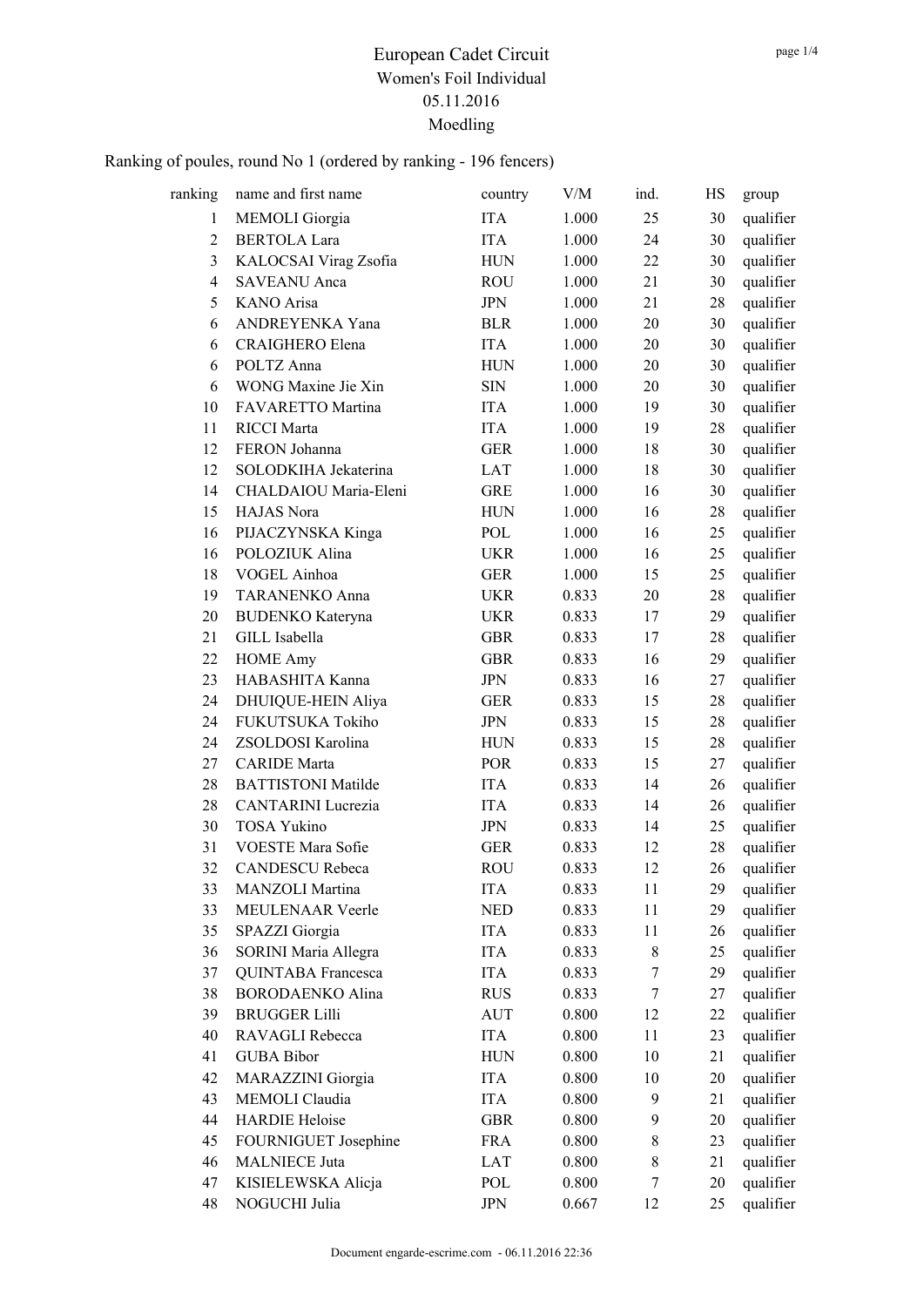|     | Tableau of 256            |            | Tableau of 128                  | ECCWFI2016                    |
|-----|---------------------------|------------|---------------------------------|-------------------------------|
| -1  | MEMOLI Giorgia            | <b>ITA</b> |                                 | page 1/8                      |
| 256 | ---------                 | $---$      | <b>MEMOLI</b> Giorgia           |                               |
| 129 | NAGANO Natsuko            | <b>JPN</b> |                                 | MEMOLI Giorgia<br>13/8        |
| 128 | LAZAREVA-SKRANZHEVSKAYA Y | <b>BLR</b> | NAGANO Natsuko<br>15/7          |                               |
| 65  | HUBOLD Lena               | <b>GER</b> |                                 |                               |
| 192 | ---------                 | $---$      | HUBOLD Lena                     |                               |
| 193 |                           | ---        |                                 | NEMCOVA Stepanka<br>15/8      |
| 64  | NEMCOVA Stepanka          | <b>CZE</b> | NEMCOVA Stepanka                |                               |
| 33  | MEULENAAR Veerle          | <b>NED</b> |                                 |                               |
| 224 | ---------                 | $---$      | MEULENAAR Veerle                |                               |
| 161 |                           | ---        |                                 | DE ZAN Camilla<br>15/14       |
| 96  | DE ZAN Camilla            | <b>ITA</b> | DE ZAN Camilla                  |                               |
|     |                           |            |                                 |                               |
| 97  | MACCARONE Maria Vittoria  | <b>ITA</b> | <b>MACCARONE Maria Vittoria</b> |                               |
| 160 |                           | $---$      |                                 | <b>CANDESCU</b> Rebeca        |
| 225 |                           | $---$      | CANDESCU Rebeca                 | 15/8                          |
| 32  | CANDESCU Rebeca           | <b>ROU</b> |                                 |                               |
| 17  | PIJACZYNSKA Kinga         | POL        | PIJACZYNSKA Kinga               |                               |
| 240 |                           | $---$      |                                 | PIJACZYNSKA Kinga             |
| 145 | SHAFAROSTAVA Varvara      | <b>BLR</b> | BODOVA Barbara                  | 15/10                         |
|     | 112 BODOVA Barbara        | <b>SVK</b> | 15/12                           |                               |
| 81  | REBCHUNOVSKA Oleksandra   | <b>UKR</b> |                                 |                               |
| 176 |                           | $---$      | REBCHUNOVSKA Oleksandra         |                               |
| 209 |                           | ---        |                                 | NOGUCHI Julia<br>15/9         |
| 48  | NOGUCHI Julia             | <b>JPN</b> | NOGUCHI Julia                   |                               |
| 49  | <b>BROWN</b> Madeleine    | <b>GBR</b> |                                 |                               |
| 208 |                           | $---$      | <b>BROWN</b> Madeleine          |                               |
| 177 |                           | ---        |                                 | <b>SCHNABEL Hanna</b><br>15/6 |
| 80  | <b>SCHNABEL Hanna</b>     | <b>GER</b> | <b>SCHNABEL Hanna</b>           |                               |
| 113 | MASLOBOJEVA Emilija       | LAT        |                                 |                               |
| 144 | <b>GYORGY Eszter</b>      | <b>SVK</b> | <b>GYORGY Eszter</b>            |                               |
|     |                           |            | 15/11                           | POLOZIUK Alina                |
| 241 |                           | ---        | POLOZIUK Alina                  | 15/6                          |
| 16  | POLOZIUK Alina            | <b>UKR</b> |                                 |                               |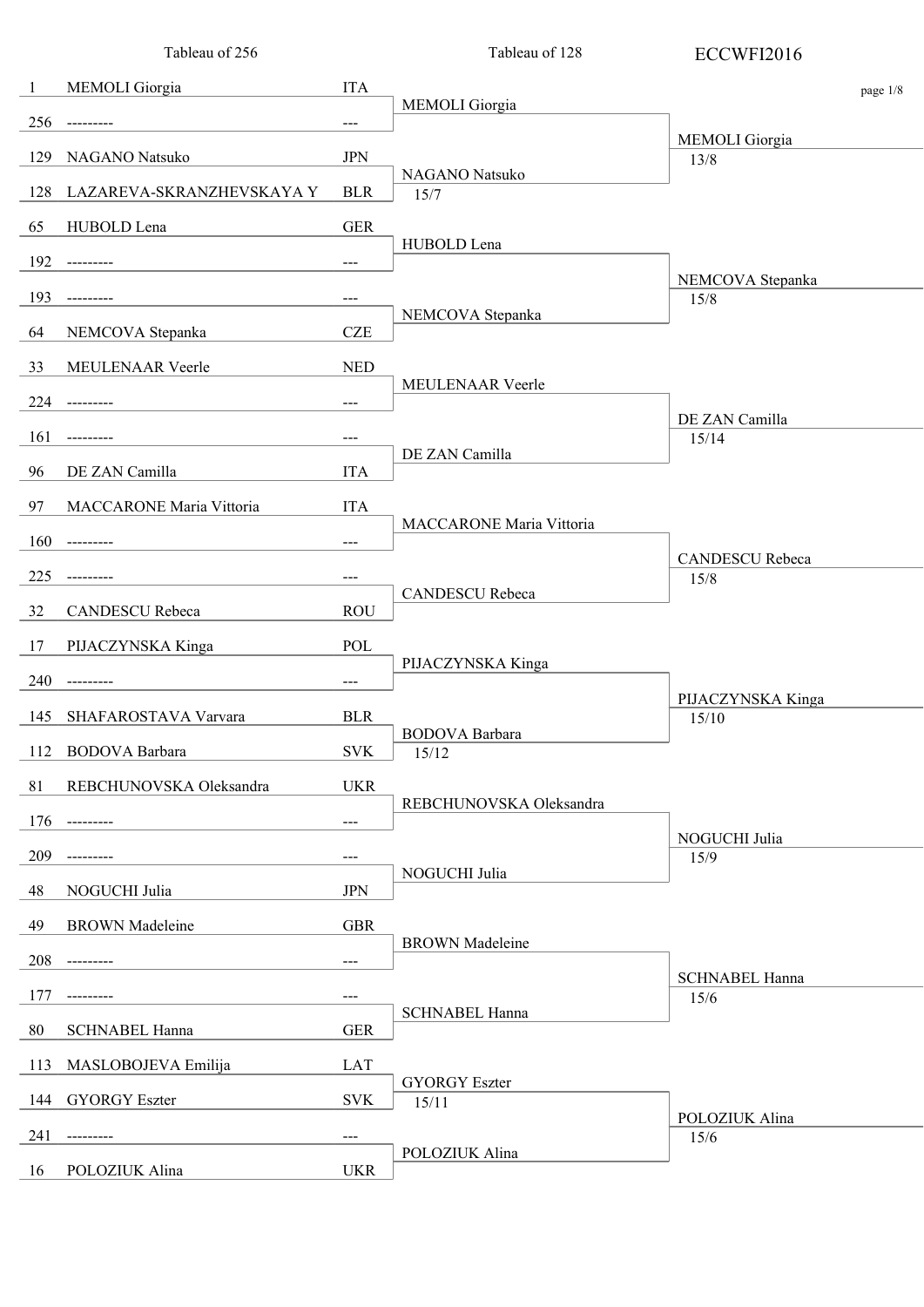|     | Tableau of 256             |                     | Tableau of 128                | ECCWFI2016                       |  |
|-----|----------------------------|---------------------|-------------------------------|----------------------------------|--|
| 9   | WONG Maxine Jie Xin        | <b>SIN</b>          |                               | page 2/8                         |  |
| 248 | ---------                  | $---$               | WONG Maxine Jie Xin           |                                  |  |
| 137 | <b>GOROBET</b> Ecaterina   | <b>MDA</b>          |                               | WONG Maxine Jie Xin<br>15/7      |  |
| 120 | <b>UDVARDI</b> Jazmin      | <b>SVK</b>          | <b>UDVARDI</b> Jazmin<br>15/3 |                                  |  |
| 73  | <b>BALESTRIERI</b> Arianna | <b>GBR</b>          |                               |                                  |  |
| 184 | ---------                  | $---$               | <b>BALESTRIERI</b> Arianna    |                                  |  |
| 201 | ---------                  | $\qquad \qquad - -$ |                               | FEI Ruoqiu<br>15/11              |  |
| 56  | FEI Ruoqiu                 | <b>CHN</b>          | FEI Ruoqiu                    |                                  |  |
| 41  | <b>GUBA Bibor</b>          | <b>HUN</b>          |                               |                                  |  |
| 216 | ---------                  | $---$               | <b>GUBA Bibor</b>             |                                  |  |
| 169 | ---------                  | $---$               |                               | ROSSI Camilla<br>15/5            |  |
| 88  | ROSSI Camilla              | <b>ITA</b>          | ROSSI Camilla                 |                                  |  |
| 105 | SHIGIHARA Annalena         | <b>GER</b>          |                               |                                  |  |
| 152 | ----------                 | $---$               | SHIGIHARA Annalena            |                                  |  |
| 233 | ---------                  | $\qquad \qquad - -$ |                               | FUKUTSUKA Tokiho<br>15/9         |  |
| 24  | FUKUTSUKA Tokiho           | <b>JPN</b>          | FUKUTSUKA Tokiho              |                                  |  |
| 25  | DHUIQUE-HEIN Aliya         | <b>GER</b>          |                               |                                  |  |
| 232 | ----------                 | $---$               | DHUIQUE-HEIN Aliya            |                                  |  |
| 153 | ---------                  | $---$               |                               | DHUIQUE-HEIN Aliya<br>12/11      |  |
| 104 | TAKAHASHI Sayaka           | <b>JPN</b>          | TAKAHASHI Sayaka              |                                  |  |
| 89  | <b>MARONET</b> Andrea      | <b>BEL</b>          |                               |                                  |  |
| 168 | ----------                 | $---$               | <b>MARONET</b> Andrea         |                                  |  |
| 217 | ----------                 | $---$               |                               | RAVAGLI Rebecca<br>15/5          |  |
| 40  | RAVAGLI Rebecca            | <b>ITA</b>          | RAVAGLI Rebecca               |                                  |  |
| 57  | TORTELOTTI Lucia           | <b>ITA</b>          |                               |                                  |  |
| 200 | ---------                  | $---$               | <b>TORTELOTTI Lucia</b>       |                                  |  |
| 185 |                            | ---                 |                               | <b>TORTELOTTI Lucia</b><br>15/12 |  |
| 72  | THUERMER Caecilia          | <b>GER</b>          | THUERMER Caecilia             |                                  |  |
| 121 | MORGENROTH Julia           | ${\tt GER}$         |                               |                                  |  |
| 136 | FROMMER Julia              | <b>HUN</b>          | MORGENROTH Julia<br>15/11     |                                  |  |
| 249 | ------                     | $---$               |                               | POLTZ Anna<br>15/8               |  |
| 8   | POLTZ Anna                 | <b>HUN</b>          | POLTZ Anna                    |                                  |  |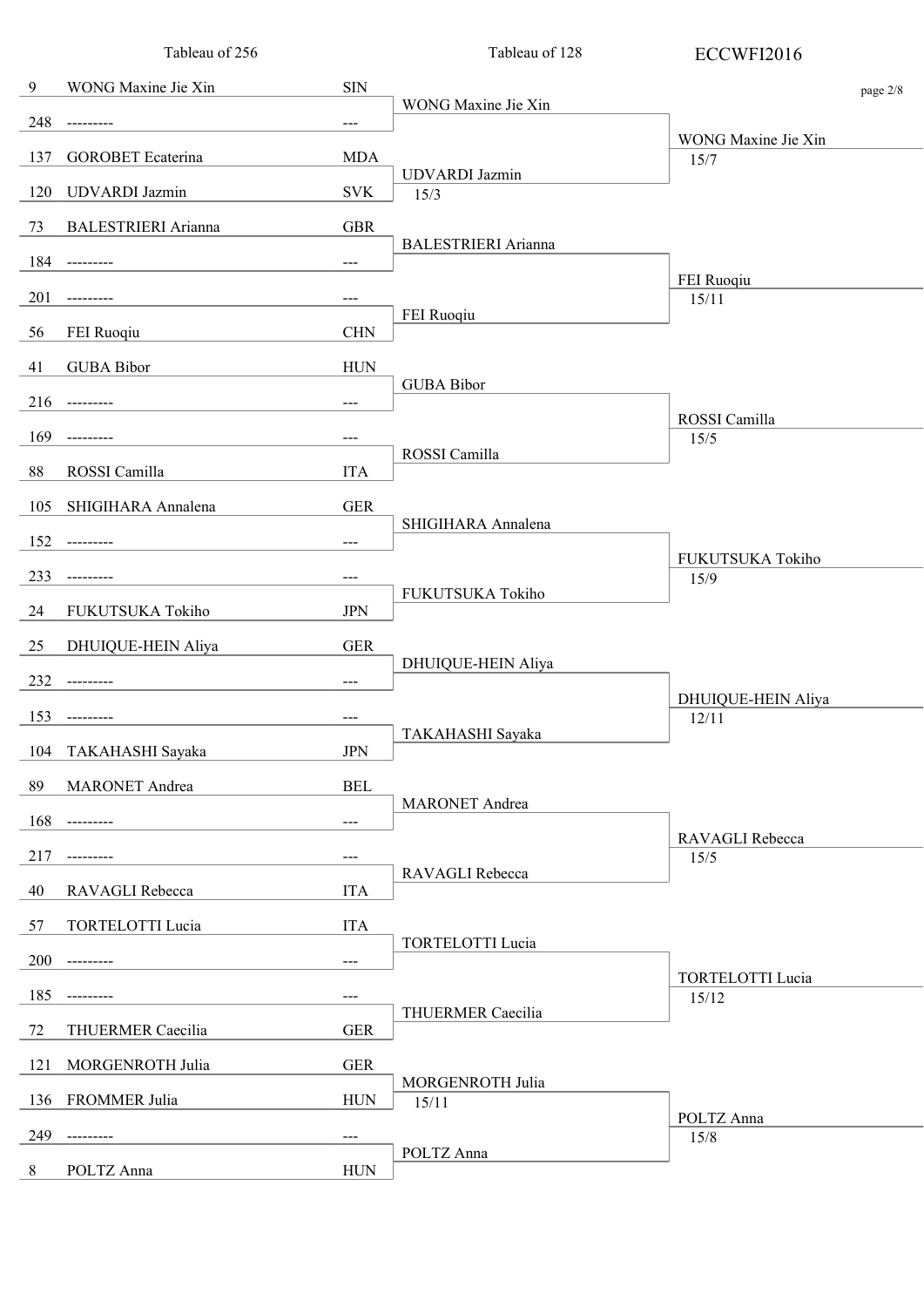|                                  | Tableau of 256                         |             | Tableau of 128                   | ECCWFI2016                         |
|----------------------------------|----------------------------------------|-------------|----------------------------------|------------------------------------|
| KANO Arisa<br>- 5                | <b>JPN</b>                             |             |                                  | page 3/8                           |
| 252<br>----------                | $\qquad \qquad - -$                    |             | KANO Arisa                       |                                    |
| 133<br><b>TOMKA</b> Ivett        |                                        | <b>HUN</b>  |                                  | KANO Arisa<br>15/5                 |
| KRALIKOVA Veronika<br>124        |                                        | <b>SVK</b>  | <b>TOMKA</b> Ivett<br>15/8       |                                    |
| 69<br>MORANDI Carlotta Sophie    |                                        | <b>GER</b>  |                                  |                                    |
| 188<br>---------                 | $---$                                  |             | MORANDI Carlotta Sophie          |                                    |
| 197                              | $---$                                  |             |                                  | MORANDI Carlotta Sophie<br>15/6    |
| 60<br>MCLAUGHLIN Mhairi          |                                        | <b>GBR</b>  | MCLAUGHLIN Mhairi                |                                    |
| 37<br>QUINTABA Francesca         | <b>ITA</b>                             |             |                                  |                                    |
| 220<br>----------                | ---                                    |             | <b>QUINTABA</b> Francesca        |                                    |
| 165                              | ---                                    |             |                                  | <b>BORISENKO</b> Anastasia<br>15/9 |
| 92<br><b>BORISENKO</b> Anastasia |                                        | <b>RUS</b>  | <b>BORISENKO</b> Anastasia       |                                    |
| 101<br><b>BARTALOVA Vivien</b>   |                                        | <b>SVK</b>  |                                  |                                    |
| 156<br>---------                 | $---$                                  |             | <b>BARTALOVA Vivien</b>          |                                    |
| 229<br>---------                 | ---                                    |             |                                  | <b>BATTISTONI Matilde</b><br>15/3  |
| 28<br><b>BATTISTONI Matilde</b>  | <b>ITA</b>                             |             | <b>BATTISTONI</b> Matilde        |                                    |
| GILL Isabella<br>21              |                                        | <b>GBR</b>  |                                  |                                    |
| 236<br>---------                 | $\scriptstyle\cdots\scriptstyle\cdots$ |             | GILL Isabella                    |                                    |
| 149<br>-------                   | $---$                                  |             |                                  | GILL Isabella<br>15/6              |
| <b>PARRA Emily</b><br>108        |                                        | <b>FRA</b>  | <b>PARRA Emily</b>               |                                    |
| <b>SCHMITZ Karoline</b><br>85    |                                        | ${\tt GER}$ |                                  |                                    |
| 172<br>----------                | $\scriptstyle\cdots\scriptstyle\cdots$ |             | <b>SCHMITZ Karoline</b>          |                                    |
| 213<br>---------                 | $---$                                  |             |                                  | <b>SCHMITZ Karoline</b><br>15/10   |
| <b>HARDIE Heloise</b><br>44      |                                        | <b>GBR</b>  | <b>HARDIE Heloise</b>            |                                    |
| <b>BLACK Mirren</b><br>53        |                                        | <b>GBR</b>  |                                  |                                    |
| 204<br>----------                | $---$                                  |             | <b>BLACK Mirren</b>              |                                    |
| 181                              | ---                                    |             |                                  | <b>BLAZIC</b> Dorja<br>15/11       |
| 76<br><b>BLAZIC</b> Dorja        |                                        | <b>CRO</b>  | <b>BLAZIC</b> Dorja              |                                    |
| <b>KELEMEN Roza</b><br>117       |                                        | <b>HUN</b>  |                                  |                                    |
| 140<br>LIM Rachel Mary Li-Hsuen  | <b>SIN</b>                             |             | LIM Rachel Mary Li-Hsuen<br>15/8 |                                    |
| 245<br>---------                 | ---                                    |             |                                  | SOLODKIHA Jekaterina               |
| SOLODKIHA Jekaterina<br>12       |                                        | <b>LAT</b>  | SOLODKIHA Jekaterina             | 13/8                               |
|                                  |                                        |             |                                  |                                    |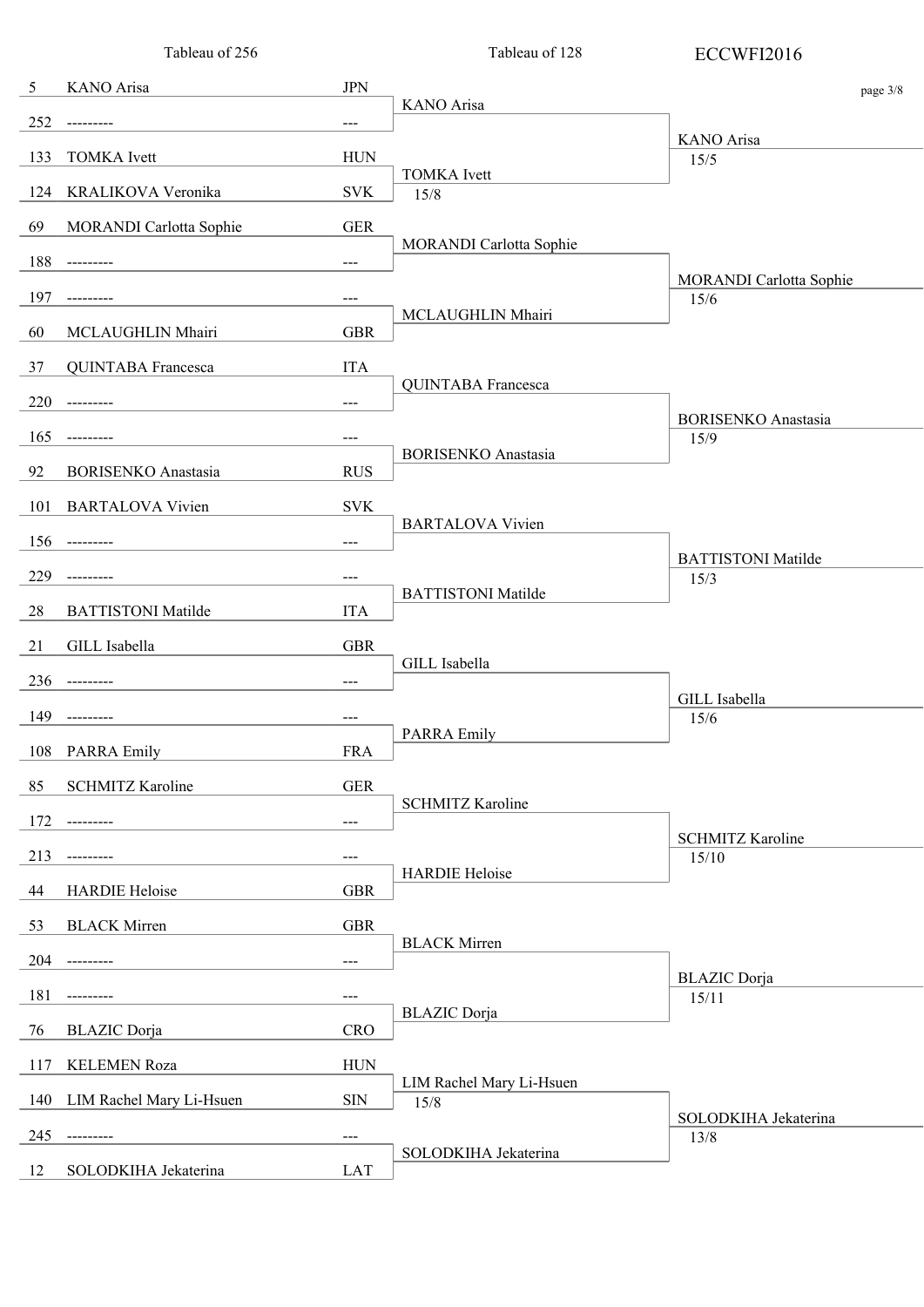|     | Tableau of 256          |                     | Tableau of 128            | ECCWFI2016                        |
|-----|-------------------------|---------------------|---------------------------|-----------------------------------|
| 13  | FERON Johanna           | <b>GER</b>          |                           | page 4/8                          |
| 244 | ---------               | $---$               | FERON Johanna             |                                   |
| 141 | JAKSIC Elena            | <b>CRO</b>          |                           | FERON Johanna<br>15/7             |
| 116 | MALICKOVA Eliska        | <b>CZE</b>          | MALICKOVA Eliska<br>15/6  |                                   |
| 77  | NEWTON-HUGHES Phoebe    | <b>GBR</b>          |                           |                                   |
| 180 | ---------               | $---$               | NEWTON-HUGHES Phoebe      |                                   |
| 205 | ---------               | $---$               |                           | STERZIK Linda<br>15/10            |
| 52  | STERZIK Linda           | <b>GER</b>          | <b>STERZIK Linda</b>      |                                   |
| 45  | FOURNIGUET Josephine    | <b>FRA</b>          |                           |                                   |
| 212 | ----------              | $\qquad \qquad - -$ | FOURNIGUET Josephine      |                                   |
| 173 | ---------               | $---$               |                           | FOURNIGUET Josephine<br>12/3      |
| 84  | <b>TAKEZAWA Shiori</b>  | <b>JPN</b>          | TAKEZAWA Shiori           |                                   |
| 109 | HANZL Lilla Zsofia      | <b>HUN</b>          |                           |                                   |
| 148 | ----------              | $---$               | HANZL Lilla Zsofia        |                                   |
| 237 | ---------               | $---$               |                           | <b>BUDENKO</b> Kateryna<br>15/9   |
| 20  | <b>BUDENKO</b> Kateryna | <b>UKR</b>          | <b>BUDENKO</b> Kateryna   |                                   |
| 29  | CANTARINI Lucrezia      | <b>ITA</b>          |                           |                                   |
| 228 | ---------               | $---$               | <b>CANTARINI</b> Lucrezia |                                   |
| 157 | ----------              | $---$               |                           | <b>CANTARINI</b> Lucrezia<br>14/7 |
| 100 | <b>TEXIER Margaux</b>   | <b>FRA</b>          | <b>TEXIER Margaux</b>     |                                   |
| 93  | FEDOROVA Maria          | <b>RUS</b>          |                           |                                   |
| 164 | ----------              | $---$               | FEDOROVA Maria            |                                   |
| 221 |                         | $---$               |                           | SORINI Maria Allegra<br>15/6      |
| 36  | SORINI Maria Allegra    | <b>ITA</b>          | SORINI Maria Allegra      |                                   |
| 61  | CALABRO' Chiara         | <b>ITA</b>          |                           |                                   |
| 196 | ----------              | $---$               | CALABRO' Chiara           |                                   |
| 189 | ---------               | $---$               |                           | CALABRO' Chiara<br>15/9           |
| 68  | HORVATH Lilla           | <b>HUN</b>          | HORVATH Lilla             |                                   |
| 125 | ANDREYENKA Hanna        | <b>BLR</b>          |                           |                                   |
| 132 | <b>BUDAY</b> Boglarka   | <b>SVK</b>          | ANDREYENKA Hanna<br>15/14 |                                   |
| 253 | ---------               | $---$               |                           | ANDREYENKA Hanna<br>15/10         |
| 4   | SAVEANU Anca            | <b>ROU</b>          | <b>SAVEANU</b> Anca       |                                   |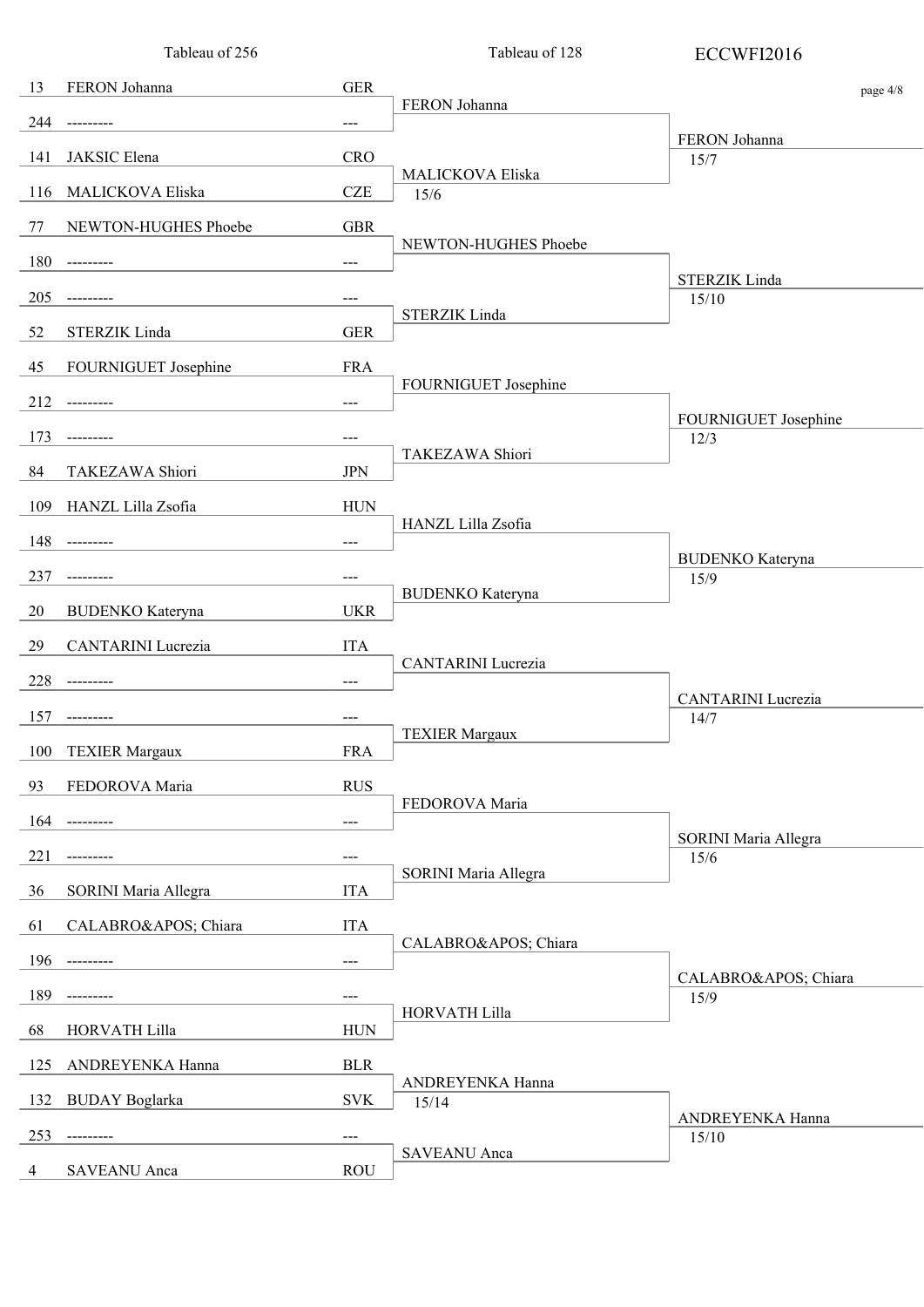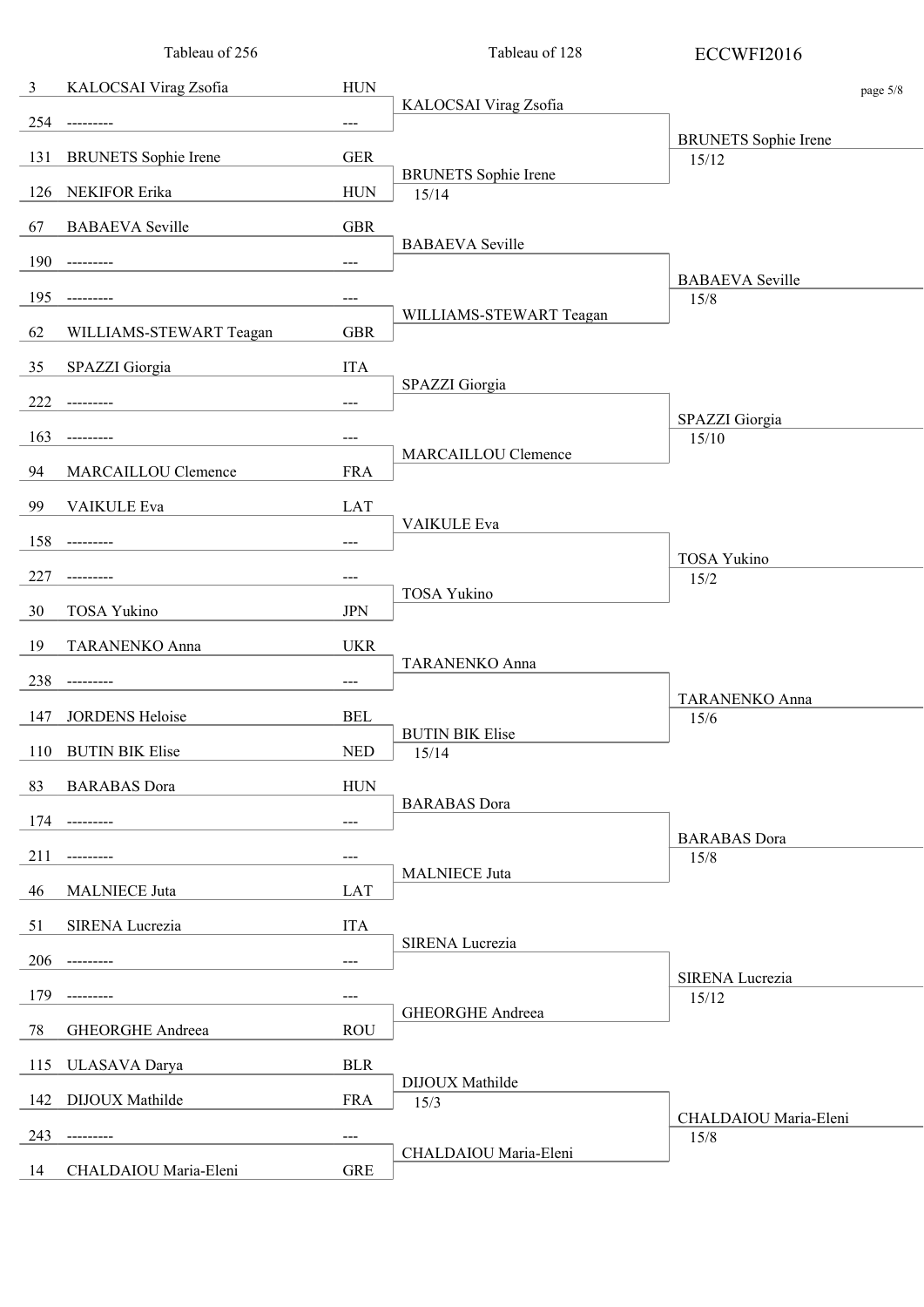|     | Tableau of 256          |                     | Tableau of 128               | ECCWFI2016                    |          |
|-----|-------------------------|---------------------|------------------------------|-------------------------------|----------|
| 11  | RICCI Marta             | <b>ITA</b>          |                              |                               | page 6/8 |
| 246 | ---------               | $---$               | RICCI Marta                  |                               |          |
| 139 | SYZAREVA Mariia         | <b>UKR</b>          |                              | <b>RICCI</b> Marta<br>15/5    |          |
| 118 | <b>OKUMUS</b> Busra     | <b>TUR</b>          | OKUMUS Busra<br>15/12        |                               |          |
| 75  | SOPIT Olga              | <b>UKR</b>          |                              |                               |          |
| 182 | ---------               | $---$               | SOPIT Olga                   |                               |          |
| 203 | ---------               | ---                 |                              | SEDLAKOVA Isabela<br>15/6     |          |
| 54  | SEDLAKOVA Isabela       | <b>CZE</b>          | SEDLAKOVA Isabela            |                               |          |
| 43  | MEMOLI Claudia          | <b>ITA</b>          |                              |                               |          |
|     | 214 ---------           | $---$               | MEMOLI Claudia               |                               |          |
| 171 | ---------               | $---$               |                              | MEMOLI Claudia<br>15/2        |          |
| 86  | MORGUN Nadiya           | <b>UKR</b>          | <b>MORGUN Nadiya</b>         |                               |          |
| 107 | KOLODZIEJCZYK Malwina   | POL                 |                              |                               |          |
| 150 | ---------               | $---$               | KOLODZIEJCZYK Malwina        |                               |          |
| 235 | ---------               | $---$               |                              | <b>HOME Amy</b><br>15/6       |          |
| 22  | <b>HOME Amy</b>         | <b>GBR</b>          | <b>HOME Amy</b>              |                               |          |
| 27  | <b>CARIDE</b> Marta     | POR                 |                              |                               |          |
| 230 | ---------               | $---$               | <b>CARIDE</b> Marta          |                               |          |
| 155 | ---------               | $\qquad \qquad - -$ |                              | <b>CARIDE</b> Marta<br>15/8   |          |
| 102 | LEBEDEVA Lada           | <b>RUS</b>          | LEBEDEVA Lada                |                               |          |
| 91  | OKLINSKA Marta          | POL                 |                              |                               |          |
| 166 | ---------               | $---$               | OKLINSKA Marta               |                               |          |
| 219 |                         | $---$               |                              | OKLINSKA Marta<br>15/12       |          |
| 38  | <b>BORODAENKO Alina</b> | <b>RUS</b>          | <b>BORODAENKO Alina</b>      |                               |          |
| 59  | <b>BECUCCI</b> Sabrina  | <b>ITA</b>          |                              |                               |          |
| 198 | ---------               | $---$               | <b>BECUCCI</b> Sabrina       |                               |          |
| 187 |                         | ---                 |                              | <b>ERHARDT</b> Maike<br>15/12 |          |
| 70  | <b>ERHARDT</b> Maike    | <b>GER</b>          | <b>ERHARDT</b> Maike         |                               |          |
| 123 | SCHNEEGANS Anne-Sophie  | <b>GER</b>          |                              |                               |          |
| 134 | <b>CORABI</b> Sarah     | <b>ITA</b>          | <b>CORABI</b> Sarah<br>15/10 |                               |          |
| 251 |                         | $---$               |                              | <b>CORABI</b> Sarah<br>15/14  |          |
| 6   | ANDREYENKA Yana         | <b>BLR</b>          | ANDREYENKA Yana              |                               |          |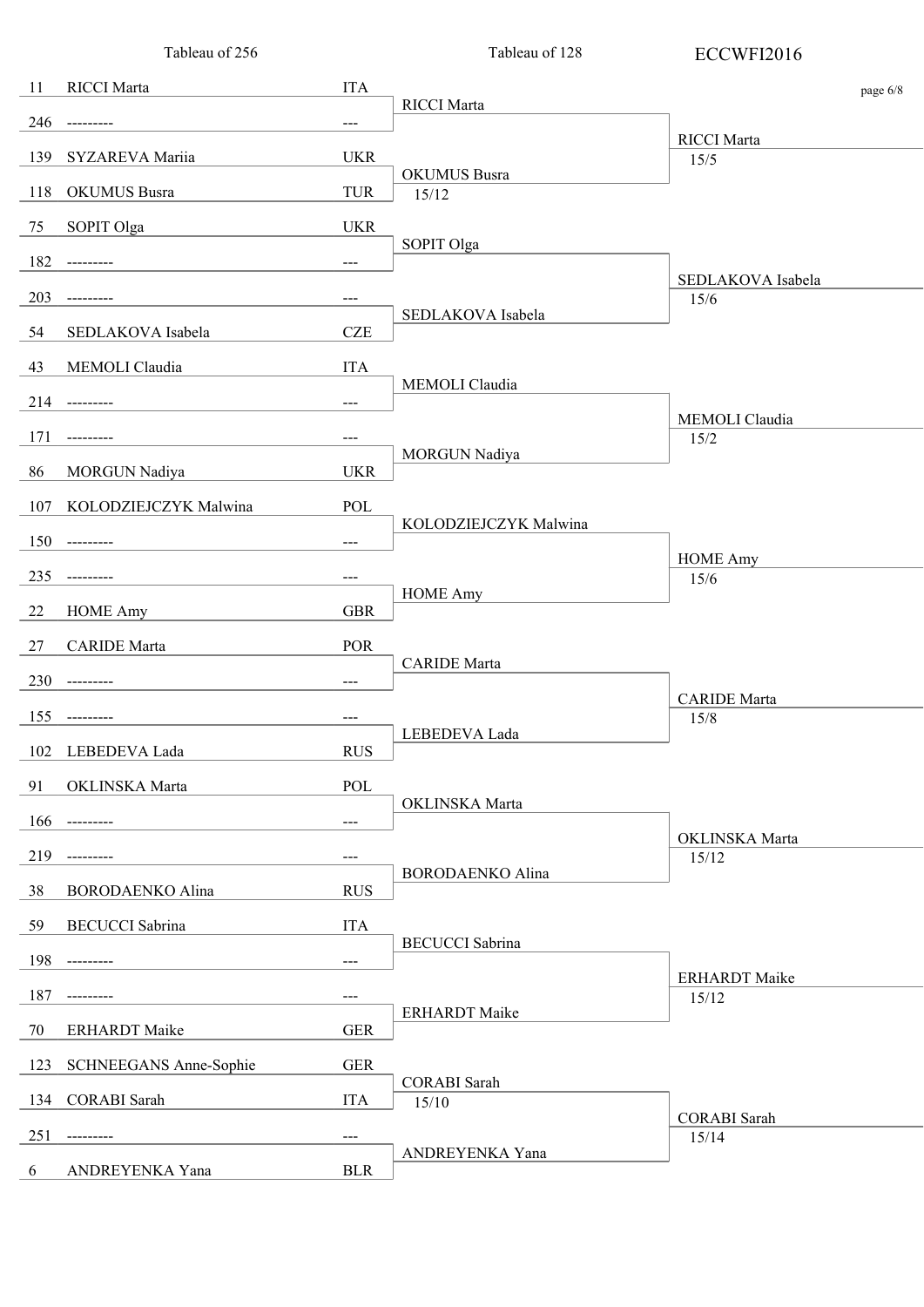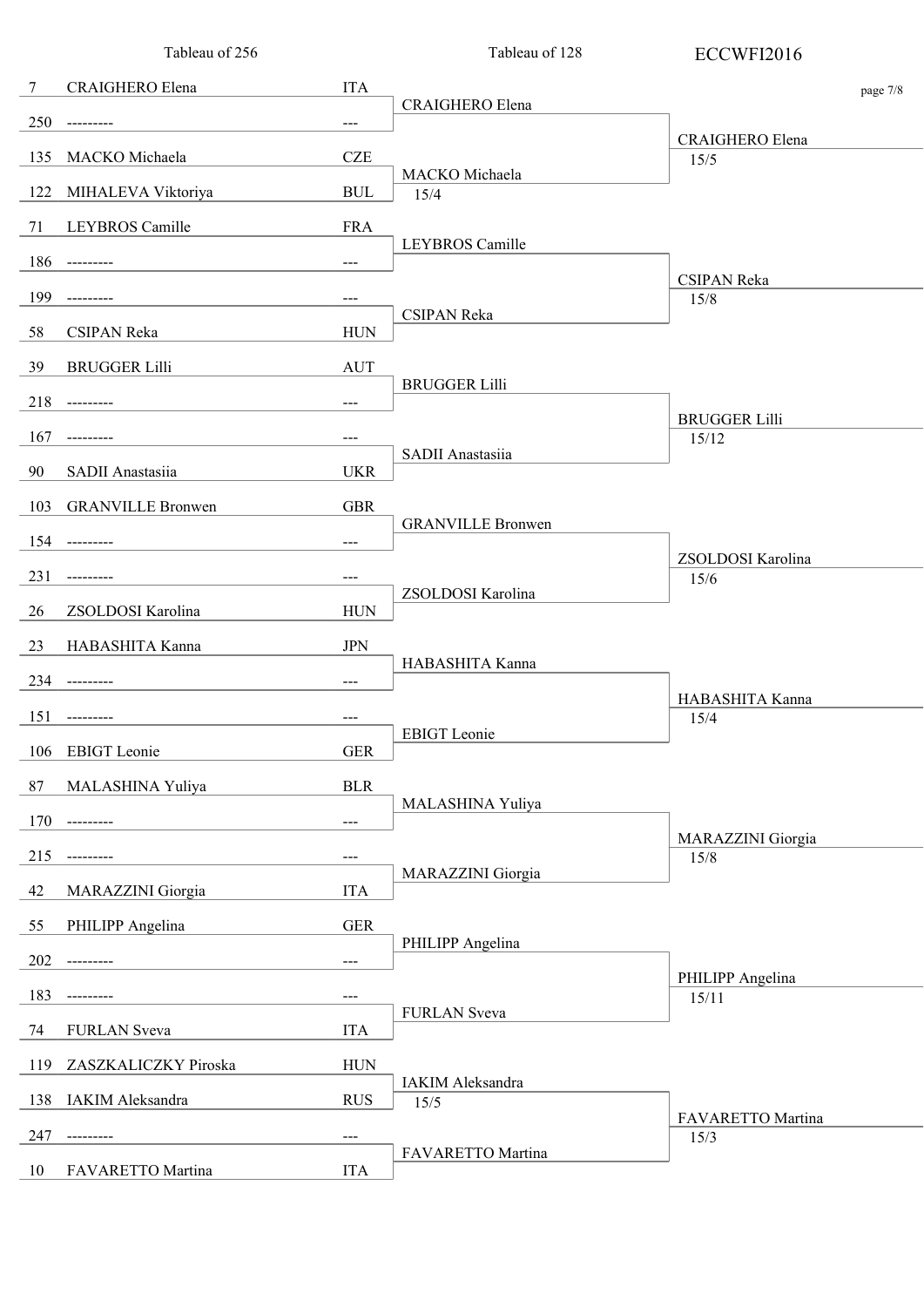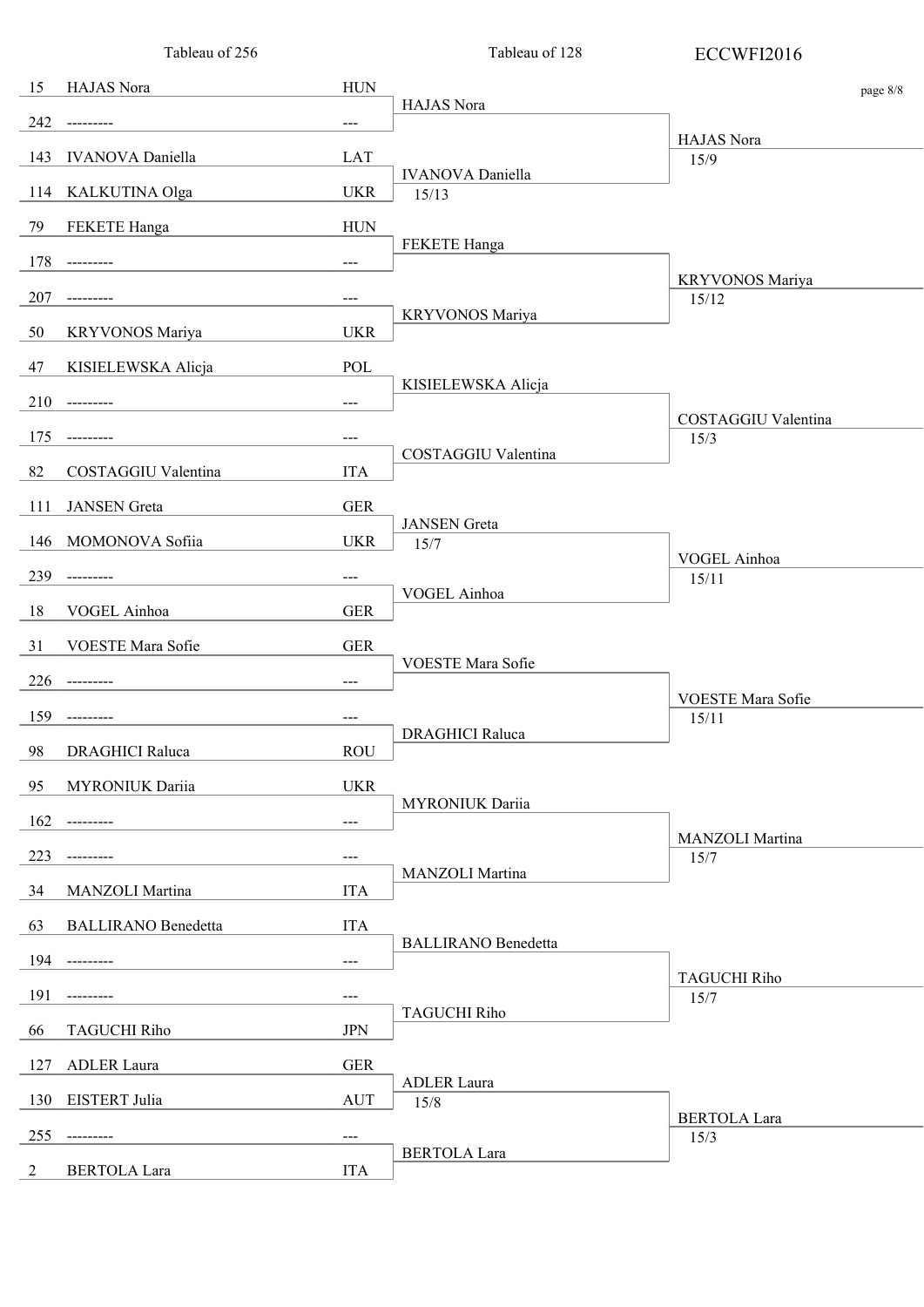#### ECCWFI2016 page 1/1

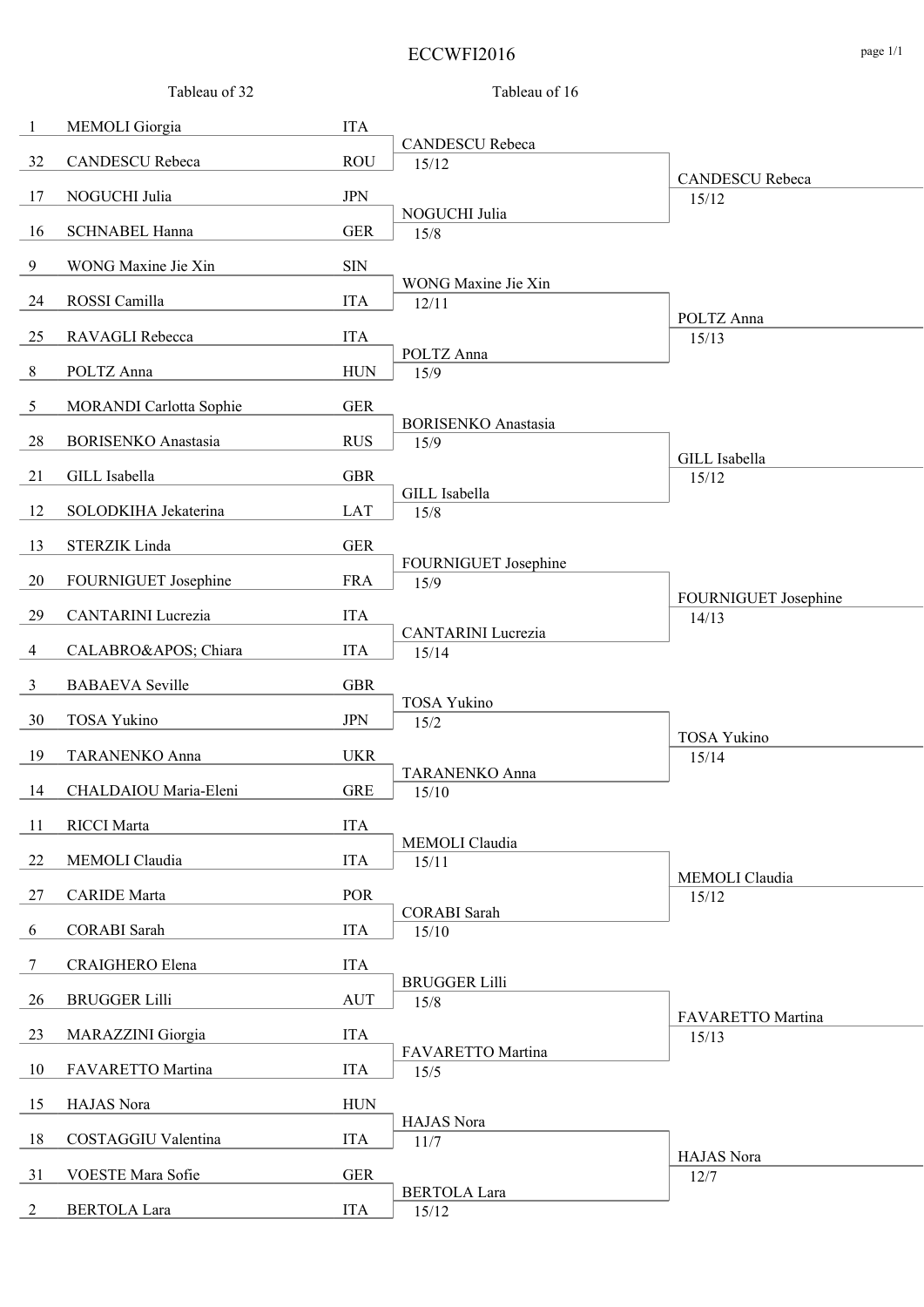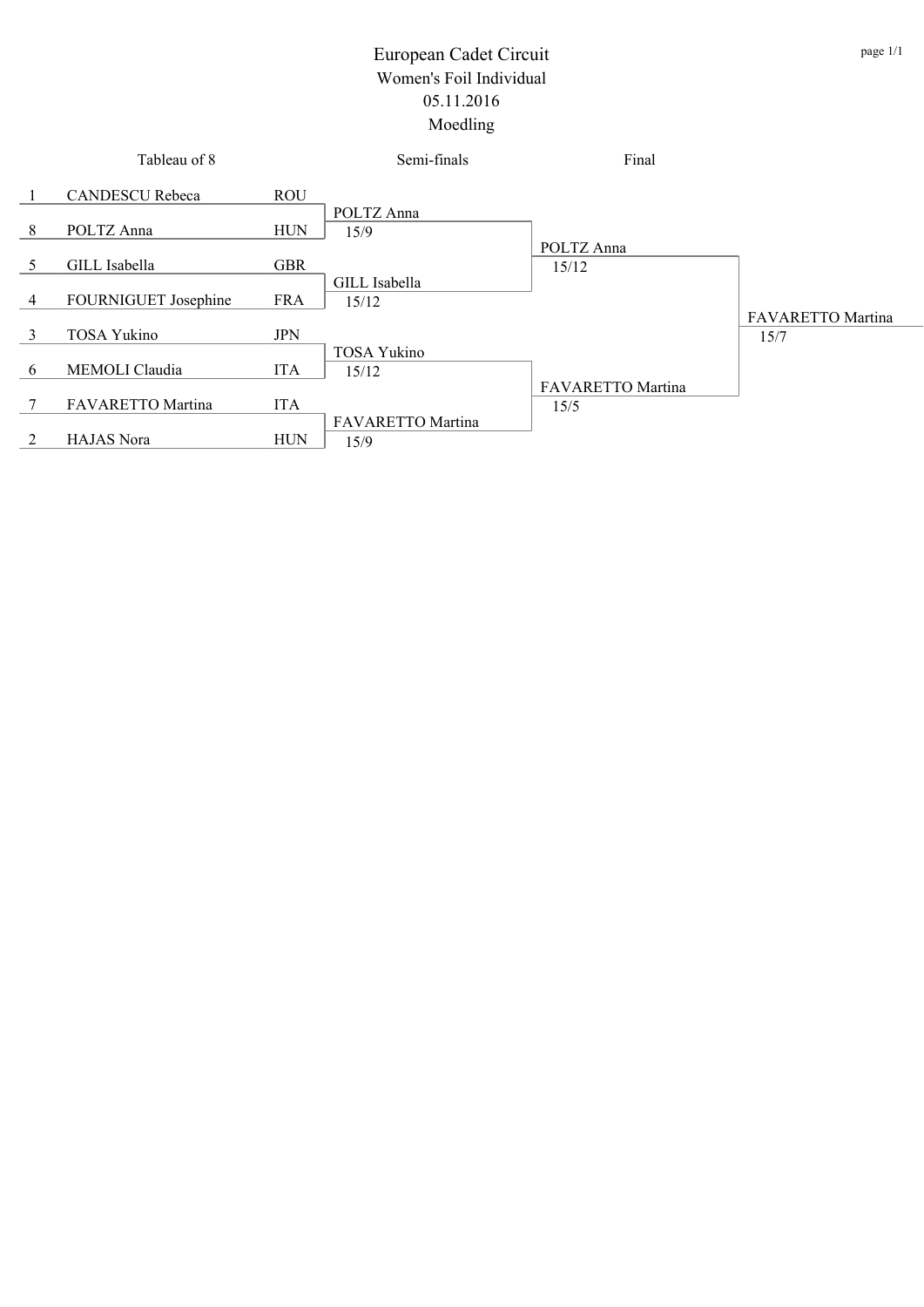| ranking        | name and first name        | nat.       | flag           | club                      | d.o.b.     | licence  |
|----------------|----------------------------|------------|----------------|---------------------------|------------|----------|
| 1              | FAVARETTO Martina          | <b>ITA</b> | Ш              |                           | 15/11/2001 | 00839287 |
| $\overline{c}$ | POLTZ Anna                 | <b>HUN</b> |                | <b>MTK</b>                | 18/4/2000  | 00833784 |
| 3              | GILL Isabella              | <b>GBR</b> | NK<br>NK       | <b>SALLE PAUL FC</b>      | 11/4/2000  | 00835500 |
| 3              | <b>TOSA Yukino</b>         | <b>JPN</b> | $\bullet$      |                           | 3/10/2001  | 00841089 |
| 5              | HAJAS Nora                 | <b>HUN</b> |                | <b>TOREKVES</b>           | 3/10/2000  | 00835145 |
| 6              | <b>CANDESCU</b> Rebeca     | <b>ROU</b> |                | <b>CSA STEAUA BUCURES</b> | 6/10/2001  | 00836375 |
| 7              | MEMOLI Claudia             | <b>ITA</b> | M              |                           | 26/9/2001  | 00839273 |
| 8              | FOURNIGUET Josephine       | <b>FRA</b> | $\mathbb{R}^3$ | <b>BELFORT ASM</b>        | 23/3/2001  | 00706614 |
| 9              | <b>BERTOLA Lara</b>        | <b>ITA</b> | W              |                           | 7/11/2000  | 00837236 |
| 10             | WONG Maxine Jie Xin        | <b>SIN</b> | $\mathbb{G}^+$ | <b>YMC</b>                | 3/2/2001   | 00836638 |
| 11             | <b>TARANENKO Anna</b>      | <b>UKR</b> |                | <b>KIEW</b>               | 27/12/2000 | 00838480 |
| 12             | CANTARINI Lucrezia         | <b>ITA</b> | П              |                           | 13/6/2001  | 00839345 |
| 13             | <b>BRUGGER Lilli</b>       | <b>AUT</b> |                | <b>AFC SALZBURG</b>       | 13/5/2000  | 00836499 |
| 14             | NOGUCHI Julia              | <b>JPN</b> |                |                           | 3/11/2000  | 00843720 |
| 15             | <b>BORISENKO</b> Anastasia | <b>RUS</b> |                | NATIONAL TEAM             | 18/4/2000  | 00840286 |
| 16             | <b>CORABI</b> Sarah        | <b>ITA</b> | Ш              |                           | 16/10/2002 | 00840246 |
| 17             | <b>MEMOLI</b> Giorgia      | <b>ITA</b> | П              |                           | 27/7/2000  | 00839274 |
| 18             | <b>CRAIGHERO Elena</b>     | <b>ITA</b> |                |                           | 4/7/2000   | 00839364 |
| 19             | <b>RICCI</b> Marta         | <b>ITA</b> | M.             |                           | 24/5/2000  | 00835205 |
| 20             | SOLODKIHA Jekaterina       | <b>LAT</b> |                | RIGAS 3. BJSS             | 13/3/2002  | 00840282 |
| 21             | CHALDAIOU Maria-Eleni      | <b>GRE</b> | 隼              | A.O.X. EGALEO             | 31/3/2000  | 00834089 |
| 22             | <b>CARIDE</b> Marta        | POR        | Гф.            | <b>SCP</b>                | 27/7/2001  | 00841059 |
| 23             | VOESTE Mara Sofie          | <b>GER</b> |                | FC TAUBERBISCHOFSH        | 11/12/2001 | 00840769 |
| 24             | RAVAGLI Rebecca            | <b>ITA</b> | H              |                           | 10/1/2000  | 00835176 |
| 25             | MARAZZINI Giorgia          | <b>ITA</b> | П              |                           | 20/1/2001  | 00839086 |
| 26             | STERZIK Linda              | <b>GER</b> |                | <b>DRESDNER FC</b>        | 16/7/2000  | 00727989 |
| 27             | CALABRO' Chiara            | <b>ITA</b> | H              |                           | 1/4/2000   | 00837233 |
| 28             | <b>BABAEVA</b> Seville     | <b>GBR</b> | XK             |                           | 8/7/2000   | 00835912 |
| 29             | MORANDI Carlotta Sophie    | <b>GER</b> |                | FC BERLIN SUDWEST         | 15/9/2001  | 00839109 |
| 30             | <b>SCHNABEL Hanna</b>      | <b>GER</b> |                | <b>SC BERLIN</b>          | 21/8/2000  | 00836633 |
| 31             | COSTAGGIU Valentina        | <b>ITA</b> | H.             |                           | 7/6/2001   | 00841952 |
| 32             | ROSSI Camilla              | <b>ITA</b> | ш              |                           | 17/1/2000  | 00834596 |
| 33             | KANO Arisa                 | <b>JPN</b> | $\bullet$      |                           | 2/6/2000   | 00841092 |
| 34             | FERON Johanna              | <b>GER</b> |                | FC MOERS                  | 29/11/2000 | 00838301 |
| 35             | PIJACZYNSKA Kinga          | POL        |                | POLONIA LESZNO            | 25/10/2000 | 00839663 |
| 35             | POLOZIUK Alina             | <b>UKR</b> |                | <b>NIKOLAEV</b>           | 5/5/2002   | 00843121 |
| 37             | VOGEL Ainhoa               | <b>GER</b> |                | FC TAUBERBISCHOFSH        | 1/11/2001  | 00836596 |
| 38             | <b>BUDENKO</b> Kateryna    | <b>UKR</b> |                | <b>KIEW</b>               | 4/2/2002   | 00839841 |
| 39             | <b>HOME Amy</b>            | <b>GBR</b> | NK<br>NK       |                           | 2/8/2001   | 00837750 |
| 40             | HABASHITA Kanna            | <b>JPN</b> | $\bullet$      |                           | 25/6/2001  | 00841090 |
| 41             | DHUIQUE-HEIN Aliya         | <b>GER</b> |                | FC TAUBERBISCHOFSH        | 8/7/2001   | 00840051 |
| 41             | FUKUTSUKA Tokiho           | <b>JPN</b> |                |                           | 8/9/2000   | 00841091 |
| 41             | ZSOLDOSI Karolina          | <b>HUN</b> |                | <b>TEREZVAROS</b>         | 18/10/2001 | 00840376 |
| 44             | <b>BATTISTONI Matilde</b>  | <b>ITA</b> | ш              |                           | 4/12/2000  | 00838966 |
| 45             | MANZOLI Martina            | <b>ITA</b> | П              |                           | 14/5/2000  | 00839369 |
| 46             | SPAZZI Giorgia             | <b>ITA</b> |                |                           | 12/7/2001  | 00842394 |
| 47             | SORINI Maria Allegra       | <b>ITA</b> |                |                           | 27/4/2001  | 00836700 |
| 48             | KRYVONOS Mariya            | <b>UKR</b> |                |                           | 17/5/2001  | 00838475 |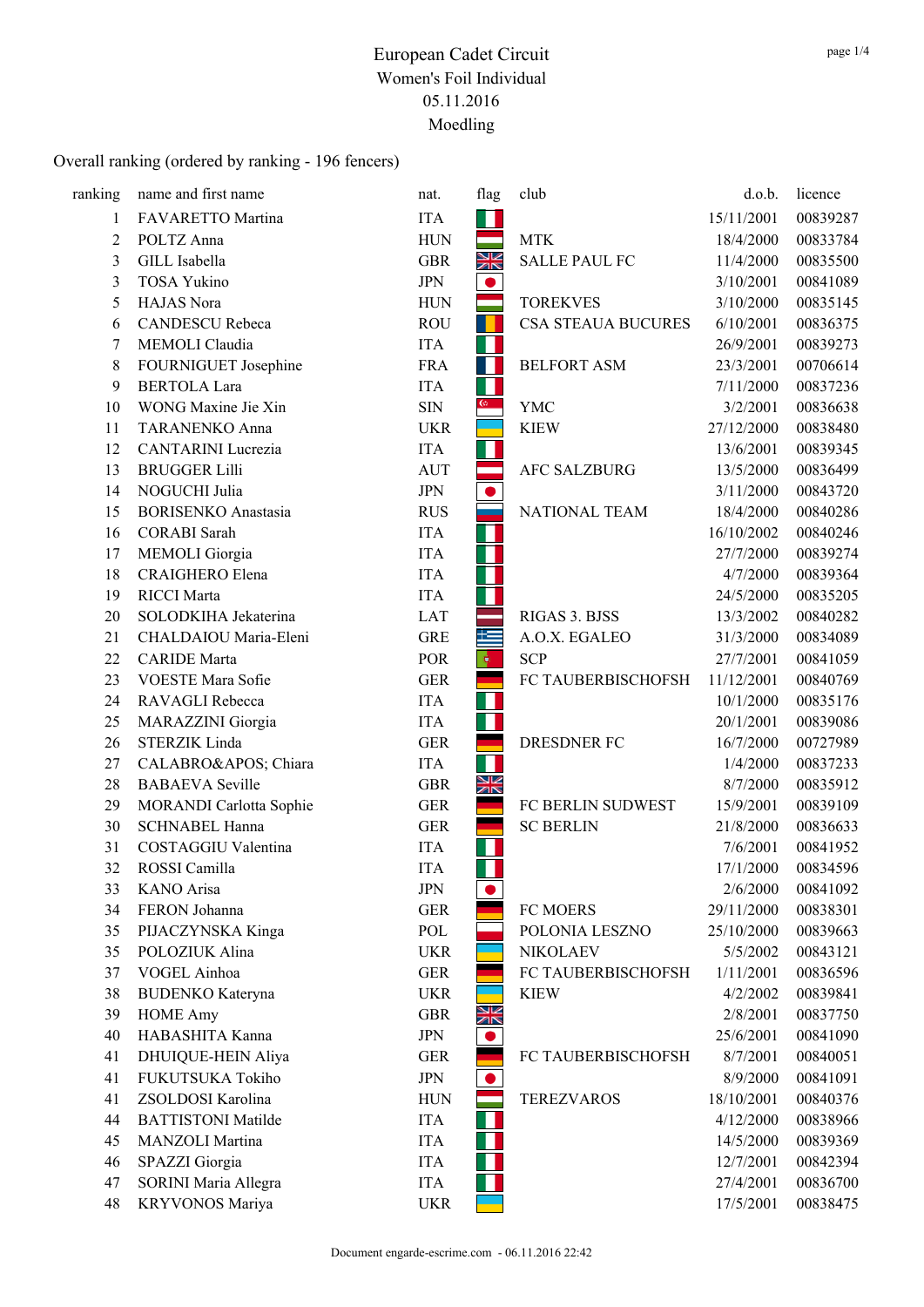| ranking | name and first name         | nat.       | flag         | club                      | d.o.b.     | licence  |
|---------|-----------------------------|------------|--------------|---------------------------|------------|----------|
| 48      | SIRENA Lucrezia             | <b>ITA</b> | ш            |                           | 31/5/2000  | 00836009 |
| 50      | SEDLAKOVA Isabela           | <b>CZE</b> | b.           | SOKOL BYSTRICE NAD        | 25/7/2003  | 00840384 |
| 51      | FEI Ruoqiu                  | <b>CHN</b> |              |                           | 28/1/2002  | 00843870 |
| 51      | PHILIPP Angelina            | <b>GER</b> |              | <b>TFC HANAU</b>          | 31/10/2002 | 00841024 |
| 53      | <b>TORTELOTTI Lucia</b>     | <b>ITA</b> | Ш            |                           | 12/11/2002 | 00839259 |
| 54      | <b>CSIPAN Reka</b>          | <b>HUN</b> | ═            | SZIGETSZENTMIKLOSI        | 29/5/2000  | 00840367 |
| 55      | NEMCOVA Stepanka            | <b>CZE</b> | $\mathbf{r}$ | LOKOMOTIVA LIBEREC        | 21/9/2000  | 00836101 |
| 56      | <b>TAGUCHI Riho</b>         | <b>JPN</b> | $\bullet$    |                           | 18/7/2000  | 00842930 |
| 57      | <b>ERHARDT</b> Maike        | <b>GER</b> |              | <b>TSG WEINHEIM</b>       | 26/5/2000  | 00702161 |
| 58      | <b>BLAZIC</b> Dorja         | <b>CRO</b> | ÷            | <b>MK RAPIR</b>           | 23/8/2003  | 00840166 |
| 59      | <b>BARABAS</b> Dora         | <b>HUN</b> |              | <b>TOREKVES</b>           | 7/11/2000  | 00840379 |
| 60      | <b>SCHMITZ Karoline</b>     | <b>GER</b> |              | OFC BONN                  | 22/7/2000  | 00700688 |
| 61      | OKLINSKA Marta              | POL        |              | UKS ATENA GDANSK          | 2/6/2003   | 00839705 |
| 62      | DE ZAN Camilla              | <b>ITA</b> | ш            |                           | 27/9/2000  | 00838521 |
| 63      | ANDREYENKA Hanna            | <b>BLR</b> |              | <b>SCAF RB</b>            | 21/7/2000  | 00834210 |
| 64      | <b>BRUNETS</b> Sophie Irene | <b>GER</b> |              | FC TAUBERBISCHOFSH        | 20/5/2001  | 00839111 |
| 65      | KALOCSAI Virag Zsofia       | <b>HUN</b> |              | <b>TOREKVES</b>           | 10/11/2001 | 00840368 |
| 66      | <b>SAVEANU</b> Anca         | <b>ROU</b> |              | <b>CSA STEAUA BUCURES</b> | 13/4/2000  | 00835111 |
| 67      | ANDREYENKA Yana             | <b>BLR</b> |              | <b>SCAF RB</b>            | 21/7/2000  | 00834211 |
| 68      | MEULENAAR Veerle            | <b>NED</b> |              | <b>SC NOORD NEDERLAN</b>  | 26/2/2002  | 00840562 |
| 69      | QUINTABA Francesca          | <b>ITA</b> | ш            |                           | 8/7/2001   | 00838909 |
| 70      | <b>BORODAENKO Alina</b>     | <b>RUS</b> |              | NATIONAL TEAM             | 26/11/2004 | 00843154 |
| 71      | <b>GUBA Bibor</b>           | <b>HUN</b> |              | <b>BHSE</b>               | 5/10/2001  | 00840369 |
| 72      | <b>HARDIE Heloise</b>       | <b>GBR</b> | XK           | FIGHTING FIT FC           | 2/6/2000   | 00837692 |
| 73      | <b>MALNIECE Juta</b>        | <b>LAT</b> |              | RIGAS 3. BJSS             | 1/8/2003   | 00840280 |
| 74      | KISIELEWSKA Alicja          | POL        |              | <b>UKS ATENA GDANSK</b>   | 17/9/2003  | 00839711 |
| 75      | <b>BROWN</b> Madeleine      | <b>GBR</b> | XK           | <b>LASZLOF</b>            | 20/11/2000 | 00837714 |
| 76      | <b>BLACK</b> Mirren         | <b>GBR</b> | NK<br>NK     | <b>COBHAM</b>             | 5/11/2001  | 00837728 |
| 77      | <b>BECUCCI</b> Sabrina      | <b>ITA</b> | ш            |                           | 22/6/2002  | 00839290 |
| 78      | MCLAUGHLIN Mhairi           | <b>GBR</b> | XK           | <b>SALLE HOLYROOD</b>     | 2/3/2000   | 00837757 |
| 79      | <b>BALLIRANO</b> Benedetta  | <b>ITA</b> | ш            |                           | 20/2/2001  | 00839285 |
| 79      | WILLIAMS-STEWART Teagan     | <b>GBR</b> | NK<br>7K     | NEWHAM SWORDS             | 23/12/2002 | 00842466 |
| 81      | HUBOLD Lena                 | <b>GER</b> |              | <b>FSC JENA</b>           | 10/1/2001  | 00698638 |
| 82      | <b>HORVATH Lilla</b>        | <b>HUN</b> |              | <b>BHSE</b>               | 17/4/2001  | 00838428 |
| 83      | LEYBROS Camille             | <b>FRA</b> | ш            | <b>COMBS VILLE</b>        | 11/5/2000  | 00826138 |
| 84      | THUERMER Caecilia           | <b>GER</b> |              | FC TAUBERBISCHOFSH        | 22/8/2000  | 00698135 |
| 85      | <b>BALESTRIERI</b> Arianna  | <b>GBR</b> | XK           |                           | 15/4/2000  | 00843244 |
| 86      | <b>FURLAN</b> Sveva         | <b>ITA</b> | ш            |                           | 10/5/2000  | 00838538 |
| 87      | SOPIT Olga                  | <b>UKR</b> |              | <b>KIEW</b>               | 27/2/2003  | 00841035 |
| 88      | NEWTON-HUGHES Phoebe        | <b>GBR</b> | NK<br>NK     | SHEFFIELD BUCCANEE        | 24/3/2001  | 00837730 |
| 89      | <b>GHEORGHE Andreea</b>     | <b>ROU</b> |              | <b>CSA STEAUA BUCURES</b> | 24/8/2001  | 00837935 |
| 90      | FEKETE Hanga                | <b>HUN</b> |              | <b>TEREZVAROS</b>         | 8/10/2002  | 00837890 |
| 91      | REBCHUNOVSKA Oleksandra     | <b>UKR</b> |              | <b>KIEW</b>               | 6/4/2001   | 00838478 |
| 92      | TAKEZAWA Shiori             | <b>JPN</b> |              |                           | 18/10/2002 | 00843726 |
| 93      | MALASHINA Yuliya            | <b>BLR</b> |              |                           | 6/9/2000   | 00839678 |
| 93      | MORGUN Nadiya               | <b>UKR</b> |              | <b>KIEW</b>               | 4/9/2002   | 00841034 |
| 95      | <b>MARONET</b> Andrea       | <b>BEL</b> | ш            |                           | 25/10/2000 | 00836032 |
| 96      | SADII Anastasiia            | <b>UKR</b> |              | <b>KIEW</b>               | 22/8/2001  | 00840487 |
| 97      | FEDOROVA Maria              | <b>RUS</b> |              | NATIONAL TEAM             | 17/1/2003  | 00843156 |
| 98      | MARCAILLOU Clemence         | <b>FRA</b> | ш            | <b>PARIS TA</b>           | 22/5/2000  | 00721891 |
| 98      | MYRONIUK Dariia             | <b>UKR</b> |              | <b>KIEW</b>               | 10/7/2001  | 00840488 |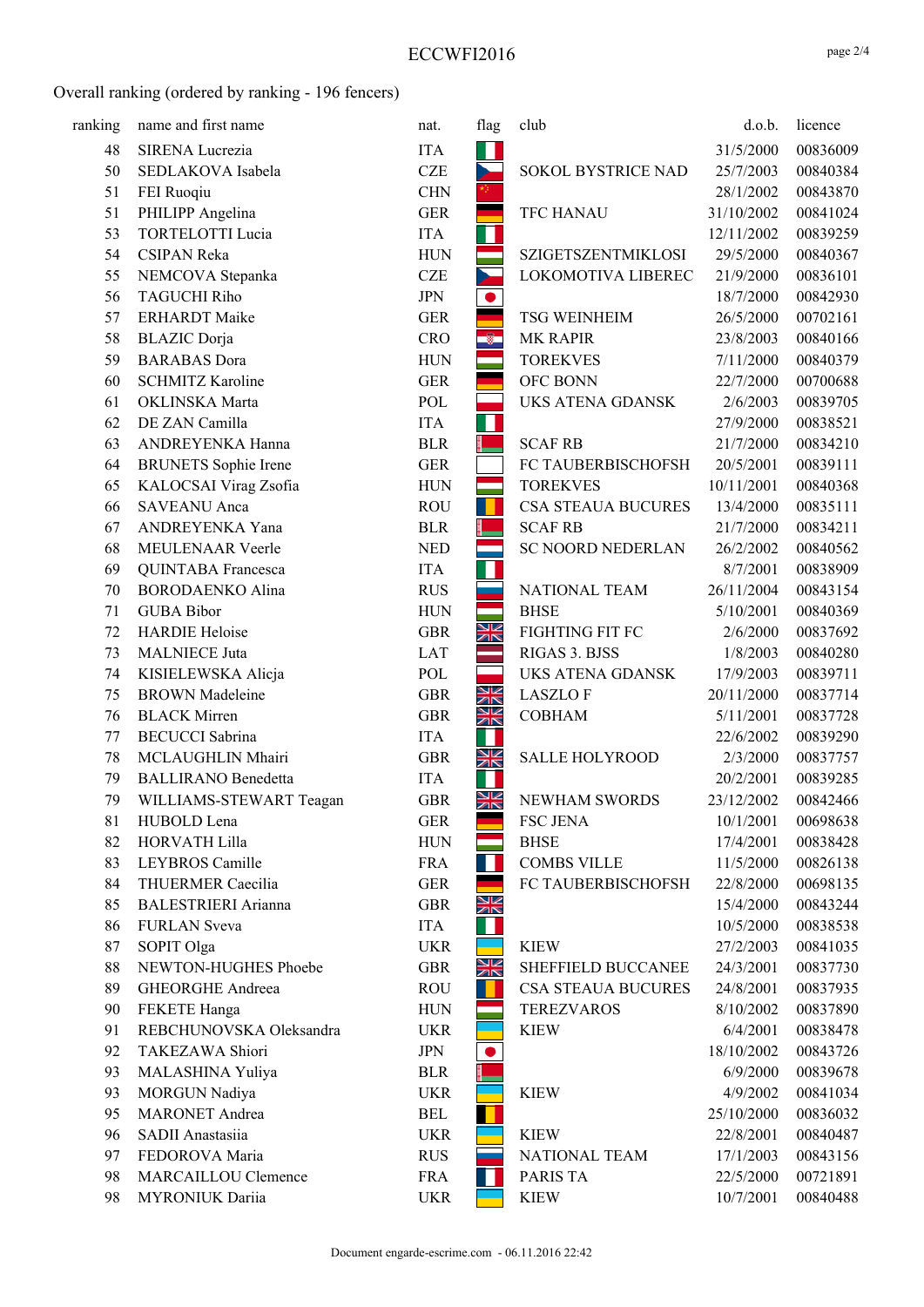| ranking | name and first name        | nat.         | flag                    | club                       | d.o.b.     | licence  |
|---------|----------------------------|--------------|-------------------------|----------------------------|------------|----------|
| 100     | MACCARONE Maria Vittoria   | <b>ITA</b>   | ш                       |                            | 7/1/2000   | 00837237 |
| 101     | <b>DRAGHICI Raluca</b>     | <b>ROU</b>   | H.                      | CS FARUL CONSTANTA         | 16/9/2000  | 00835110 |
| 102     | VAIKULE Eva                | <b>LAT</b>   |                         | RIGAS 3. BJSS              | 23/9/2000  | 00842772 |
| 103     | <b>TEXIER Margaux</b>      | <b>FRA</b>   | ш                       | <b>POITIERS</b>            | 2/6/2000   | 00824902 |
| 104     | <b>BARTALOVA Vivien</b>    | <b>SVK</b>   | $\overline{\mathbf{v}}$ | <b>KS SAMORIN</b>          | 3/7/2001   | 00837847 |
| 105     | LEBEDEVA Lada              | <b>RUS</b>   |                         | NATIONAL TEAM              | 27/4/2001  | 00843155 |
| 106     | <b>GRANVILLE Bronwen</b>   | <b>GBR</b>   | NK<br>AK                | <b>BATH SWORD CLUB</b>     | 28/8/2001  | 00838234 |
| 107     | TAKAHASHI Sayaka           | <b>JPN</b>   | $\bullet$               |                            | 13/8/2002  | 00843716 |
| 108     | SHIGIHARA Annalena         | <b>GER</b>   |                         | OFC BONN                   | 25/10/2000 | 00700695 |
| 109     | <b>EBIGT</b> Leonie        | <b>GER</b>   |                         | EINTRACHT DUISBURG         | 13/9/2001  | 00701435 |
| 110     | KOLODZIEJCZYK Malwina      | POL          |                         | UKS ATENA GDANSK           | 8/11/2003  | 00839704 |
| 111     | HANZL Lilla Zsofia         | <b>HUN</b>   |                         | <b>MTK</b>                 | 11/6/2000  | 00837955 |
| 111     | <b>PARRA Emily</b>         | <b>FRA</b>   | ш                       | PAYS AIX                   | 29/6/2003  | 00843863 |
| 113     | <b>BUTIN BIK Elise</b>     | <b>NED</b>   |                         | <b>BEAU GESTE</b>          | 14/12/2002 | 00840563 |
| 114     | <b>JANSEN</b> Greta        | <b>GER</b>   |                         | <b>FC MOERS</b>            | 18/7/2001  | 00838300 |
| 115     | <b>BODOVA</b> Barbara      | <b>SVK</b>   | 电二                      | <b>KS SAMORIN</b>          | 2/3/2003   | 00839834 |
| 116     | MALICKOVA Eliska           | <b>CZE</b>   | b.                      | SOKOL BYSTRICE NAD         | 2/6/2002   | 00840388 |
| 117     | <b>OKUMUS</b> Busra        | <b>TUR</b>   | $\mathsf{C}^*$          |                            | 12/12/2000 | 00836064 |
| 118     | <b>UDVARDI</b> Jazmin      | <b>SVK</b>   | $\overline{\mathbf{e}}$ | <b>KS SAMORIN</b>          | 12/8/2001  | 00837845 |
| 119     | MORGENROTH Julia           | <b>GER</b>   |                         | <b>FSC JENA</b>            | 30/7/2001  | 00701204 |
| 120     | <b>ADLER</b> Laura         | <b>GER</b>   |                         | EINTRACHT DUISBURG         | 14/11/2001 | 00840206 |
| 121     | NAGANO Natsuko             | $\mbox{JPN}$ | $\bullet$               |                            | 3/6/2000   | 00843727 |
| 122     | <b>TOMKA</b> Ivett         | <b>HUN</b>   |                         | <b>MTK</b>                 | 2/8/2000   | 00835938 |
| 123     | MACKO Michaela             | <b>CZE</b>   |                         | <b>SOKOL BRNO</b>          | 23/12/2000 | 00837951 |
| 124     | IAKIM Aleksandra           | <b>RUS</b>   |                         | NATIONAL TEAM              | 12/4/2002  | 00843157 |
| 125     | LIM Rachel Mary Li-Hsuen   | $\rm SIN$    | $\omega_{\parallel}$    | <b>Z FENCING</b>           | 29/12/2002 | 00842487 |
| 126     | DIJOUX Mathilde            | <b>FRA</b>   | ×.                      |                            | 27/12/2001 | 00839193 |
| 127     | <b>GYORGY Eszter</b>       | <b>SVK</b>   | $\theta$                | <b>KS SAMORIN</b>          | 18/10/2002 | 00840267 |
| 127     | <b>IVANOVA</b> Daniella    | <b>LAT</b>   |                         | RIGAS 3. BJSS              | 22/10/2000 | 00840576 |
| 129     | MASLOBOJEVA Emilija        | LAT          |                         | <b>FLORETE</b>             | 16/1/2002  | 00841995 |
| 130     | KALKUTINA Olga             | <b>UKR</b>   |                         |                            | 11/4/2003  | 00843123 |
| 131     | ULASAVA Darya              | <b>BLR</b>   |                         | <b>RGUOR</b>               | 15/9/2004  | 00842906 |
| 132     | <b>KELEMEN Roza</b>        | <b>HUN</b>   |                         | <b>SZTE</b>                | 13/5/2001  | 00840373 |
| 133     | ZASZKALICZKY Piroska       | <b>HUN</b>   |                         | <b>GEAC</b>                | 29/9/2001  | 00840372 |
| 134     | MIHALEVA Viktoriya         | <b>BUL</b>   |                         | <b>SHUMEN</b>              | 7/7/2001   | 00840219 |
| 135     | SCHNEEGANS Anne-Sophie     | <b>GER</b>   |                         | VFL PINNEBERG              | 17/5/2000  | 00700988 |
| 136     | KRALIKOVA Veronika         | <b>SVK</b>   | ய                       | <b>SLAVIA STU BRATISLA</b> | 7/11/2001  | 00835242 |
| 137     | NEKIFOR Erika              | <b>HUN</b>   |                         | <b>TOREKVES</b>            | 19/2/2002  | 00843032 |
| 138     | LAZAREVA-SKRANZHEVSKAYA Ya | <b>BLR</b>   |                         | <b>SCAF RB</b>             | 12/7/2000  | 00839679 |
| 139     | EISTERT Julia              | <b>AUT</b>   |                         |                            | 19/7/2002  | 00843810 |
| 140     | <b>BUDAY</b> Boglarka      | <b>SVK</b>   | $\theta$                | <b>KS SAMORIN</b>          | 8/10/2002  | 00837848 |
| 141     | FROMMER Julia              | <b>HUN</b>   |                         | <b>UTE</b>                 | 11/4/2001  | 00840377 |
| 142     | <b>GOROBET</b> Ecaterina   | <b>MDA</b>   | $\bullet$               | <b>SCOALA DE SCRIMA</b>    | 3/10/2001  | 00839842 |
| 143     | SYZAREVA Mariia            | <b>UKR</b>   |                         |                            | 20/3/2002  | 00843122 |
| 144     | JAKSIC Elena               | CRO          | ÷                       | MK KARLOVAC                | 31/10/2001 | 00841943 |
| 145     | SHAFAROSTAVA Varvara       | <b>BLR</b>   |                         | <b>RGUOR</b>               | 7/11/2002  | 00842905 |
| 146     | MOMONOVA Sofiia            | <b>UKR</b>   |                         |                            | 4/11/2001  | 00837993 |
| 147     | <b>JORDENS Heloise</b>     | <b>BEL</b>   |                         | CE LES 3 ARMES             | 9/10/2003  | 00842874 |
| 148     | <b>IVANCHENKO Yana</b>     | <b>UKR</b>   |                         | <b>KIEW</b>                | 8/7/2003   | 00842306 |
| 149     | <b>MORICI</b> Francesca    | <b>ITA</b>   |                         |                            | 12/2/2002  | 00839343 |
| 150     | KOLEVA Gabriela            | <b>BUL</b>   |                         | <b>SHUMEN</b>              | 17/3/2000  | 00840218 |
|         |                            |              |                         |                            |            |          |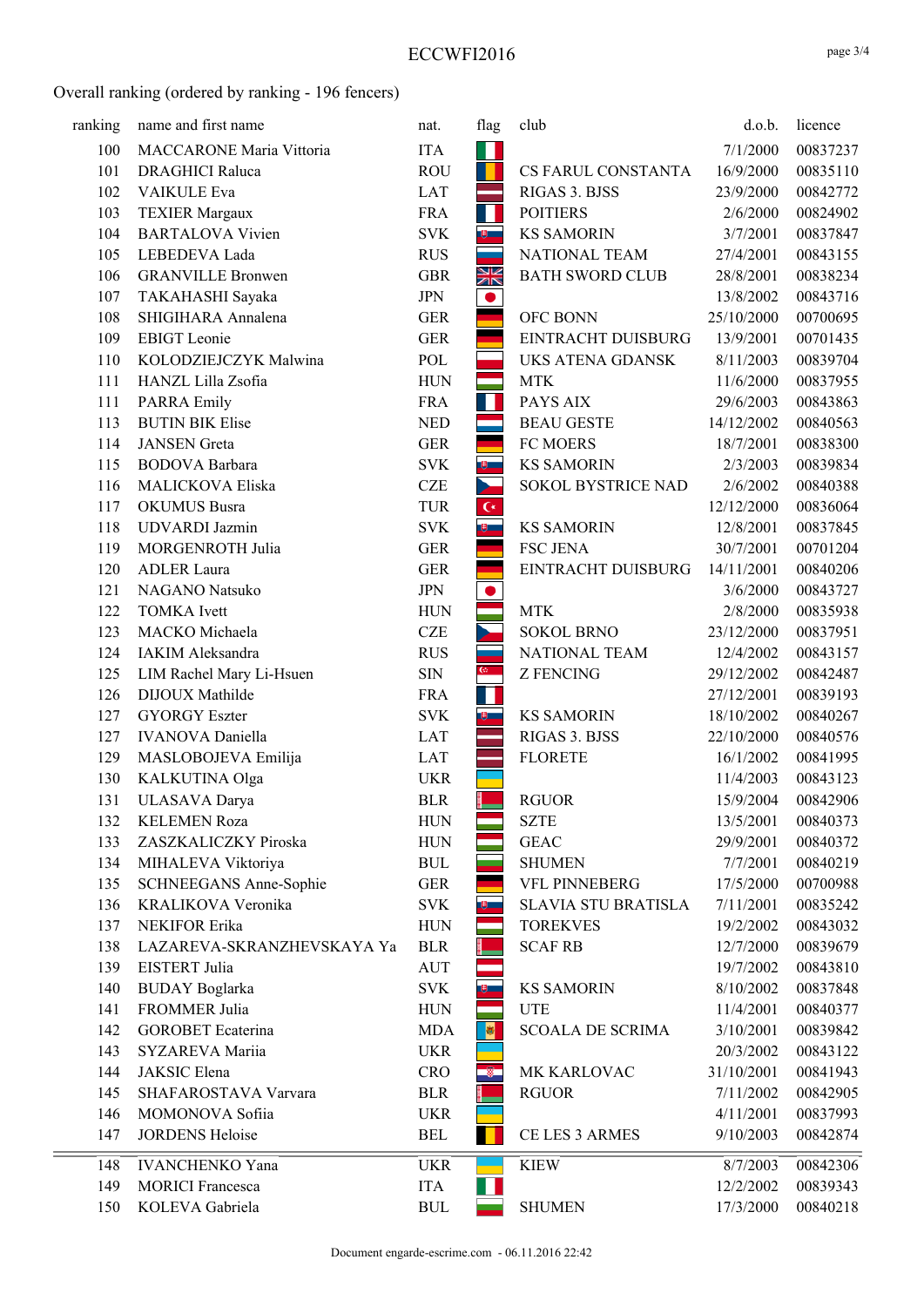| ranking | name and first name      | nat.       | flag                    | club                       | d.o.b.     | licence  |
|---------|--------------------------|------------|-------------------------|----------------------------|------------|----------|
| 151     | SOPIT Svitlana           | <b>UKR</b> |                         |                            | 27/2/2003  | 00841036 |
| 152     | <b>SZMIT</b> Laura       | POL        |                         | <b>UKS ATENA GDANSK</b>    | 27/6/2003  | 00839706 |
| 153     | <b>ROM Florentine</b>    | AUT        |                         | STLFC STEIERMARK           | 21/3/2000  | 00838305 |
| 154     | <b>BEARDMORE Emily</b>   | <b>GBR</b> | XK                      | FIGHTING FIT FC            | 24/8/2002  | 00837928 |
| 155     | SZATARSKA Maja           | POL        |                         | <b>UKS ATENA GDANSK</b>    | 28/4/2004  | 00842050 |
| 156     | NAGYOVA Kitti            | <b>SVK</b> | $\overline{\mathbf{e}}$ | <b>KS SAMORIN</b>          | 3/5/2000   | 00836011 |
| 157     | WIERZCHOWSKA Barbara     | POL        |                         | UKS DE LA SALLE GDA        | 8/4/2003   | 00843017 |
| 158     | NAGY Timea               | <b>HUN</b> |                         | <b>UTE</b>                 | 9/3/2002   | 00840380 |
| 159     | MOND Amanda              | <b>GBR</b> | NK<br>AK                | NEWHAM SWORDS              | 15/1/2002  | 00837862 |
| 160     | PEDIADITAKI Marina Eleni | <b>GRE</b> | 一                       | <b>MESSARA</b>             | 9/3/2002   | 00840962 |
| 161     | ZEHNER Evelyn            | <b>GER</b> |                         | FC TAUBERBISCHOFSH         | 22/5/2000  | 00727680 |
| 162     | ZSOLDOSI Emilia          | <b>HUN</b> |                         | <b>TEREZVAROS</b>          | 8/9/2003   | 00843034 |
| 163     | MUSILKOVA Veronika       | <b>CZE</b> | $\sim$                  | <b>USK PRAHA</b>           | 11/3/2002  | 00840997 |
| 163     | NEMETH Luca              | <b>HUN</b> |                         | <b>BHSE</b>                | 25/1/2001  | 00840383 |
| 165     | <b>CZEKMAN</b> Luca      | <b>HUN</b> |                         | <b>SZTE</b>                | 1/10/2002  | 00840378 |
| 165     | SZEMPLINSKA Natalia      | POL        |                         | UKS DE LA SALLE GDA        | 15/1/2003  | 00843015 |
| 167     | DEBICKA Oliwia           | POL        |                         | UKS ATENA GDANSK           | 5/3/2003   | 00842052 |
| 168     | PLAKHOTNIUK Olha         | <b>UKR</b> |                         | <b>KIEW</b>                | 29/4/2000  | 00844036 |
| 169     | <b>CURWEN</b> Becci      | <b>GBR</b> | NK<br>AK                | MILLFIELD SCHOOL           | 9/6/2001   | 00840530 |
| 169     | ZACHAREWICZ Ewa          | POL        |                         | UKS DE LA SALLE GDA        | 17/2/2003  | 00842331 |
| 171     | <b>BESSMAN</b> Julia     | POL        |                         | UKS DE LA SALLE GDA        | 9/3/2001   | 00841807 |
| 172     | GOLIC Teodora            | <b>SRB</b> | $-8$                    | MK OMLADINAC               | 29/4/2001  | 00840263 |
| 173     | FABAC Lara               | <b>CRO</b> | $\bullet$               | MK KARLOVAC                | 10/8/2004  | 00843355 |
| 174     | MULAK Julia              | POL        |                         | UKS ATENA GDANSK           | 22/6/2004  | 00843999 |
| 174     | SOMMER Johanna           | <b>AUT</b> |                         |                            | 12/6/2001  | 00840784 |
| 176     | WITKIEWICZ Joanna        | POL        |                         | UKS ATENA GDANSK           | 11/5/2002  | 00843011 |
| 177     | KEDZIORA Zuzanna         | POL        |                         | UKS ATENA GDANSK           | 5/4/2005   | 00843009 |
| 178     | MESHKA Galina            | <b>UKR</b> |                         | <b>KIEW</b>                | 1/9/2002   | 00843119 |
| 179     | WAUTERS Marjolein        | <b>BEL</b> |                         | <b>PARCIVAL</b>            | 24/4/2001  | 00840763 |
| 180     | VICHOVA Dorota           | <b>CZE</b> | $\mathbf{r}$            | SP. SERM ZLIN              | 18/8/2002  | 00843963 |
| 181     | <b>SWENNEN Annemaine</b> | <b>BEL</b> |                         | <b>PARCIVAL</b>            | 28/6/2000  | 00840762 |
| 182     | CSEFALVAYOVA Rebeka      | <b>SVK</b> | $\overline{\mathbf{e}}$ | <b>KS SAMORIN</b>          | 27/10/2003 | 00842598 |
| 183     | KURESOVA Tamara          | <b>CZE</b> | 25                      | <b>SOKOL BRNO</b>          | 10/10/2001 | 00840387 |
| 184     | STEFANOVIC Olivera       | <b>SRB</b> | ng m                    | MK VOJVODINA               | 22/7/2003  | 00842879 |
| 185     | KOCOUROVA Adela          | <b>CZE</b> |                         | <b>SOKOL BRNO</b>          | 3/10/2002  | 00840386 |
| 185     | MOSER Magdalena          | <b>AUT</b> |                         | <b>FU KREMS</b>            | 15/7/2002  | 00843813 |
| 187     | KOSTOVA Radostina        | <b>BUL</b> |                         | <b>OLYMPIC</b>             | 11/1/2001  | 00843714 |
| 187     | SARKISIAN Khrystyna      | <b>UKR</b> |                         | <b>KIEW</b>                | 2/1/2003   | 00842111 |
| 187     | VASILEVICH Maryia        | <b>BLR</b> |                         | <b>RGUOR</b>               | 15/6/2001  | 00843976 |
| 190     | <b>VLCKOVA Lucie</b>     | CZE        |                         | <b>SOKOL BRNO</b>          | 19/2/2001  | 00840385 |
| 191     | MEDELSKA Barbara         | <b>SVK</b> | $\mathbf{e}$            | <b>SLAVIA STU BRATISLA</b> | 3/5/2000   | 00842159 |
| 192     | BLAZHEIEVA Yelyzaveta    | <b>UKR</b> |                         | <b>KIEW</b>                | 16/2/2002  | 00843802 |
| 193     | HARIMCI Ekin Su          | TUR        | $\mathsf{C}^*$          | <b>MUGLA FERDI</b>         | 10/10/2000 | 00844017 |
| 193     | POPOVA Bilyana           | <b>BUL</b> |                         | <b>AVTOHOL</b>             | 29/1/2001  | 00840164 |
| 195     | <b>BOEGLE Vivien</b>     | AUT        |                         |                            | 20/12/2001 | 00841155 |
| 195     | <b>SCHMIDT Elsa</b>      | AUT        |                         |                            | 18/2/2001  | 00843812 |